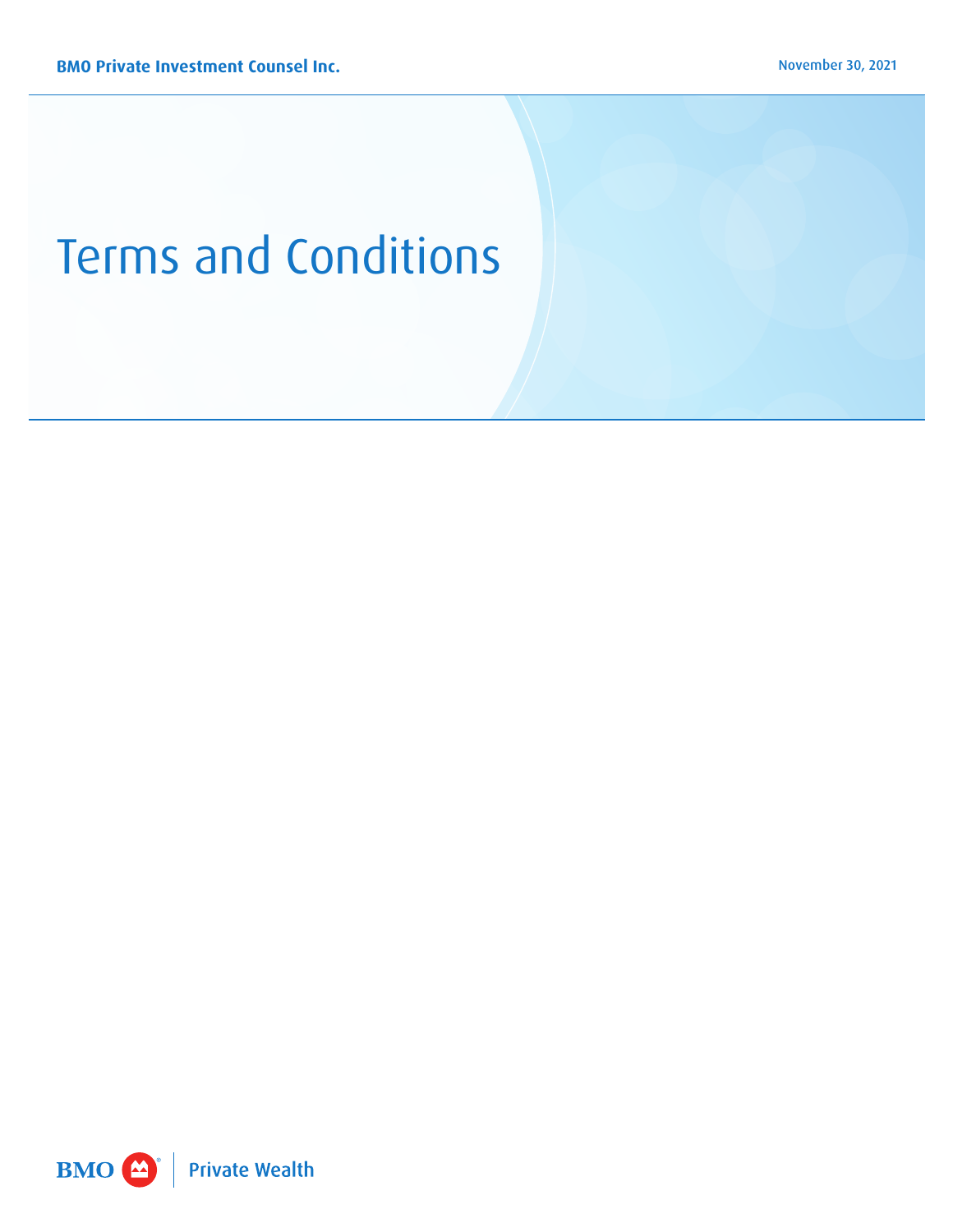# Table of **Contents**

| <b>Introduction</b><br>Section I                                                                                                                   | 3                   |
|----------------------------------------------------------------------------------------------------------------------------------------------------|---------------------|
| Understanding YouOur Most Important Step<br>Section II - What we need from you<br>Section III - What we do together                                | 4<br>$\overline{7}$ |
| <b>How We Advise You and Take Action</b><br>Section IV - What we do for you<br>Section V - What we do together                                     | 9<br>13             |
| How We Keep the Dialogue Going<br>Section VI - Communications                                                                                      | 21                  |
| <b>Trust Agreements</b><br>Section VII - Retirement Savings Plan<br>Section VII - Retirement Income Fund<br>Section VII - Tax-Free Savings Account | 25<br>31<br>37      |
| General<br>Section VIII                                                                                                                            | 44                  |

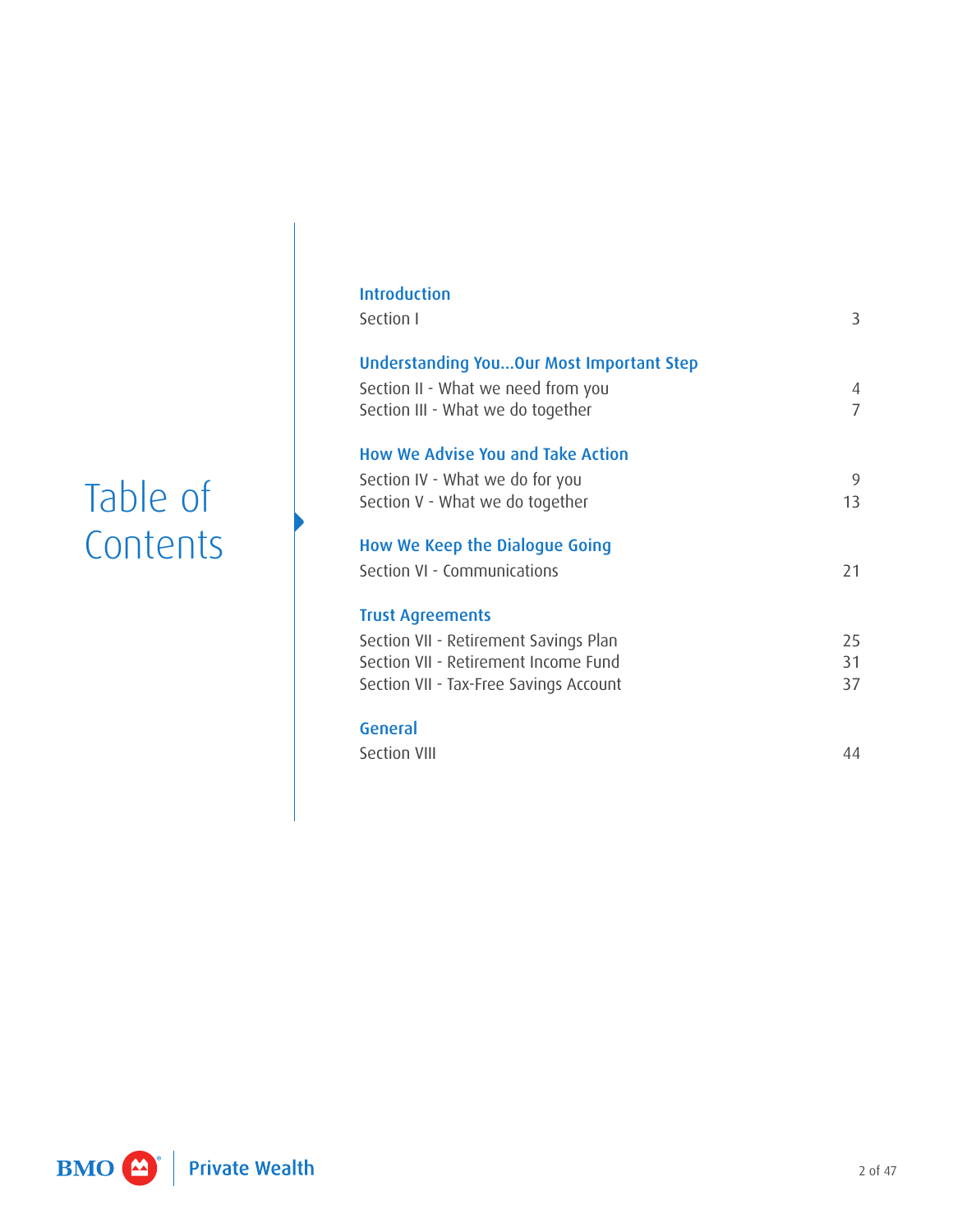# <span id="page-2-0"></span>Introduction

We challenge successful Canadian families to take action on what's important to drive exceptional outcomes today and through times of transition.

You (the "Client", "you", or "your") have entrusted us with your financial security; your goal is to preserve and build your wealth. Our goal is to enable you to pursue your dreams with the peace of mind that comes from having a trusted wealth partner. In providing you with sound advice and a great experience, we follow three principles: simplify, understand and guide.

BMO Private Investment Counsel Inc. ("BPIC", "we", "us", "our" or the "Manager") offers discretionary investment advisory services to high net worth and ultra-high net worth individuals and families, pooled investment vehicles, corporations, pension plans, charitable organizations, insurance companies, trusts and estates, non-profit organizations and private foundations.

This booklet outlines the terms and conditions that guide you through your relationship with BPIC where we act as your portfolio manager and have discretionary investment authority over the securities or cash in your account(s) ("Account") with us. The terms and conditions described in this document are subject to any investment objectives and restrictions that may be set forth in an investment policy statement ("IPS") that may be prepared for your Account. The IPS forms part of this Agreement.

To open an Account, you will complete an account application ("Account Application"), provided to you with this booklet. The terms and conditions set out in the Account Application also govern your relationship with us. If you are opening a personal account, BPIC offers non-registered accounts, including joint accounts, and registered accounts, consisting of individual registered saving plans ("RSP"), spousal or common-law partner RSPs, retirement income funds ("RIF"), spousal RIFs, and tax-free savings accounts. If you are opening a registered account, it will be governed by the applicable Trust Agreement found in Section VII. BMO Trust Company is the trustee of each of these registered plans. Each of the Trust Agreements in Part VII is separate and applies only to the registered account(s) you have opened.

Please take the time to read through this booklet. We appreciate the opportunity to help you build and protect your wealth.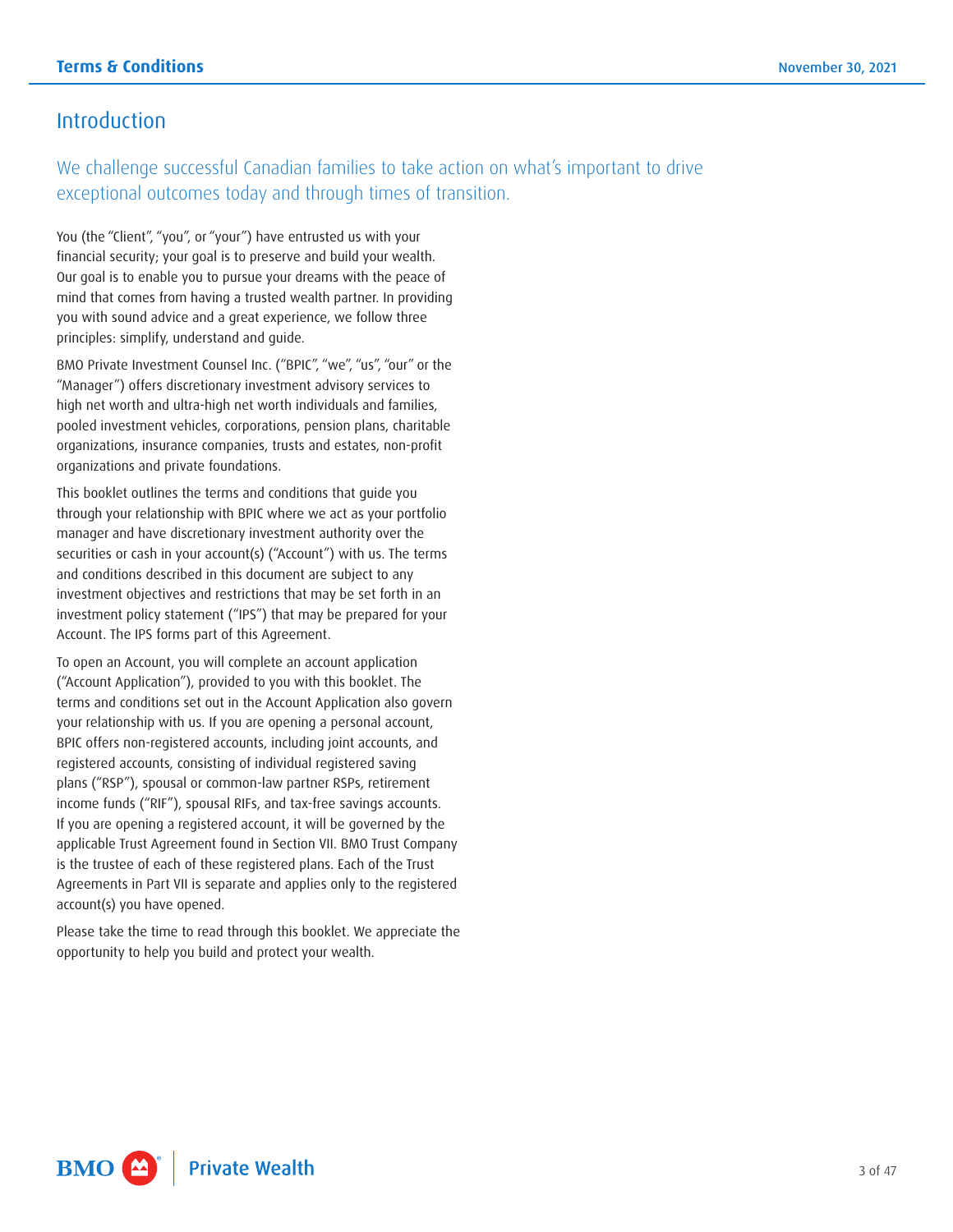# <span id="page-3-0"></span>Understanding You...Our Most Important Step

# **II. What we need from you**

# II.1 Authority to Enter into this Client Account Agreement (the "Agreement")

- a) You have opened one or more Accounts with us and have appointed us as the portfolio manager of your Account.
- b) If you are a trustee or other fiduciary, you as trustee or fiduciary represent that the services provided under this Agreement and Account Application are permitted within the scope of the investments authorized pursuant to the plan, trust and/ or applicable law and that you as trustee or fiduciary are duly authorized to negotiate the terms of this Agreement and Account Application and to enter into this Agreement and Account Application.
- c) If you are a corporation, the signatory on your behalf represents that the execution and delivery of this Agreement and Account Application have been duly authorized by appropriate corporate action.
- d) You will advise us of any event that might affect this authority or the propriety of this Agreement or Account Application.

# II.2 Our Authority as the Portfolio Manager

You authorize us to manage all or any part of your Account, including without limiting the generality of the foregoing to carry out the following:

- a) to invest, reinvest, hold in cash and otherwise manage your Account, without obtaining your approval or consulting with you or any other person before making an investment decision;
- b) to purchase, sell, exchange, convert and otherwise trade in or deal with any security (including any "in-specie" transactions, being transactions that maintain the security in current form and do not convert to cash) in accordance with our fee schedule ("Fee Schedule") and the investment objectives and investment restrictions for your Account, on your behalf and at your risk, and in so doing place orders with securities dealers and execute and deliver such documents, including subscription agreements, instruments of transfer and conveyance, as we consider necessary or advisable to carry out and give effect to the terms of this Agreement;
- c) to instruct BMO Trust Company to act as custodian ("BMTC" or "Custodian") to deliver securities in your Account that are sold, exchanged or otherwise disposed of and to pay cash for securities acquired upon delivery thereof to the Custodian;
- d) to give instructions to the Custodian, consistent with the normal procedures and the timeliness requirements of the Custodian;
- e) to consult with legal counsel about any question which may arise about our duties under this Agreement and to engage such agents and advisors as we require from time to time;
- f) to exercise at our discretion, unless otherwise required by law, all voting and other rights in securities, including securities issued by us or our associated or affiliated companies. For greater certainty, we may determine not to exercise our discretion (absent any specific direction from the Client) to vote in respect of any securities, including securities issued by us, or our associated or affiliated companies, or securities of Funds (defined in Section II.8) managed by companies affiliated or associated with us;
- g) to retain sub-advisors as we deem appropriate, including our affiliates, to provide investment advisory services with respect to your Account, provided that we will at all times be responsible for the provision of such services as if such services had been provided solely by us;
- h) to hold any cash for your Account on deposit in an interest bearing account with the Custodian or any of its affiliates;
- i) to perform all acts necessary to enter into and participate in class action lawsuits and settlements to class action lawsuits on your behalf, relating to securities held in your Account, all as we may determine, in our sole discretion;
- j) to commingle cash held for and on behalf of your Account with cash held for and on behalf of other accounts we manage, from time to time; and
- k) generally to perform any other act necessary to enable us to carry out our obligations under this Agreement.

# II.3 Your Representations and Warranties

You represent and warrant to us that:

- a) you are the owner of the securities delivered to the Custodian for administration under this Agreement and, except for security interests created or permitted under this Agreement, the property is free and clear of all liens, charges, and other encumbrances, and that you are compliant with all laws and regulations relating to the property and your interests in the property;
- b) you are authorized to deliver to the Custodian for safekeeping the property delivered hereunder and to give instructions either personally or by authorized third parties in relation to the property;
- c) you have full power and authority to execute and deliver this Agreement and to enter into the transactions contemplated under this Agreement; and
- d) you have duly and validly authorized, executed and delivered this Agreement.

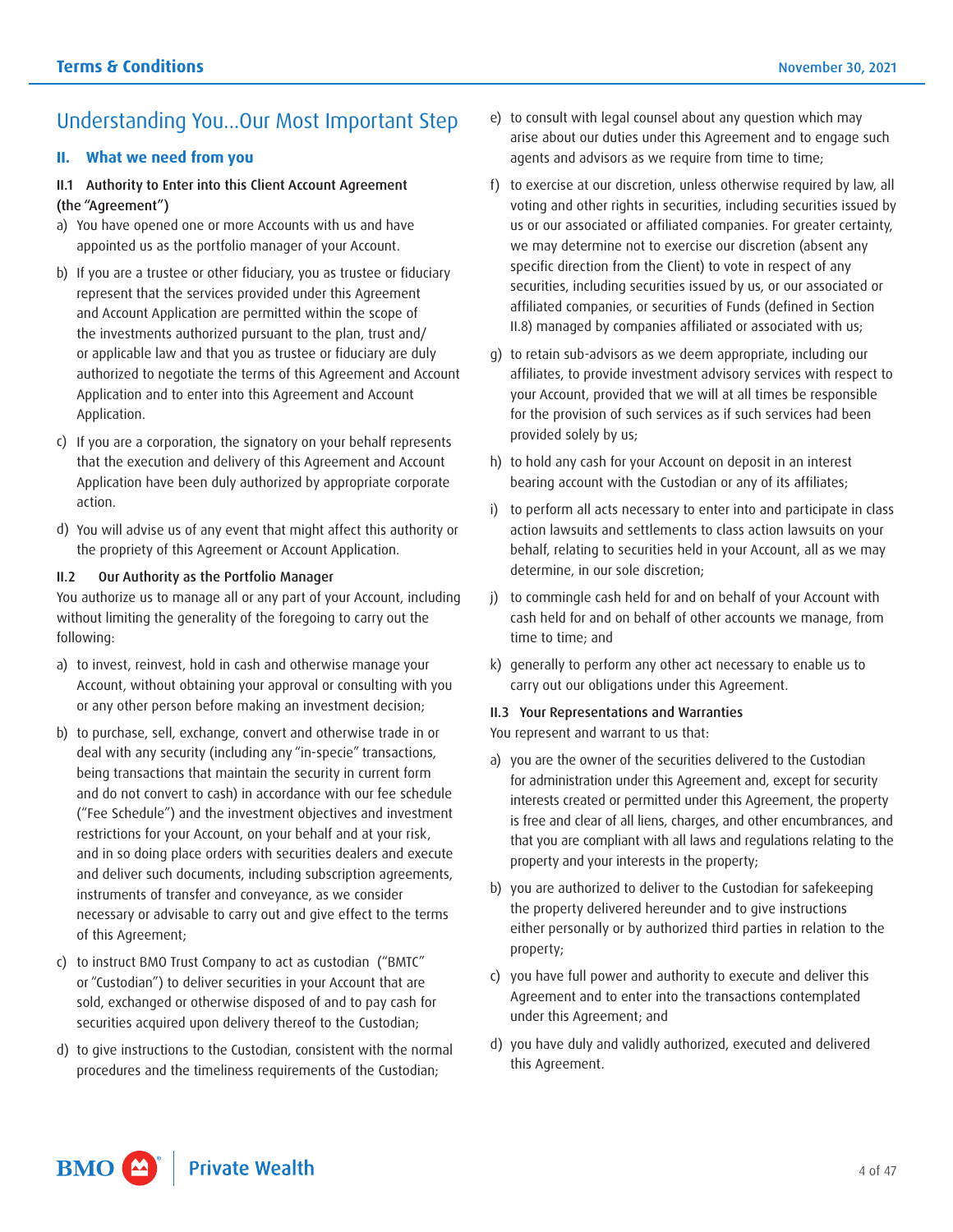#### II.4 Your Residency Information

If you move outside of Canada for any length of time, we may not be allowed to provide discretionary investment services to you or our ability to provide such services may be limited, and as a result we may be required to close your Account. If your country of residence changes, you must advise us immediately; you will be responsible for any withholding taxes that arise and you agree to close your Account if we require you to do so.

#### II.5 Restrictions and Investments

You may impose reasonable restrictions on the management of your Account, including a designation in the IPS of particular securities that should not be purchased for your Account, or that should be sold if you hold them, provided that you do not require that we purchase particular securities for your Account. You understand and acknowledge that any restrictions that you impose on the management of your Account may cause us to deviate from investment decisions that we would otherwise make in managing your Account, and in some cases, we may not invest funds that we would otherwise invest in securities you have restricted.

#### II.6 Insiders

You must notify us promptly, in writing, if you or any of your associates is an "insider" (as those terms are defined by the securities legislation of the province in which you are a resident) of any issuer whose securities may be purchased for your Account or if you (alone or in combination with others) hold a sufficient number of securities of an issuer to materially affect control of the issuer (including holding of 10% or more of the outstanding voting securities of the issuer). You remain solely responsible for completing all regulatory filings related to all transactions involving securities related to the issuer named in your Account.

#### II.7 Updating Your Account Information

You understand and agree that you are responsible for updating your personal and financial information and you must notify us promptly if you need to update any information about your Account. In particular, you agree to notify us, in writing, immediately if your address, investment objectives and/or risk tolerance changes or if there is any significant change in your financial affairs. You also agree to provide us with any other information that we reasonably request about updating information relating to your Account.

You acknowledge that, in providing services under this Agreement, we are relying on the information you have provided, as subsequently amended or supplemented.

# II.8 Use of Proprietary Investment Products and Affiliated Sub- Advisors

You authorize and direct us to purchase and sell, on behalf of your Account, units of investment funds, pooled funds (individually

a "Fund" and collectively the "Funds"), alternative investments, deposits, structured products and other securities that are unique to us, as we may, in our sole discretion, deem appropriate, including those offered by us or companies associated or affiliated with us, such as the BMO Private Portfolios ("Proprietary Products"). You acknowledge and understand that you can purchase such products only if you have entered into an investment management agreement with us pursuant to which we have been appointed as the portfolio manager of your account to manage your assets on a discretionary basis.

We have a number of investment mandates in which clients may be invested. You acknowledge that, generally, where an investment mandate includes a Fund or structured product, the Fund or structured product will be a Proprietary Product. Notwithstanding the foregoing, the investment mandate may also include thirdparty Funds and structured products at our discretion. We do not receive a fee from the BMO Private Portfolios for our services as portfolio manager to the BMO Private Portfolios; however, some of our affiliates earn compensation, such as sub-advisory fees, management fees and/or performance fees, when the investment mandates are invested in certain Proprietary Products.

You understand and agree that the unit holdings in any Fund associated or affiliated with us and structured products unique to us cannot be transferred to another securities dealer. You also understand and agree that holdings in any Fund associated or affiliated with us will be included in the determination of the market value of your Account for the purposes of calculating the fees charged for the services under this Agreement and that these fees shall be in addition to the fees and expenses accrued and paid within the Funds. You acknowledge and understand that all matters relating to the Funds shall be governed by applicable legislation and regulations.

You also acknowledge that we use both affiliated and third-party sub-advisors. The majority of our sub-advisors are affiliated subadvisors. Some of the benefits to us using affiliated sub-advisors include familiarity with the affiliated portfolio managers and easy access to research. Further, these affiliated sub-advisors frequently offer very competitive cost rates, which are passed on to our clients. We are not obligated to use affiliated sub-advisors and do not receive additional compensation when we choose to do so.

For further details about our relationships with related parties and our use of Proprietary Products, please refer to the simplified prospectus and annual information form of the BMO Private Portfolios and our "Conflicts of Interest Statement" that can be found at [https://www.bmo.com/assets/pdfs/privatebank/tc/en/im-conflict](https://www.bmo.com/assets/pdfs/privatebank/tc/en/im-conflict-of-interest-statement-en.pdf)[of-interest-statement-en.pdf.](https://www.bmo.com/assets/pdfs/privatebank/tc/en/im-conflict-of-interest-statement-en.pdf) You may also ask your Investment Counsellor for a copy of these documents.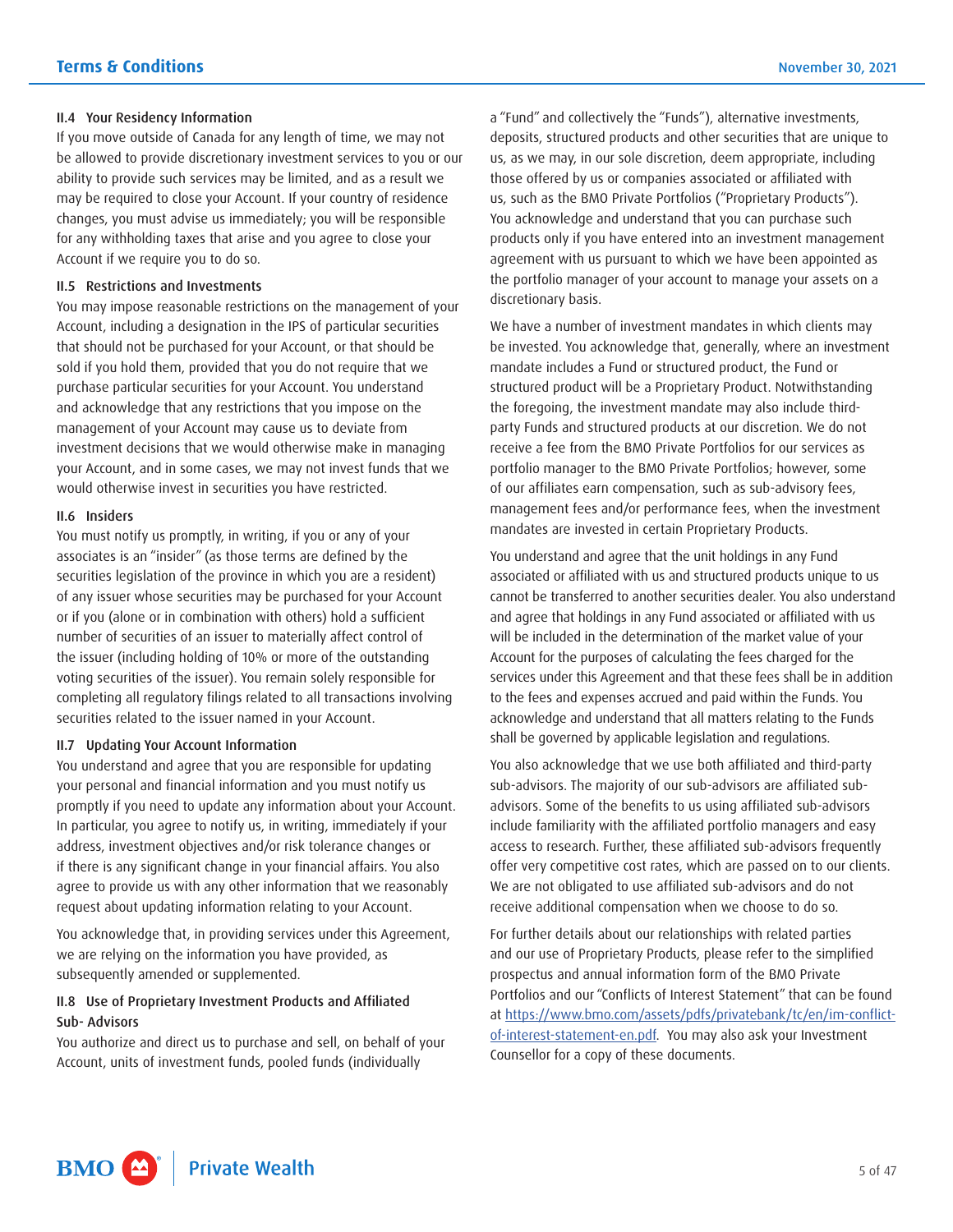II.9 Notice of Large Redemption or Switch of a BMO Private Portfolio Based on information provided to you by your Investment Counsellor, you hereby acknowledge and agree to provide BPIC with at least 30 days prior written notice of a request to redeem or switch units of a BMO Private Portfolio (a "Portfolio") held in your Account having a value equal to 10% or more of the Portfolio's net asset value.

#### II.10 Investment in Securities of Bank of Montreal

You authorize and direct us to purchase and sell, on your behalf, Bank of Montreal common shares, preferred shares and/or debt securities as we may, in our sole discretion, determine in accordance with your IPS.

You understand and acknowledge that Bank of Montreal is a related and connected issuer to us. For further details about our relationship with the Bank of Montreal, please refer to our "Conflicts of Interest Statement" that can be found at [https://www.bmo.com/assets/pdfs/](https://www.bmo.com/assets/pdfs/privatebank/tc/en/im-conflict-of-interest-statement-en.pdf) [privatebank/tc/en/im-conflict-of-interest-statement-en.pdf.](https://www.bmo.com/assets/pdfs/privatebank/tc/en/im-conflict-of-interest-statement-en.pdf) You may also ask your Investment Counsellor for a copy of this document.

#### II.11 Cash Balances

Cash balances in your Account may be held in an interest-bearing account with us or the Custodian and the Custodian will not be accountable for any profit earned on the cash balance over and above the interest earned on the cash balances.

#### II.12 Leverage Disclosure

Using borrowed funds to finance the purchase of securities involves greater risk than a purchase using cash resources only. Should you borrow funds to purchase securities, your responsibility to repay the loan remains the same even if the value of the securities purchased declines. We do not lend funds to clients.

#### II.13 Joint Accounts

If your Account is a joint account, each client having an interest in the joint account will be called a "Joint Account Holder" for the purpose of this Section. In the province of Quebec, "jointly and severally" when used in this Section means solidarily, which means both together and individually.

a) Joint Tenants with Right of Survivorship: *(Not Available in Quebec)*

If the Joint Account Holders have elected to hold their account as joint tenants with right of survivorship, the following applies:

- i) each Joint Account Holder declares that his/her interest in the joint account is held as a joint tenant with full rights of survivorship;
- ii) in the event of the death of a Joint Account Holder, the entire interest in the joint account becomes the property of the surviving Joint Account Holder(s) and the estate of the deceased will have no further interest; and
- iii) the death of one Joint Account Holder does not terminate the joint account or affect the rights of the survivor(s) to it; rather, all proceeds of and rights to the joint account pass

automatically, without any additional instruction to us or the Custodian, to the surviving Joint Account Holder, or to the surviving Joint Account Holders jointly.

b) Tenants in Common: *(Available in All Provinces, Including Quebec)*

If the Joint Account Holders have elected to hold their Account as tenants in common, the following applies:

- i) each Joint Account Holder declares his/her interest in the Account is held as a tenant in common without rights of survivorship;
- ii) in the event of death of either applicant, the deceased's portion of assets in the joint account passes to his or her beneficiaries in accordance with his or her will or under intestacy and does not pass to the surviving Joint Account Holder(s); and
- iii) the interest of the Joint Account Holders in the account is deemed to be equal unless otherwise specified by all Joint Account Holders or their authorized representatives in writing.
- c) Additional Terms Applicable to All Joint Accounts:

In addition to the other provisions of this Agreement, the instructions from a Joint Account Holder who is a joint tenant with right of survivorship or a tenant in common, will be handled in the same manner and as follows:

- i) subject to any contrary instructions received in writing and executed by all Joint Account Holders, we and the Custodian may accept any instructions regarding the joint account, including withdrawal and payment orders, from any one of the Joint Account Holders without requiring the authorization or consent of the other Joint Account Holders;
- ii) the Custodian may credit the joint account with the proceeds of any cheque or other instrument payable to any one or more of the Joint Account Holders;
- iii) Joint Account Holders are responsible individually and together (and in Quebec, solidarily) for all liabilities respecting the joint account including payment of fees and charges; and
- iv) each Joint Account Holder jointly and severally agrees to indemnify and hold BPIC and its employees, officers, directors, agents and nominees harmless from any loss, liability or expense resulting from BPIC acting in accordance with the above authority. Without any way limiting the authority granted, we are authorized, in our absolute discretion, to require joint action by all of the Joint Account Holders of a joint account with respect to any matter concerning such joint account including, but not limited to, the giving or cancellation of orders and the withdrawal of monies, securities or other property.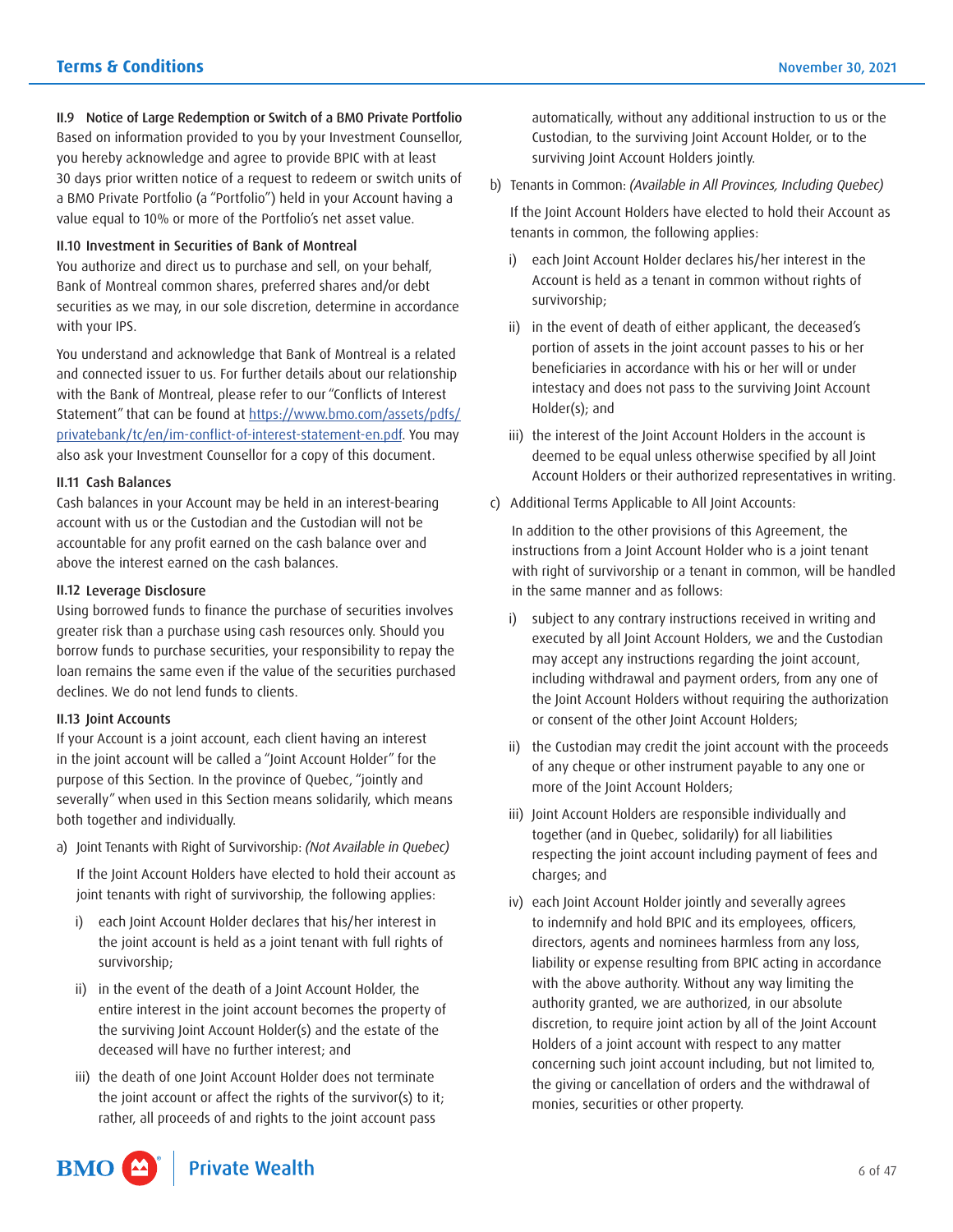# <span id="page-6-0"></span>II.14 BMO Debit Card/BMO Online Banking Agreement: Consent to Use of Personal Information

You consent to your personal and account information related to your Account being included in your BMO Bank of Montreal Direct Banking My Summary ("Service"). You agree that your access and use of such Account via the Service will be governed by the applicable BPIC, BMTC and/or Bank of Montreal agreements. You understand that by making such a request, you agree that BPIC, BMTC and Bank of Montreal may use and have access to your personal information, including your name, account details and password in order to provide and administer the Service and for the purpose of conducting anonymous and aggregated statistical analyses. You understand that you may revoke your consent to this use of your personal information by instructing your Investment Counsellor to do so.

You also agree that BPIC, BMTC and Bank of Montreal may change or discontinue, temporarily or permanently, the Service at any time without notice and that BPIC, BMTC and Bank of Montreal will not be liable to you or to any third party for any modification or discontinuance of the Service. Your continued use of the Service upon any such modification constitutes your acknowledgement and agreement thereof.

# **III. What we do together**

# III.1 Investment Directives

Once you and your Investment Counsellor have met and discussed your investment objectives, risk profile, and income needs, your Investment Counsellor will determine the appropriate investment strategy for you. Typically, this includes using model asset allocation designed to meet individual investment goals by allocating client assets among different asset classes with varying levels of risk and return. Investment decisions are always made in your best interests. Supporting these decisions is our belief that incorporating a range of responsible investment techniques can have an important impact on the creation of long-term investor value. Our sub-advisors determine the role of responsible investment in their strategies.

We will manage the cash and securities in your Account during the term of this Agreement in accordance with the investment objectives, investment restrictions and practices relating to your Account as set out in this Agreement and the IPS and in accordance with applicable law and regulations.

We will:

a) establish and review with you, annually, your investment objectives, risk profile, restrictions and your income needs and develop an appropriate investment strategy for you based on this information. The investment strategy will not include any personal income tax planning services, which remains your responsibility;

- b) in carrying out our duties and responsibilities under this Agreement, exercise complete and unlimited discretionary trading authorization with respect to your Account. Pursuant to this authorization, you understand that we may, in our sole discretion and at your risk, directly or indirectly, purchase, sell, exchange, convert, and otherwise trade the securities and other permitted investments in your Account. For greater certainty, the authority granted to us under this Agreement includes the authority to cause your Account to engage in in-specie transactions for the purposes of investing in investment funds managed by us or one of our affiliates within BMO Financial Group. You agree to be bound by all decisions made by us in respect of trades of securities forming part of your Account and to be bound by all instructions we issue to the Custodian in respect of your Account;
- c) in exercising our discretion under this Agreement, make investment decisions for your Account based on your financial information and investment knowledge as set out in your Account Application, and within the approved guidelines and investment objectives, investment limitations and restrictions outlined in the IPS for your Account which has been reviewed and approved by you and us, as may be changed from time to time. The IPS also outlines a recommended broad asset mix for your investment portfolio. Any sub-asset class ranges provided to you in connection with your portfolio are directional in nature and are included only to provide additional context for the broader total asset class range, and may not be reflective of a potentially greater variance in allocations to these sub-asset classes in your portfolio, at any particular point in time.

On a discretionary basis, we may modify the recommended asset mix and asset allocation outside of allowable sub-asset class ranges as long as your portfolio's asset allocation remains within the allowable ranges for the broader total asset classes.

You may change the objectives shown in the IPS by giving us notice in writing of the change required and receiving acknowledgement of such notice from us. We will not be responsible for decisions made in the absence of such written notice. You agree to notify us of any restrictions that may be applicable to investments for your Account. You also agree to provide us with an updated IPS in writing if we reasonably request such an update or if you would like to make any changes to it. Until a revised IPS is approved by you and us, you will be bound by any transaction that we carry out on your behalf in reliance upon your current IPS; and

d) place security transactions through the securities dealers of our choice, including securities dealers that are our affiliates or associates, and such transactions may include those where the securities dealer acts as principal.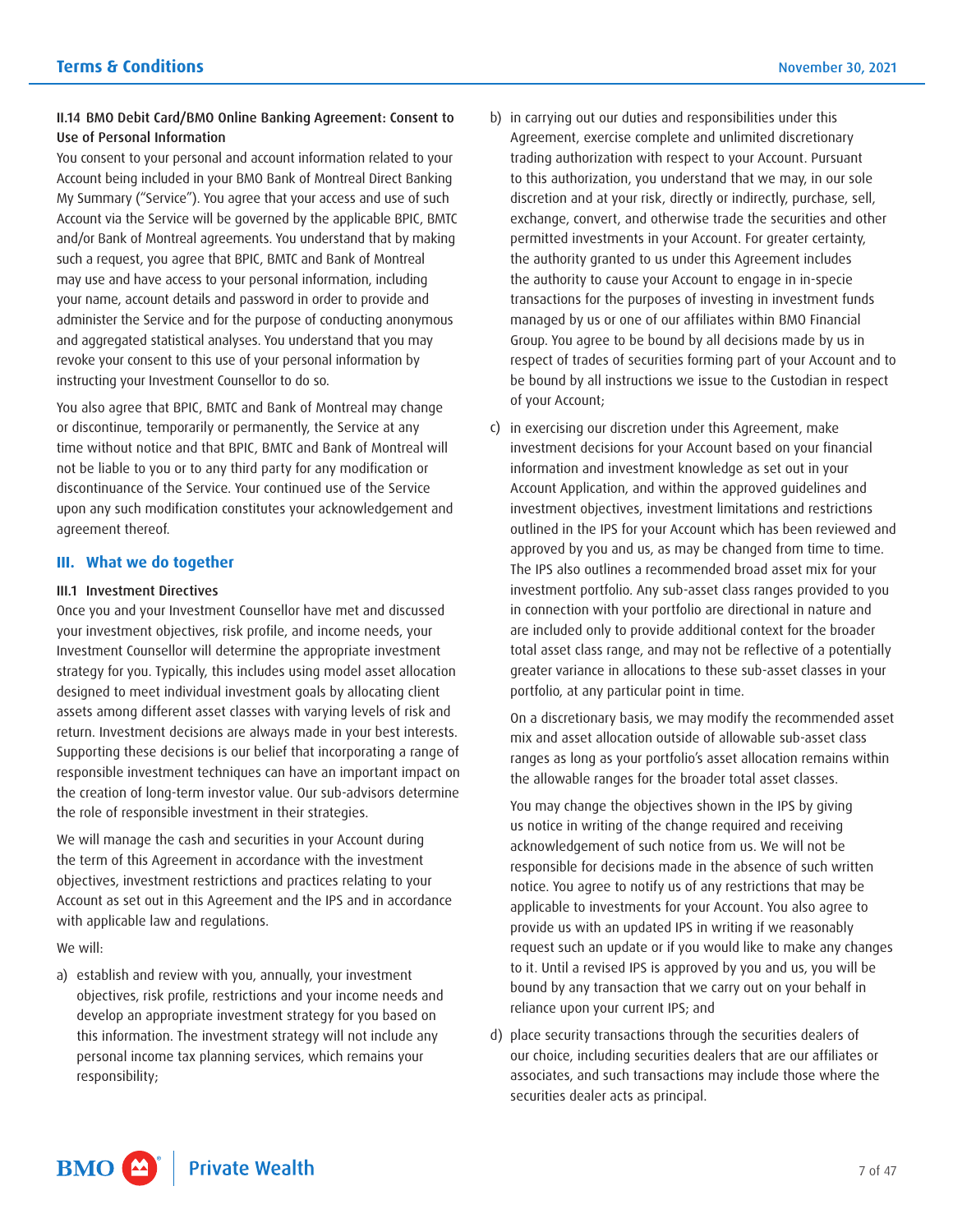#### III.2 Know Your Client and Suitability Assessments

We have an obligation to assess whether a purchase or sale of a security in your Account is suitable for you, and puts your interest first, before executing the transaction or as otherwise required by the client relationship. In order to assess suitability, we must establish certain personal, financial and investment objective information about you and ensure that such information is kept up to date. This includes understanding or confirming:

- a) your identity and reputation (should we have cause for concern);
- b) whether you are the insider of a reporting issuer or a company whose securities are publicly traded;
- c) your personal circumstances, which includes but is not limited to, your date of birth, employment status, number of dependents and whether another person is authorized to provide instruction on, or has a financial interest in, the Account;
- d) your financial circumstances, which includes annual income, liquidity needs, financial assets, net worth and whether you are intending to use leverage or borrowing as part of your investment strategy;
- e) your investment needs and objectives;
- f) your investment knowledge;
- g) your risk profile (which is further explained below); and
- h) your investment time horizon.

Establishing your risk profile involves understanding your ability to endure potential financial loss, known as your risk capacity, and your willingness to accept risk, known as your risk tolerance. Risk capacity and risk tolerance are separate considerations that together make up your overall risk profile. Your risk profile should reflect the lower of your risk capacity and your risk tolerance.

Your risk capacity is an objective evaluation of your ability to withstand a financial loss. Risk capacity is influenced by factors such as your investment time horizon, age and life stage, financial circumstances (including liquidity needs, income, and wealth), as well as other factors that may influence your ability to withstand financial loss. Your risk tolerance represents the amount of risk you are willing to take. Typically, investors expect to be compensated with a higher return potential in exchange for higher risk. Identifying your risk profile is a key consideration when determining your investment objective and the construction of an investment portfolio.

If you are a corporation, partnership or trust, we must also establish:

- i) the nature and location of your business; and
- j) the identity of each individual who, in the case of a corporation, owns or has control over 25% of the voting rights attached to the outstanding voting shares of the corporation, or in the case of a partnership or trust, controls the partnership or trust.

#### III.3 Succession, Death, Disability or Incompetency

This Agreement will continue and pass on to the benefit of and be binding upon the parties and their respective heirs, executors administrators, liquidators, personal representatives, successors and permitted assigns, as the case may be. This Agreement will continue in full force and effect notwithstanding your death, disability or incompetency, in which case your Account will continue to be administered in accordance with your investment objectives, limitations and restrictions as set out in the IPS in effect as of the date of your death, disability or incompetency, and elsewhere until such time as we receive instructions from, or this Agreement is terminated by, your authorized estate representative or legal representative. We have the right to refuse to act upon any instructions of your authorized estate representative or legal representative without evidence satisfactory to us regarding your death, disability or incompetency or their authority to act.

#### III.4 Termination

Either party may terminate this Agreement at any time by providing written notice to the other party as described in this Agreement. The termination will be effective:

- a) if you terminate the Agreement, the date you give notice or you are deemed to have given notice;
- b) if we or the Custodian terminates the Agreement, at any time upon 30 days written notice to you.

In the event of termination, all property held for your Account will be made available to the Custodian or its agents for delivery to you, or to such successor Custodian that you designate in the notice of termination. Investment funds, pooled funds, alternative investments, deposits, structured products or other securities managed or offered by us or companies associated or affiliated with us and unique to us are proprietary to us and cannot be transferred 'in kind' but must be liquidated to cash. The Custodian will not be required to make delivery until full payment is made to us of all fees, costs and expenses arising out of or in connection herewith, including any costs or expenses arising out of such delivery. If any property remains with the Custodian after 30 days after termination (by reason of your failure to take delivery of the property or otherwise to make arrangements for its disposition), the Custodian is authorized to dispatch the property to you at your last known address by registered mail or other secured means, and upon such mailing, the Custodian shall have no further responsibility for the property.

For more information on the procedures available for resolving client concerns, please see Section VIII.10 Client Concerns.

III.5 Trusted Contact Person and Temporary Holds (for individuals) Canadian securities regulations require us to ask you for the name and contact information for a person that you trust ("Trusted Contact Person" or "TCP"), so that we may contact your TCP to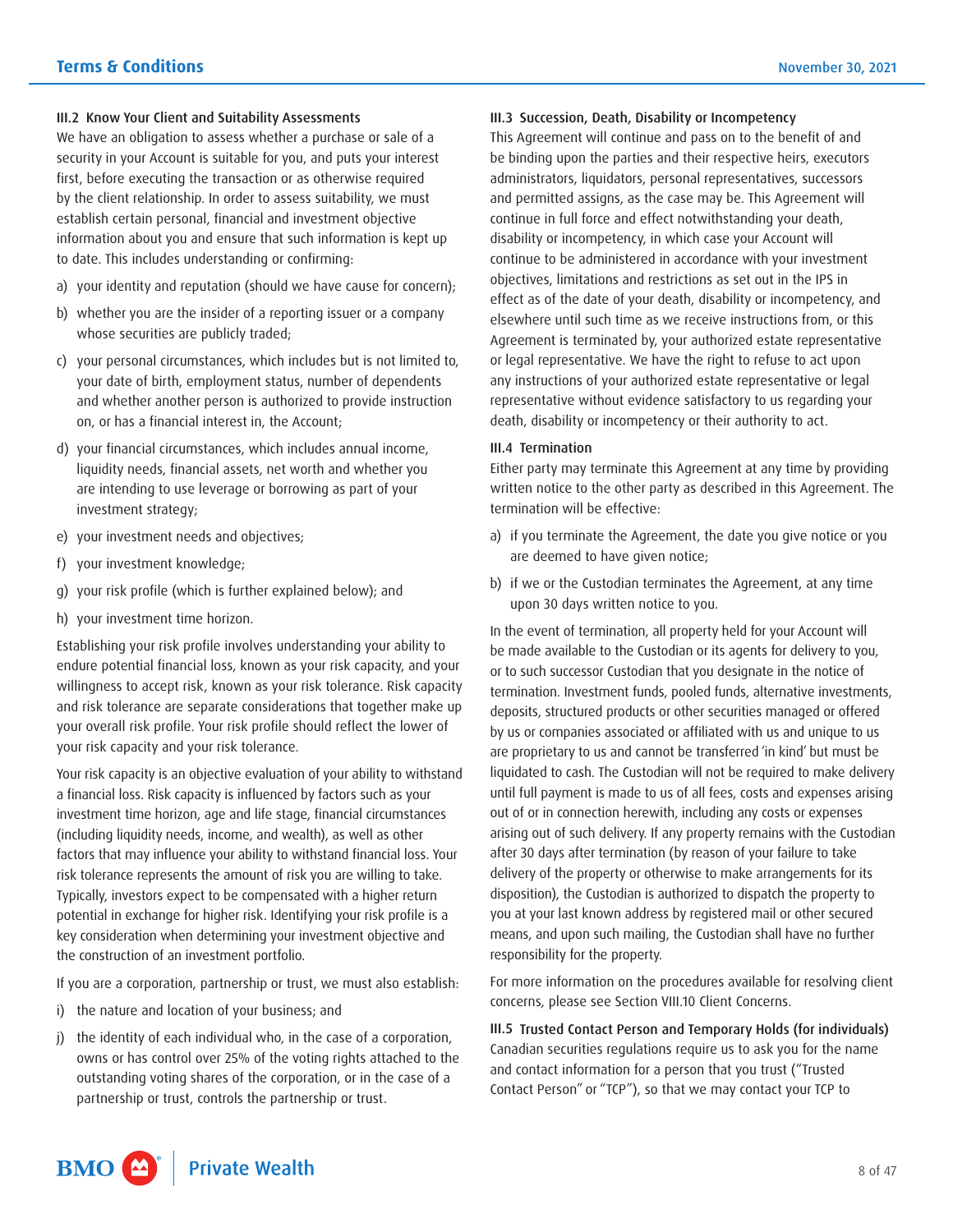<span id="page-8-0"></span>assist us in protecting your financial interests and assets in certain circumstances. We may contact your TCP if we notice signs of financial exploitation or if you exhibit signs of diminished mental capacity which we believe may affect your ability to make financial decisions relating to your account(s). We may also contact your TCP to confirm your contact information if we are unsuccessful in contacting you after repeated attempts, particularly if our failure to contact you is unusual. We may also ask the TCP to confirm the name and contact information of a legal representative such as an attorney under a power of attorney. In providing us with the name and contact information of your TCP, you confirm to us that you have your TCP's permission to give us this information and your TCP has agreed to act in this capacity.

If we have a reasonable belief that you are being financially exploited or that you are experiencing diminished mental capacity which may affect your ability to make financial decisions relating to your account(s), we may place a temporary hold on your account or a particular transaction. We will provide you with a verbal or written notice explaining our actions, in addition to contacting your TCP, as above. We will review the facts behind placing the temporary hold on a regular basis to determine whether the temporary hold should continue. We may contact your TCP to discuss our reasons for the temporary hold.

# How We Advise You and Take Action

# **IV. What we do for you**

#### IV.1 Investment Management

We will manage the cash and securities in your Account during the term of this Agreement in accordance with the investment objectives, the investment restrictions and practices relating to your Account as set out in the IPS and in accordance with applicable law and regulations. The securities in which you are invested will generally be liquid securities and able to be sold readily. Investments in illiquid securities will only be made if the security aligns with Know Your Client and Suitability Assessments. Additional information on the securities and their terms will be available to you though your Investment Counsellor. We generally will not invest your Account directly in derivatives, although derivatives may be held by Funds in which you are invested.

For further details, please refer to Section III.1(c).

Although we will diligently pursue your investment objectives, you acknowledge that those objectives are only guidelines for the management of your Account and if those objectives are not achieved, we will not be held liable by you, so long as we manage your Account in accordance with our standard of care set out in this Agreement.

#### IV.2 Our Authority as Exempt Market Dealer

You authorize us, for and on behalf of you and only with respect to your Account, to act as a dealer on your behalf with respect to the purchase and sale of securities in accordance with the investment objectives for your Account, which are traded pursuant to exemptions from the prospectus requirements.

# IV.3 Custody, Delivery, Receipt of Securities and Delivery of Client Statements

a) Unless we advise you otherwise, we have appointed BMTC to act as Custodian for client accounts, pursuant to a Custodial Services Agreement made as of April 1, 2016, as same may be amended, supplemented or otherwise modified from time to time in accordance with its terms (the "Custodian Agreement"). The Custodian Agreement may be terminated by either party upon 90 days' written notice to the other party. If you wish to arrange for another affiliated company or unaffiliated company to be appointed to act as custodian, including taking physical possession of the securities in your Account, you must enter into an agreement, satisfactory to us, regarding such custody arrangement.

BMTC has appointed BMO Nesbitt Burns Inc., an affiliate, as subcustodian of the securities in client accounts. BMO Nesbitt Burns Inc. may hold securities in electronic form or physical certificate, at its principal offices in Toronto, Ontario.

BMO Nesbitt Burns Inc. is an IIROC registered investment dealer, and a direct participant with CDS Clearing and Depository Services Inc. ("CDS") and other global depositories. As a direct participant, BMO Nesbitt Burns Inc. is permitted to provide custody services to clients and deposit their beneficially owned securities. Depository rules govern the operation of clearing and settlement services and provide transparency and consistency with international standards.

The benefits of holding securities electronically at a depository include reduced counterparty, market and liquidity risks, due to decreased settlement time and increased automation of operational processes. Through the use of central depositories, BMO Nesbitt Burns Inc. provides more efficient transfer in ownership of securities through book based electronic form.

The risks of holding securities in electronic form include cybersecurity risks and potential system failure.

Any physical certificates are held in physical form at the BMO Nesbitt Burns Inc. vault with supporting controls and balances. The benefits of the physical certificates being held in Toronto, Ontario and in physical form include the availability of head office processes and controls, and the risks include that there is a central point of dependency. The risks of holding physical certificates include theft and damage.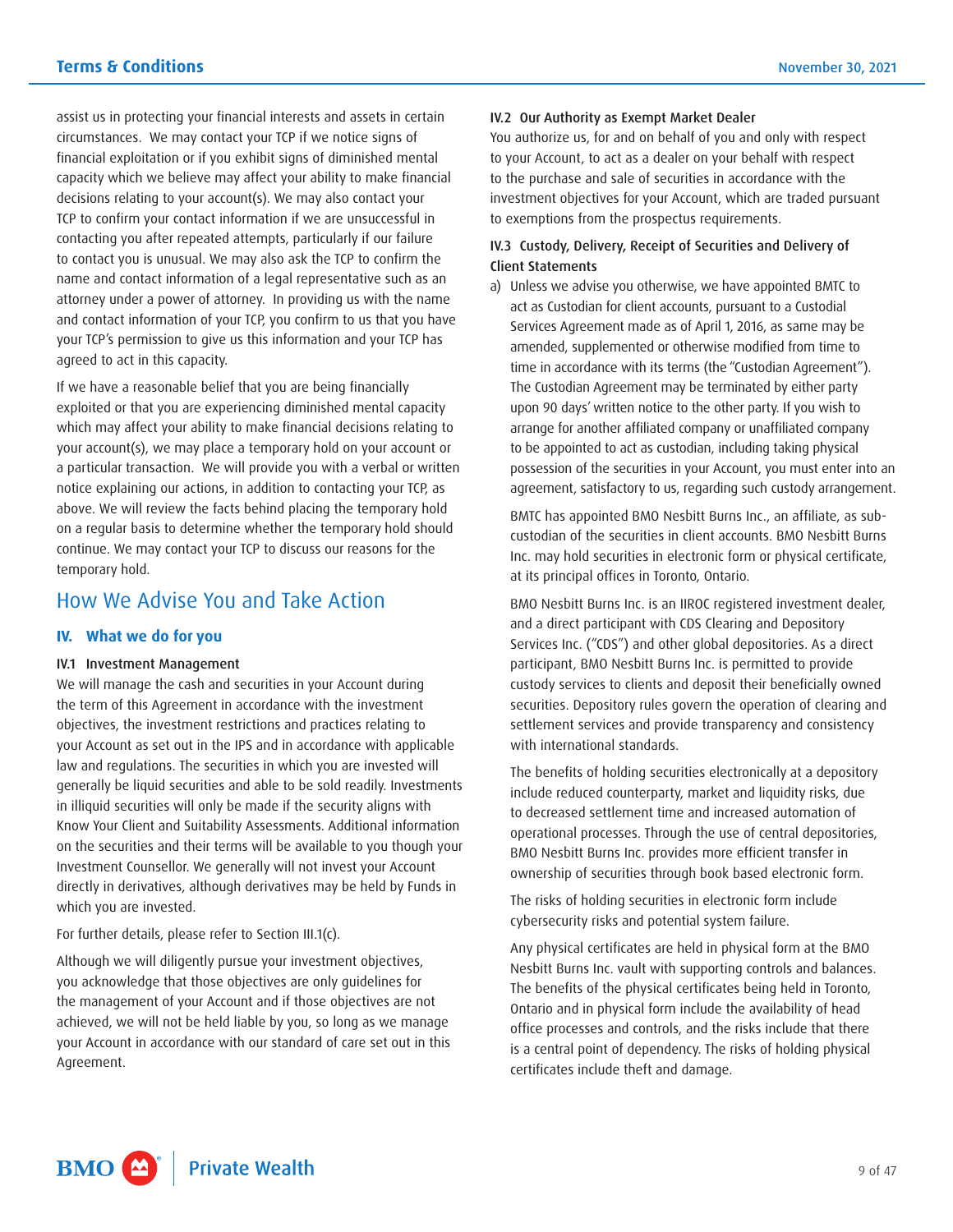You hereby instruct the Custodian to accept directions from us concerning transactions within your Account. You will not withdraw any portion of the assets held by a nominee or Custodian without prior notice to us and you will not withdraw any portion of the assets in a manner which may prevent proper settlement of outstanding commitments. You will be provided with an annual gain/loss statement, showing all sales that have occurred throughout the fiscal year and detailing the capital gains or losses arising therefrom. The Adjusted Cost Base ("ACB") of your holdings may differ from the book value provided in your gain/loss statement. We do not report ACB and you are responsible for determining your ACB for tax purposes. You will be provided with tax slips in connection to your Accounts, as required by law.

- b) You agree that trade confirmations evidencing each security transaction in your Account will not be provided to you.
- c) You will notify us in writing if there are any errors in your account statements or tax statements within 45 days from the time such statements are mailed or otherwise delivered to you, so that we may address such inquiries. After 45 days, all transactions (including withdrawals and redemptions) in your Account will be deemed to be correct and approved by you.
- d) You are provided with a quarterly portfolio statement, unless you have requested delivery on a monthly basis, showing all transactions carried out in your account during the period, all assets held, account fees (and applicable sales tax on the fees), withdrawals and contributions, and certain performance information. Your Investment Counsellor will discuss account statement delivery options with you at the time of account opening. You can change your account statement delivery options at any time by providing written notice to us.

Within your December account statement, you will be provided with an "Annual Fee and Compensation Summary" that reports all fees and charges paid by you and received by us annually. In addition, your December account statement will also include a "Performance Analysis" section that, at a minimum on an annual basis, will include Annualized Money-Weighted Return and Time-Weighted Return after deducting fees and sales taxes. In certain circumstances, including if your account is closed prior to December, the Summary and Performance Analysis will not be provided.

You may elect to receive account statements electronically ("eStatements") or by mail. You acknowledge and agree that your statement delivery preference will apply to all of your accounts with us and/or BMTC. You will need to set up access to BMO Private Banking Investment Online ("BPBIO") to view electronic statements. You may change your statement delivery preference at any time by contacting your Investment Counsellor. If you

have elected to receive eStatements only, you understand and agree that you will no longer receive account statements by mail unless you notify BPIC and/or BMTC that you wish to receive paper statements. In addition, you will be notified by email when new account statements have been posted. Your account statements will be posted automatically to BPBIO. You will be able to retrieve the available statements through the "eDocuments" section on BPBIO. eStatements will remain available for viewing for a period of 7 years, beginning with January 2017 statements or from the time of account opening, whichever is most recent. eStatements will be in PDF format only. It is your responsibility to download, and obtain a licence for Adobe® Acrobat® software in order to view, print and save your eStatements. You agree that any eStatements delivered to you is deemed to be delivered on the day that the eStatement is made available, and not on the day that you actually view the document. We are not liable for costs resulting from a failure to review statements. In addition, you may receive, at no cost, a paper copy of any eStatement by contacting your Investment Counsellor. If you have elected to have a copy of your account statements sent to a third party, you acknowledge that your authorized third party(ies) will require access to BPBIO to view electronic statements, and that your authorized third party(ies) may change this statement delivery preference at any time by contacting your Investment Counsellor.

#### IV.4 Withholding Tax(es)

The Custodian is directed to withhold, pay or otherwise satisfy out of your Account on your behalf, all withholding taxes payable against the assets of your Account under the laws of Canada or any other country.

#### IV.5 Financial Transaction Tax(es)

You agree and acknowledge that financial transaction taxes which may be charged to you, us, or any intermediary retained by us (whether jointly or severally) by the taxing authorities of a governmental authority in any jurisdiction in respect of the transactions in your Account, will be included in the transaction cost of any applicable security or instrument.

We will determine such amounts at our sole discretion and the amount may include but is not limited to: (i) all taxes, including, but not limited to, all sales, use, goods and services, harmonized sales, value added, and transaction taxes; (ii) all duties, including, but not limited to, all customs and stamp duties; and (iii) all fees, levies, imports and other assessments or similar charges in the nature of tax.

#### IV.6 Risk Disclosure Statement

All investments have some level and type of risk. Simply put, risk is the possibility you may lose money, or that you may not earn a return on your investment. Generally, the higher an investment's anticipated return, the greater the risk you must be prepared to take. Underlying investments held in your Account and the value of your Account may fluctuate over short term periods due to market movements and over longer periods during more prolonged market upturns or downturns. In addition to changes in the condition of markets generally, local,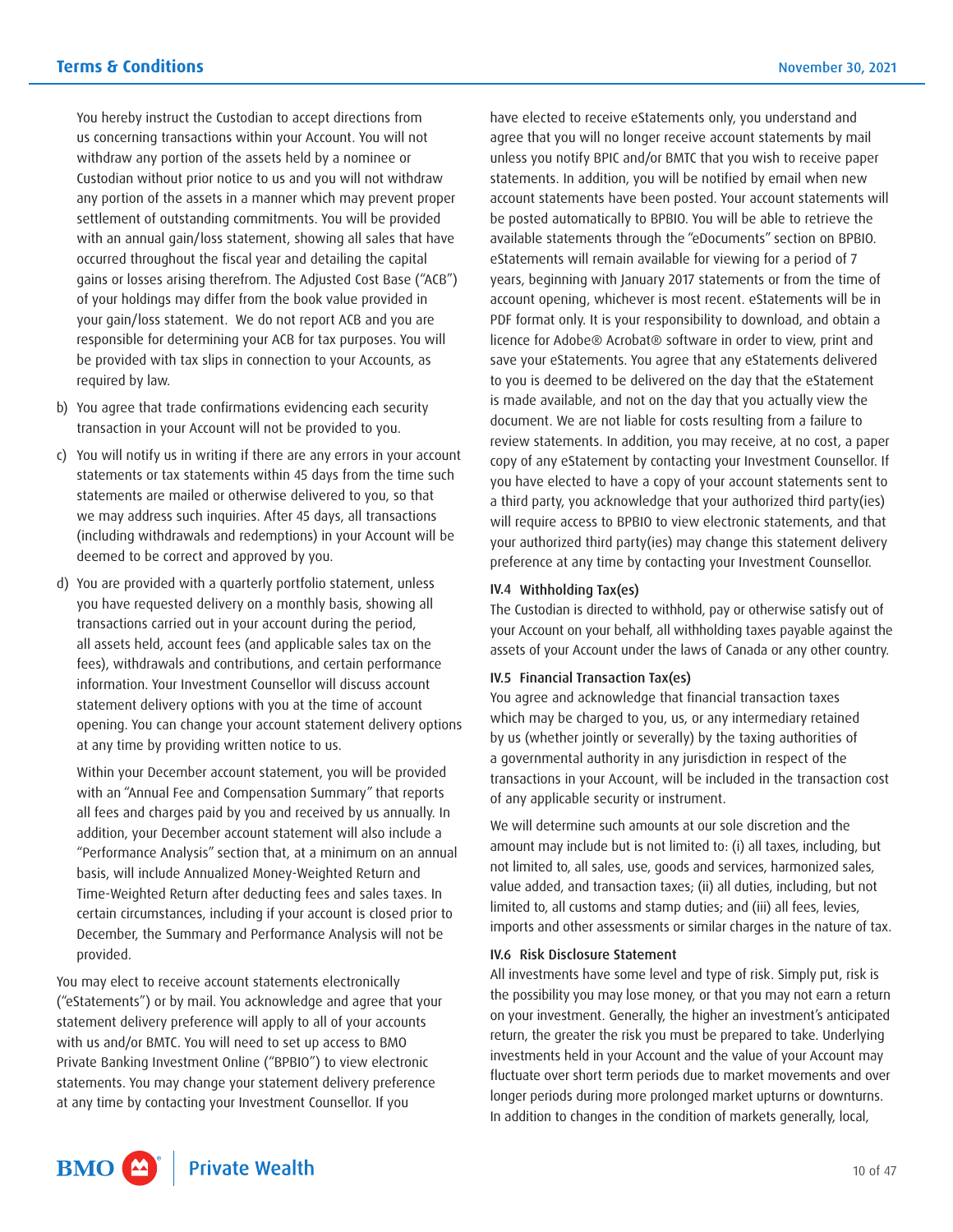regional or global events such as war, acts of terrorism, the spread of infectious illness or other public health issues and recessions could have a significant impact on your Account and its investments and could also result in fluctuations in the value of your Account. The following summarizes the range of potential risks generally associated with investing in our investment strategies. Not all of the risks outlined below apply to all of our strategies.

- a) Alternative Investment Risk: In addition to risks associated with traditional investments, alternative investments (such as private equity, hedge funds and certain real estate investments) may have additional risks, including the risk that the investments may not be sold at an amount that at least approximates the amount at which the security is valued, restrictions on your ability to sell the security (liquidity risk), that market quotations may not be readily available (valuation risk), that valuations may be available on a less frequent basis than those for traditional investments, risks associated with the use of leverage, risks associated with short selling and risks associated with derivatives, as described below. Each investment will have its own investment risks and these risks can vary. For additional information, regarding the specific risks, refer to your investment products' offering documents. These documents are available upon request from your Investment Counsellor.
- b) Asset Allocation Risk: Risk that an investment strategy may not fully participate in the returns of a particular asset class, geography, industry or security if the investment strategy is diversified across multiple asset classes, geographies, industries and/or securities.
- c) Commodity Risk: Changes in the prices of commodities, such as oil and gas, may have an effect on a natural resource company or an income or royalty trust whose business is based on a particular commodity. Prices of commodities are generally cyclical and may experience dramatic fluctuations in short periods of time. Prices of commodities may also be affected by new resource discoveries or changes in government regulations.
- d) Company-Specific Risk: Risks tied to an individual company that affect its ability to meet debt obligations or generate future profits. Examples include loss of competitive advantage, poor use of capital and diminishing corporate governance. Such risks could cause fixed income and equity security prices to fall.
- e) Concentration Risk: Investment strategies that are concentrated in a limited number of asset classes, sectors, securities or issuers may be more volatile than those invested across a diversified range of asset classes, sectors, securities or issuers, since the market value fluctuations of those concentrated positions would have a greater impact on the strategy's performance. A greater degree of concentration could also lead to reduced liquidity.
- f) Currency Risk: Risk of lower or negative investment returns due to an adverse fluctuation in the exchange rate of an investment's currency relative to your local currency.
- g) Default and Credit Risk: Investments in money market instruments, bonds and other fixed income investments issued by governments and corporations are affected by the issuing entity's ability and willingness to pay interest or repay principal when it is due. Default risk is the risk that a borrower will fail to meet its debt obligations while credit risk is the risk that a borrower's willingness or ability to meet its debt obligations will diminish. If a designated rating organization determines that an issuer has become less creditworthy, it may decrease the credit rating of the issuer and/or the security of the issuer. A downgrade will likely cause the price of the security to decrease. High Yield securities, those that carry a credit rating below that of investment-grade securities, typically have greater degrees of credit risk. Since these securities have a greater degree of credit risk, adverse economic or company-specific circumstances could impair the ability to sell these securities.
- h) Foreign Investment Risk: The value of a foreign security may be affected by the economic, political and financial environments in the country of the government or the company that issued the security. Issuers of foreign securities are generally not subject to the same degree of regulation as Canadian or U.S. issuers. The reporting, accounting and auditing standards of foreign countries may differ, in some cases significantly, from Canadian or U.S. standards. Strategies that invest in securities of issuers based in countries with developing economies have the potential for greater market, credit, currency, legal, political, and other risks that differ from, or may be greater than, the risks of investing in developed foreign security markets. Some foreign markets have less trading volume, which may make it more difficult to sell an investment or make prices more volatile. Certain countries may also have foreign investment or exchange laws that make it difficult to sell an investment or may impose withholding or other taxes that could reduce the return on the investment. The risks of foreign investments are generally higher in emerging markets.
- i) Indexing Risk: You may be invested in an exchange traded fund ("ETF"). ETF's may involve tracking the performance of an index by tracking the performance of the investments included in the index. It is unlikely that an ETF will be able to track an index perfectly because each ETF has its own operating and trading costs, which lower returns. Indices do not have these costs.
- j) Inflation Risk: Risk that purchasing power is diminished due to rising inflation. This is prevalent in fixed income markets when inflation rises higher than expected.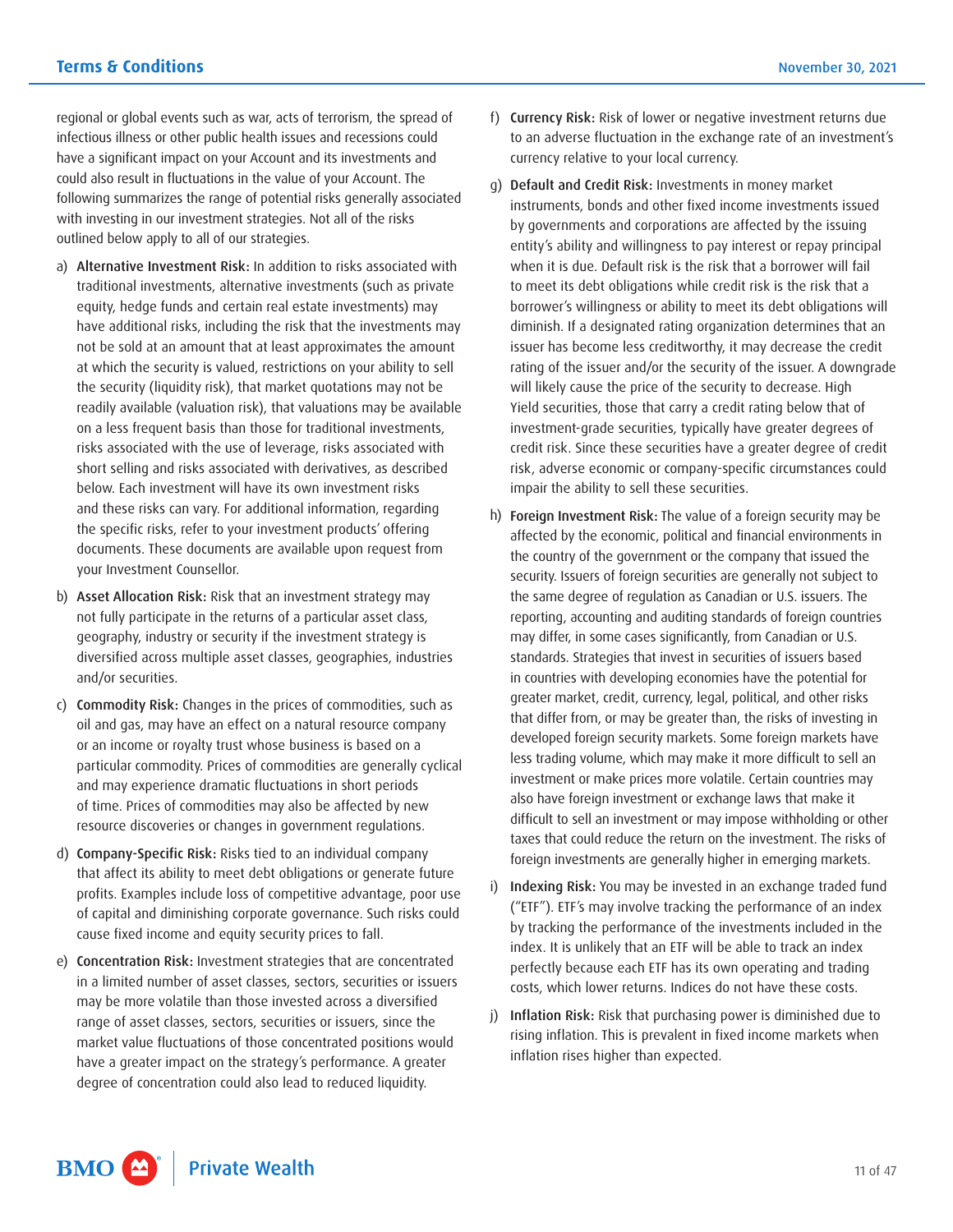- k) Interest Rate Risk: Investments in fixed income securities can move up or down in value as interest rates change. Many fixed income securities—including bonds, mortgages, treasury bills and commercial paper—pay a rate of interest that's fixed when they are issued. Their value tends to move in the opposite direction to interest rate changes. For example, when interest rates rise, the value of an existing bond will fall because the interest rate on that bond is less than the market rate. Equity securities can also be affected by the level of interest rates. For example, as interest rates rise, some equity securities may become relatively less attractive.
- l) Investment Funds Risk: Certain strategies may invest directly in, or obtain exposure to, investment funds as part of their investment strategy. These strategies will be subject to the risks outlined in the offering documents and/or simplified prospectus of the underlying investment funds. If an underlying investment fund suspends its redemptions, you may be unable to redeem such securities. An investment fund may have one or more investors who hold a substantial number of units. The purchase or redemption of a substantial number of units may change the composition of the investment fund's holdings significantly or may force the investment fund to sell investments at unfavourable prices. This can affect an investment fund's performance, as well as the performance of any strategy investing in it. In addition, with respect to money market funds, although many intend to maintain a constant price for their units, there is no assurance they can maintain a constant unit price as the value of their securities may fluctuate under certain conditions, including where interest rates are low or negative.
- m) Legislation Change Risk: There can be no assurance that tax, securities or other laws will not be changed in a manner that adversely affects your investment returns, including the distributions you receive.
- n) Liquidity Risk: Liquidity is a measure of how easy it is to convert an investment into cash. Liquidity risk is not being able to sell an investment in a reasonable amount of time to prevent or minimize a loss. An investment in securities may be less liquid if the securities are not widely traded or if there are restrictions on the ability to sell such securities. Investments with low liquidity can have significant changes in value. Strategies that invest in foreign securities, securities of small companies or securities with substantial market and/or credit risk tend to have the greatest exposure to liquidity risk.
- o) Management and Strategy Risk: Risk that a particular investment strategy will not achieve its objective due reasons such as an out-of-favour investment style or the performance of the investment manager does not meet expectations.
- p) Market Risk: The risk that a security's price falls due to adverse circumstances that influence all securities in financial markets. These factors are numerous and include, but are not limited to, economic. sectorial and geo-political factors as well as supply and demand dynamics. A strategy that invests in smaller capitalization companies and/or growth stocks may be more volatile than a strategy that invests in larger capitalization companies and/or value stocks.
- q) Reinvestment Risk: Risk that cash generated from an investment will have to be reinvested at lower rates of return. This is a prevalent in fixed income markets in a decreasing interest rate environment where interest earned must be reinvested at lower rates of return.
- r) Time Horizon Risk: Risk that an investor's time horizon is shortened compared to the time horizon initially anticipated when the investment was made. This could lead to a situation in which an investor is forced to sell securities at a lower price than otherwise expected.

Each investment will have its own investment risks and these risks can vary. For additional information, regarding the specific risks, refer to your investment products' offering documents. These documents are available upon request from your Investment Counsellor.

Derivatives are investments whose value is based on the value of an underlying investment. Derivatives can be useful for hedging against losses associated with currencies, stock markets and interest rates or as a substitute for the underlying assets. Derivatives are associated with certain risks:

- a) there is no assurance that a liquid market will exist to allow you to realize profits or limit losses by closing out a derivative position;
- b) you could experience a loss if the other party to the derivative contract is unable to fulfill its obligations, including in instances where the other party is adversely affected by regulatory or market changes;
- c) derivatives that are traded in foreign markets may offer less liquidity and greater credit risk than comparable instruments traded in Canada;
- d) there is no assurance that a hedging strategy will be effective; and
- e) the price of a derivative may not accurately reflect the value of the underlying security or index.

The statements above do not disclose all of the risks and other important aspects of investing in securities and the use of derivatives in a portfolio.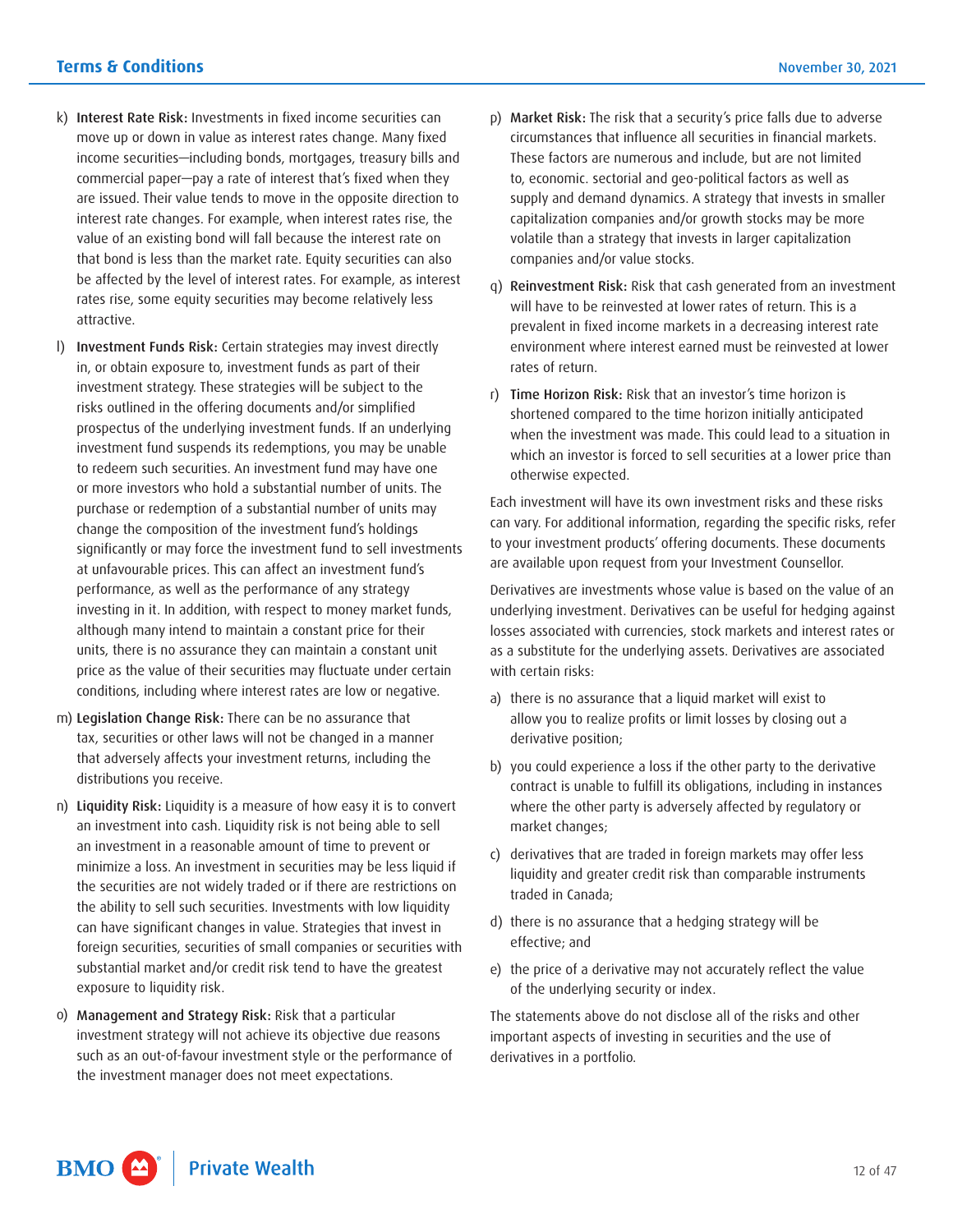#### <span id="page-12-0"></span>IV.7 Standard of Care and Limitation of Liability

We will exercise our powers and discharge our duties honestly, in good faith and in your best interest and in connection therewith, we will exercise the degree of care, diligence and skill that a reasonably prudent portfolio manager would exercise in the circumstances. The Custodian shall exercise the same degree of care in the safekeeping of the assets of your Account as it uses in respect of its own property of a similar nature in its custody.

Provided we and the Custodian adhere to the above applicable standard of care, we, the Custodian, our and their officers, directors, employees and agents, will not be liable for any loss to or any diminution of the securities of your Account. For greater certainty, we and the Custodian will not be liable in any way for not acting on any specific investment opportunity or opportunities on your behalf. We and the Custodian will not be liable in any circumstances for any indirect, consequential or special damages. You agree to release and indemnify us and/or the Custodian, as applicable, against any liability or claims (including any costs or expenses relating thereto) arising from any matter in respect of which we and/or the Custodian, as applicable, have acted in good faith in reliance on your instructions or the instructions of any authorized third party or where judgment was exercised honestly in carrying out duties under this Agreement.

# IV.8 Fairness Policy

- a) In allocating investment opportunities among clients, we will seek to ensure that all clients are dealt with in a fair manner. All accounts receive similar treatment and no accounts are given special preference. Securities are allocated to accounts for which trade orders are initiated. In situations where purchases or sales of securities are pooled or blocked for multiple client portfolios, partial fills will be allocated on a pro rata basis.
- b) The average share price of a block trade, either full or partial fill, is used in the allocation of trades to accounts. Commissions charged are in accordance with our Fee Schedule.

#### IV.9 Conflicts of Interest

A conflict of interest may arise where (i) our interests and your interests are inconsistent or different; (ii) you may perceive that we are influenced to put our interests ahead of your interests, or (iii) monetary or non-monetary benefits available to us, or potential negative consequences for us, may affect the trust you have in us.

We have adopted policies and procedures to identify and address the handling of material conflicts of interest. We address existing or reasonably foreseeable material conflicts of interest with you in your best interest. If a conflict cannot be so addressed, it is avoided.

More information about our material conflicts of interest is set out in our BPIC Conflicts of Interest Statement, which is provided to you on account opening. The current version of this Statement will be available on our website at [https://www.bmo.com/assets/](https://www.bmo.com/assets/pdfs/privatebank/tc/en/im-conflict-of-interest-statement-en.pdf) [pdfs/privatebank/tc/en/im-conflict-of-interest-statement-en.pdf.](https://www.bmo.com/assets/pdfs/privatebank/tc/en/im-conflict-of-interest-statement-en.pdf)

Please ask your Investment Counsellor if you have any questions about conflicts of interest and how we address them in your best interest.

# **V. What we do together**

#### V.1 No Guarantee of Investment Results

We make no representation or warranty as to the achievement of performance, yield or appreciation objectives or standards that may be referred to in the IPS and will not have any obligation in that respect. We do not guarantee investment results and you understand that past performance does not necessarily predict future performance.

You acknowledge that:

- a) you are aware of the long-term nature of the investments in your Account and possible losses inherent in the transactions in which we will engage on your behalf and that you are financially capable of bearing such losses;
- b) you have not received any written or oral guarantees of performance or representations based upon prior accounts or transactions as an inducement to open or to continue carrying your Account, and that our representatives or agents are not authorized to make any such guarantees or representations now or in the future; and
- c) we are a separate legal entity from Bank of Montreal and BMTC. Unless we advise you otherwise, all securities purchased for your Account are purchased by or through BPIC and are not insured by any government deposit insurer such as Canada Deposit Insurance Corporation (CDIC), are not guaranteed by BPIC, Bank of Montreal, BMTC or any of their affiliates, and may fluctuate in value. In addition, any CDIC eligible guaranteed investment certificates (GICs) held in your Account have no individual CDIC insurance coverage. GICs issued by provincial credit unions may be eligible for provincial deposit insurance coverage in some provinces, subject to the conditions and limits of the applicable provincial coverage. Please consult with your Investment Counsellor for further information.

# V.2 Benchmarks

Benchmarks provide you with a means of measuring your portfolio against a standardized or "benchmark" portfolio over a prescribed period of time. Although a benchmark may be represented by an individual market index (e.g., a broad stock market index such as the S&P/TSX Composite Index), typically a benchmark for a diversified investment portfolio is represented by a blend of market indices. This may be appropriate for portfolios that include different asset classes and/or investments. Please be reminded that past performance is not necessarily an indicator of future performance.

You are encouraged to connect with your Investment Counsellor to understand how we build and manage your portfolio to meet your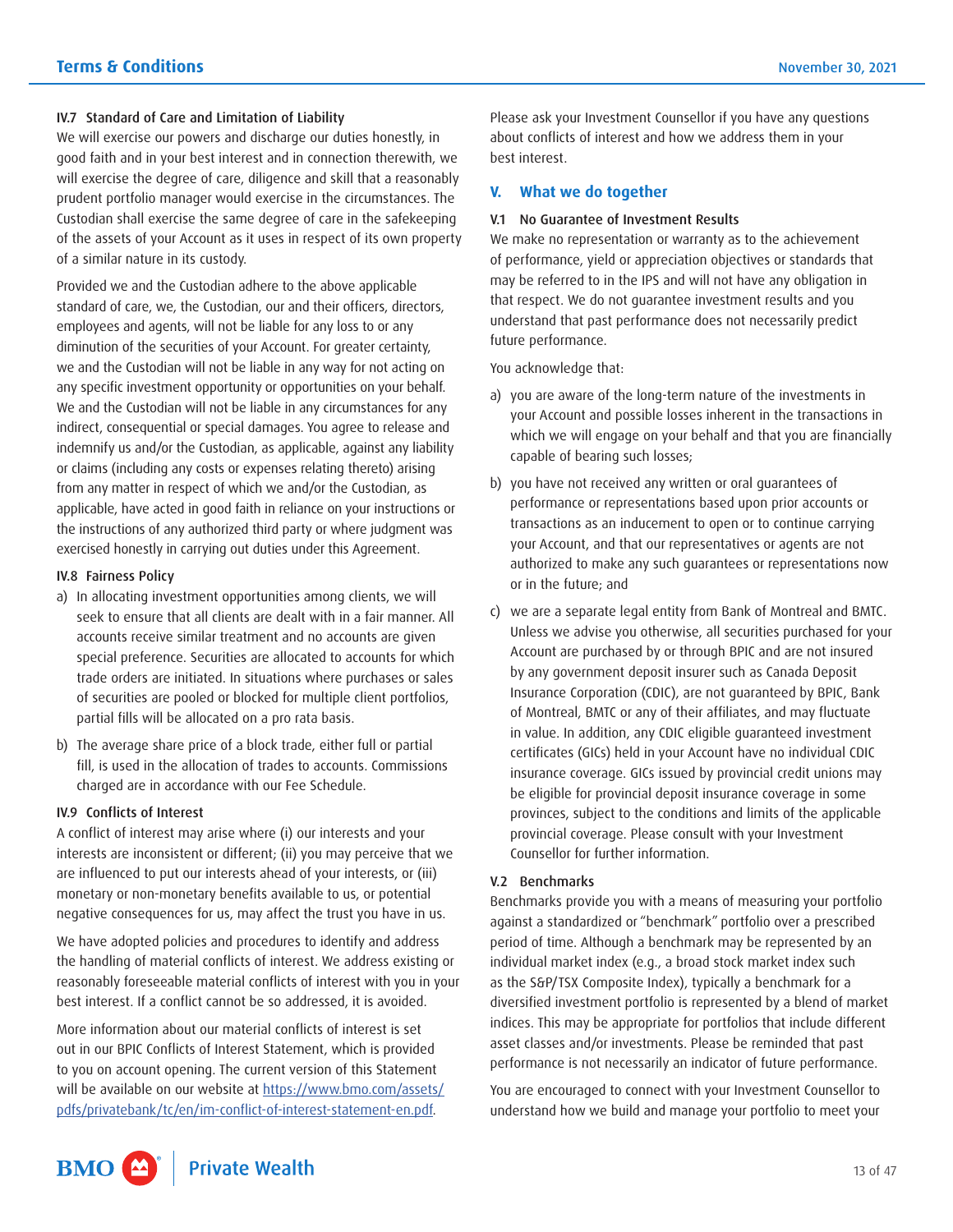short and long-term investment goals. As part of this process, your Investment Counsellor may provide you with information about the most relevant and appropriate benchmark to measure and monitor your portfolio. We do not currently provide benchmark comparisons in our account reporting.

# V.3 Communication with Beneficial Owners of Securities of a Reporting Issuer

A non-registered security holder of a corporation or other issuer has the same right as a registered security holder to vote at annual and special meetings of that issuer. Most common shares carry this privilege as do preferred shares in certain circumstances.

This voting right is provided to registered security holders in securities and corporate legislation, and carries with it the right to receive such materials as notices of meetings, information circulars, and proxies from the issuers of the securities (the "Issuers"). You are also entitled to receive the issuer's audited financial statements. As the securities in your Account are held in safe custody by the Custodian and not registered in your name, under Canadian securities laws relating to communications with beneficial owners of securities, we may provide material directly to you or may, unless you object, provide the issuer with your name, address, email address, preferred language of communication (English or French) and extent of security ownership so that the issuer can provide material directly to you.

Depending on the Securities in your Account, other laws, including the European Union Shareholder Rights Directive II, may require us to disclose your personal information (such as your name and contact information), and your account information to issuers and regulators, and to send you information about the issuers. We will have no liability to you for actions taken, or not taken, by us or our agents in good faith and intended to comply with any provisions of applicable law.

You provide standing instructions waiving delivery and receipt, to the extent possible under applicable law, of material relating to annual or special meetings of security holders, or annual reports and financial statements of the issuers of securities that you hold in your Account. Furthermore, you authorize us to disclose your name, address and security holdings to the issuer of the securities or another sender of material required by law to be sent to security holders in order that, at our option, material may be forwarded to you directly from the issuer or another sender of material. Note, these instructions do not apply to any specific request that you give or may have given separately to a reporting issuer concerning the sending of interim financial reports of the reporting issuer. In addition, in some circumstances, the instructions you give to us will not apply to annual reports or financial statements of an investment fund that are not part of proxy-related materials. An investment fund is also entitled to obtain specific instructions from you on whether

you wish to receive its annual report or financial statements, and where you provide specific instructions, the instructions you provide to us with respect to financial statements in this section V.3 will not apply. Your standing instructions and authorizations in this section V.3 will continue to be followed until you advise us in writing by contacting your Investment Counsellor, that you would like to change such instructions and/or authorizations. For more information regarding the rights of a non-registered security holder and how to select one of the options stated above, please contact your Investment Counsellor. See section V.7 below with regard to investment fund continuous disclosure.

# V.4 Materials Related to the Purchase or Sale of Securities In connection with any purchase or sale of securities for your Account, you direct us to:

- a) deliver the trade confirmation to the Investment Counsellor designated by us; and
- b) if the purchase of the security is in connection with a distribution, deliver the prospectus, fund facts, ETF facts, or other document prescribed by applicable law to the Investment Counsellor designated by us.

# V.5 Proxy

We may, in our sole discretion, exercise the right to vote a proxy or enlist another company which can include an affiliated company to vote the proxy in respect of securities in your Account. We have established a proxy voting policy designed to reasonably ensure that its proxy voting responsibilities are in compliance with applicable laws and regulations and in the best interests of security holders. If you would like to direct your vote in a particular solicitation, you may do so by submitting your specific request in writing and sending it directly to your Investment Counsellor.

Any proxy vote that pertains to Bank of Montreal or its affiliates shall represent the business judgment of the proxy voter, uninfluenced by considerations other than the best interests of BPIC clients in accordance with BPIC's policies and procedures.

Clients or prospective clients may request a copy of BPIC's Proxy Voting Policy or learn how proxies were voted in respect of their account by contacting their Investment Counsellor.

#### V.6 Class Action Claims

We will, in our sole discretion, determine what role we will take in any legal proceedings affecting any securities held in your Account.

BPIC has engaged Broadridge Investor Communication Solutions, Inc. ("Broadridge") to file claims on your behalf in certain securities class action lawsuits and disgorgements ordered by Canadian or U.S. regulators identified by Broadridge ("Class Action Service"). It is intended that the Class Action Service will commence in January 2022. You will be automatically enrolled in this Class Action Service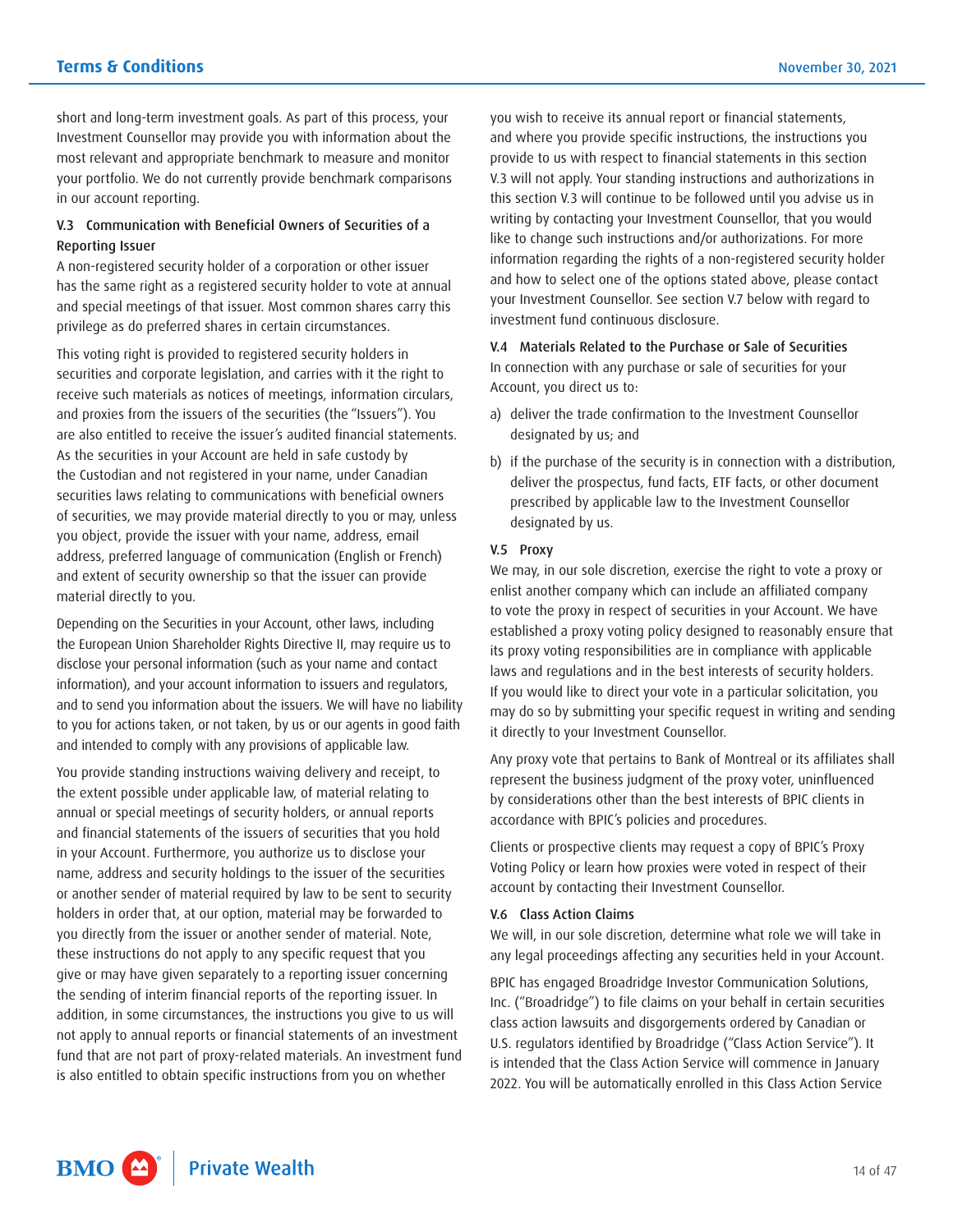once it commences or the date on which you opened your Account, whichever is later. Broadridge's fee for this service is a contingency fee of 10% of any of the class action recoveries you receive through the Class Action Service, which fee will be deducted from any recoveries that are credited to your Account. We will not charge you our own fee, and do not receive any direct fee from Broadridge, with respect to the Class Action Service with Broadridge. If you wish for your Account to be removed from the Class Action Service, please speak with your Investment Counsellor.

Prior to the commencement of the Class Action Service, and for any eligible class actions not part of the Class Action Service, or in the event that BPIC's engagement with Broadridge is terminated, we may, in our sole discretion process class action claims on your behalf or may enlist another company or firm to exercise such discretion (a "Third Party").

The actions in the Class Action Service shall be limited to "optout" cases and eligibility to participate in the class is based solely on sales and purchases of securities in your Account. Under the Class Action Service, claims will only be filed once a court or administrative order has been issued that sets forth a claim filing deadline. An "opt-out" case means all eligible security holders are automatically considered to be part of the class and if an individual does not wish to be part of the class action lawsuit, they must actively opt-out of the class. The Class Action Service will only cover those securities that were purchased while you were a client of BPIC. It will not include securities that you purchased other than through BPIC. For the avoidance of doubt, the Class Action Service does not include any lawsuit which requires prospective class members to provide additional evidence of eligibility other than purchases and sales of the applicable security, including but not limited to evidence of actual or individual reliance on allegedly fraudulent or misleading statements. The Class Action Service shall not include consumer class action settlements or bankruptcies and, generally, class actions that do not involve publicly traded securities or "opt-in" cases, being those cases where a person must provide express consent ("opt-in") to be part of the class.

With "opt-out" class actions, all class members are bound by the outcome of the class action unless a member actively opt-outs. This means that class members who do not opt-out may not bring individual cases. Therefore, for all claims filed on your behalf, either pursuant to the Class Action Service or by BPIC or a Third Party, you acknowledge and agree that you will be bound by, and subject to, the terms of all forms and releases that may be entered into for settlements in which a claim is filed on your behalf, and may not bring your own individual case. You will not be notified of each action in which you are enrolled under the Class Action Service; if at any time you wish to know your participation or status of any actions, please speak with your Investment Counsellor.

The receipt of any settlement amounts may subject you to tax on such amounts, including in foreign jurisdictions. There may be tax implications to receiving settlement proceeds. You are responsible for any tax liabilities (including any tax filing obligations) associated with participation in the Class Action Service. You may not receive a tax receipt in connection with settlement proceeds that are deposited into one of your registered plans (registered savings plans, retirement income funds and/or tax-free savings accounts). If you require tax advice, please contact your personal tax advisor. For avoidance of doubt, you acknowledge that BPIC cannot and shall not provide legal, tax or other professional advice to you or any other party in respect to any class action. You shall seek and obtain your own legal, accounting and other professional advice as you shall see fit, independent of BPIC.

In connection with any claims processing, claims administrators require BPIC (or Broadridge or a Third Party) to provide all necessary information in its possession regarding class actions. This information will include your name, address, securities holding, trade information and, in certain cases, social insurance number. As part of the Class Action Service, Broadridge has agreed to maintain your personal information in a confidential manner and not use the information other than for the purpose of processing claims.

Notwithstanding the above, neither we nor Broadridge, nor any Third Party, will process any class action or disgorgement claims on your behalf or take any action whatsoever with respect to class actions or disgorgements if your Account is closed. Accordingly, you have an obligation to keep track of class actions and disgorgements in the event that your Account is closed. If a claim was processed prior to your Account being closed, and the settlement funds received after the Account is closed, a cheque will be mailed to your last known address provided to BPIC.

BPIC may terminate its engagement with Broadridge in its sole discretion; if so terminated BPIC will retain the right, in its sole discretion, to determine what role it will take in any legal proceedings affecting any securities held in your Account. It is not our current practice to take the role of lead plaintiff on class actions, but we may in our sole discretion decide to do so in the future.

For any class action claim that we handle outside of the Class Action Service, we may charge you a reasonable fee for the filing of each class action claim, which, if applicable, will be charged quarterly. We may choose not to file a class action claim on your behalf, including in instances where we believe that the proceeds of settlement of a class action claim may not cover the filing fee.

#### V.7 Investment Fund Continuous Disclosure

An investment fund that is a reporting issuer is required to send to each of its security holders, by specified dates, the fund's annual and interim financial statements ("Fund Financial Statements") and the annual and interim management reports of fund performance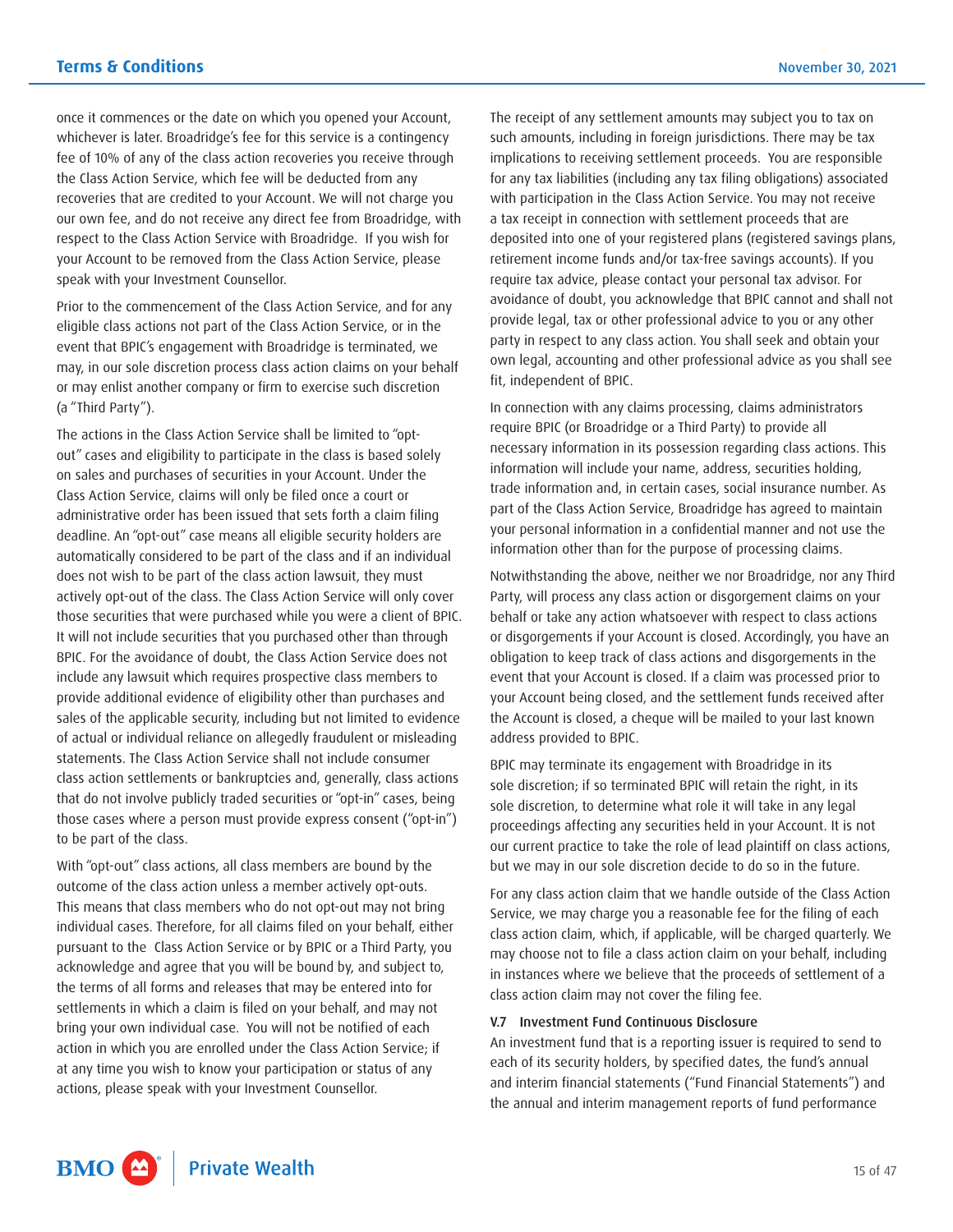("Management Reports of Fund Performance"). An investment fund that is not a reporting issuer is required to send to each of its security holders, by specified dates, Fund Financial Statements.

If you own units of any investment funds that are reporting issuers in your Account, you have the right to receive Fund Financial Statements and Management Reports of Fund Performance. If you own units of any investment funds that are not reporting issuers in your Account, you have the right to receive Fund Financial Statements.

Management Reports of Fund Performance contain the portfolio manager's discussion on the investment fund's performance over the relevant period, including significant factors that have impacted the performance of the investment fund and any changes to the risk profile of the investment fund. Fund Financial Statements provide information related to what the investment fund is invested in and a summary of the investment fund's financial position as at a certain time of the year.

You provide standing instructions waiving delivery and receipt, to the extent possible under applicable law, of Management Reports of Fund Performance and Fund Financial Statements for investment funds that are reporting issuers, or of Fund Financial Statements for investment funds that are not reporting issuers relating to securities of investment funds you hold in your Account. Furthermore, you waive delivery and receipt, to the extent possible under applicable laws, of all other information that may be required to be delivered to security holders, or is otherwise considered necessary or desirable to be delivered by the manager or any other party, pursuant to applicable laws in connection with securities held in your Account.

Your standing instructions in respect of delivery of Management Reports of Fund Performance and Fund Financial Statements for investment funds that are reporting issuers, or of Fund Financial Statements for investment funds that are not reporting issuers, will continue to be followed until you advise the manager in writing by contacting your Investment Counsellor that you would like to change such instructions.

# V.8 Short-Term Trading

You understand that in the event you direct the liquidation of securities in your Account and such instructions result in shortterm trading (e.g. units of an investment fund held in your Account are sold or switched within 30 days of depositing funds into your Account), the manager of an investment fund may charge a fee in accordance with the provisions set out in the applicable prospectus. We will pass on such short-term trading fees to you.

# V.9 Referral Fee

This disclosure is being provided to you in order to address any potential conflicts of interest as a result of the fact that the Referring Entity (defined below) may receive a fee for referring you to a Receiving Entity (defined below).

All activity requiring registration under securities laws and regulations will be performed by an entity with an appropriate registration under Canadian securities laws.

We have entered into referral agreements with certain other members of BMO Financial Group, specifically, BMO Nesbitt Burns Inc., BMO Estate Insurance Advisory Services Inc. (formerly, BMO Nesbitt Burns Financial Services Inc.), Bank of Montreal, BMO InvestorLine Inc., and BMTC (the "Referral Agreements").

The purpose of these Referral Agreements is to facilitate referrals of clients to other members of BMO Financial Group to better serve clients and prospective clients. Each entity (a "Referring Entity") which successfully refers Clients (each a "Referred Client") to another entity which is a party to the Referral Agreement (a "Receiving Entity") may receive a referral fee from the Receiving Entity. A portion of this referral fee may be paid to the individual employee of the Referring Entity (the "Referring Employee"). Alternatively, there may also be situations where the Referring Employee is compensated, directly or indirectly, by the Referring Entity for referring a client of the Referring Entity to a Receiving Entity.

Clients of BPIC and BMO Financial Group do not pay any additional charges and fees in connection with such referrals. More details of these potential referral fees are outlined in the chart starting on page 18.

For additional information about referrals, please consult with your Investment Counsellor.

# *Acknowledgements:*

You acknowledge receipt and understanding of the above referral disclosure, and further confirm your understanding and agree with the Referring Entity and the Receiving Entity that:

- a) We (or, if BPIC is not the Referring Entity, the Referring Entity) may disclose Information about you to the Receiving Entity in order to make the referral and allow for the ongoing administration of the referral. The word "Information" means financial and financially-related information about you, including information to identify you or qualify you for products and services, or information needed for regulatory requirements.
- b) All activity requiring registration resulting from the Referral Arrangement will be provided by the Receiving Entity or outsourced to a party duly licensed or registered to carry on such activity. It is illegal for any party to the Referral Agreement to effect trades, advise in respect of certain securities or engage in investment fund management if it is not duly licensed or registered under applicable securities legislation as an investment dealer, an adviser or an investment fund manager.
- c) The Referring Entity does not have authority to make any commitments for or on behalf of the Receiving Entity; you will deal directly with the Receiving Entity in respect of any products or services the Receiving Entity may provide to you.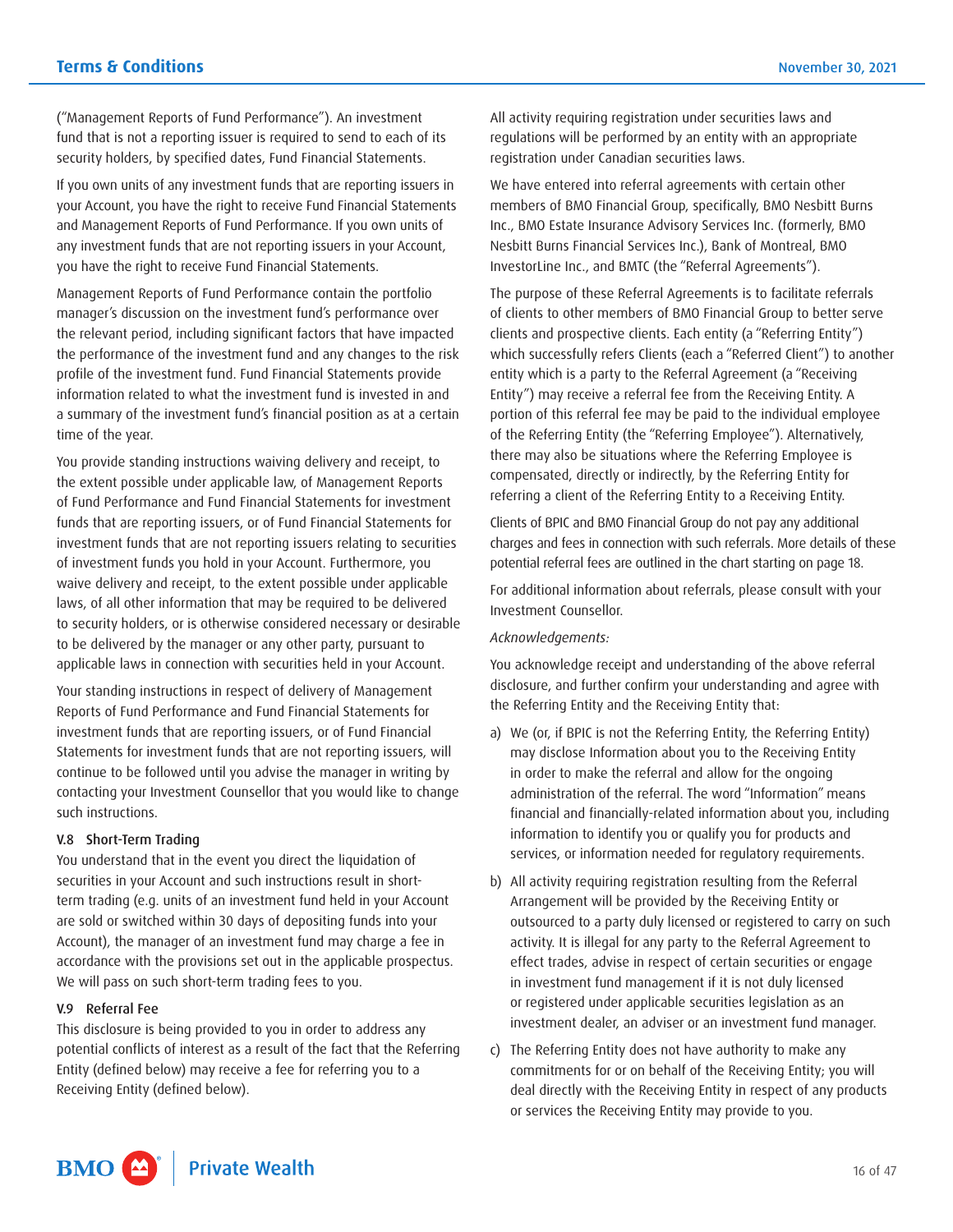- d) The Referring Entity and its employees and officers are not and will not be deemed to be agents, employees or representatives of the Receiving Entity, and the Receiving Entity is not responsible for any acts, omissions, statements or negligence of the Referring Entity or any employee or officer of the Referring Entity.
- e) Referral Fees are paid by the Receiving Entity and may change from time to time.
- f) You are under no obligation to purchase any product or service of the Receiving Entity.

#### V.10 Fees

In consideration of the services provided, you will compensate us and the Custodian in accordance with the Fee Schedule for your Account as published from time to time, or such other amounts as may from time to time be agreed upon in writing. Any new or increase to the management fee set out in the Fee Schedule will become effective upon at least 60 days' prior written notice to you. And other changes to the Fee Schedule will become effective as set out in a written notice to you.

Such compensation, disbursements and all expenses incurred under this Agreement will be paid out of the assets of your Account unless such sums are first paid by you.

Your Account may hold securities that pay a trailing commission. Generally, we do not invest clients into securities with trailing commissions. Any securities with trailing commissions would have been transferred to us when you moved your account holdings to us. Our business practice is to divest these securities as soon as possible, but may retain certain securities for a longer period due to early redemption penalties or specific tax considerations, as determined by you and your tax advisor. We do not charge an investment management fee in addition to trailing commissions we may receive.

Fees are subject to applicable sales taxes when services are applied to Canadian residents.

BMO<sup>4</sup> **Private Wealth**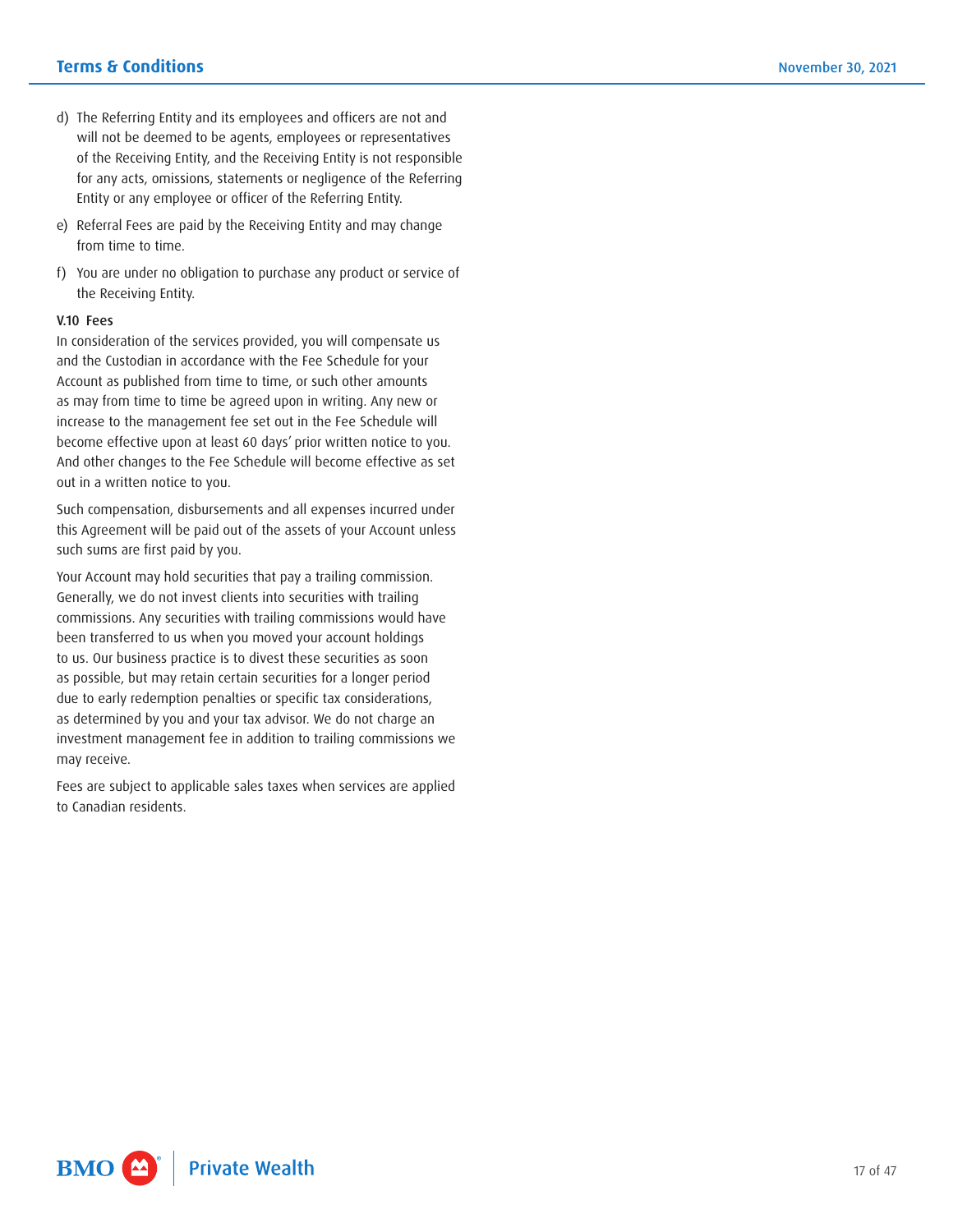| <b>BMO InvestorLine</b><br>Inc. ("BMO<br>InvestorLine")                                                                                                                                                     | <b>BMO Private Investment</b><br>Counsel Inc. ("BPIC")                                                                                                                                                                                                                                                                                                                                                                                                                                                                                                                                                                                                                                                 | <b>BMO Nesbitt</b><br><b>Burns Inc.</b><br>("Nesbitt Burns")                                                                                                                                                                                                                                                                | <b>BMO Trust</b><br>Company ("BMTC")                                                                                | <b>BMO Estate</b><br><b>Insurance Advisory</b><br>Services Inc.<br>("BMO EIASI")<br>(formerly, BMO<br><b>Nesbitt Burns</b><br><b>Financial Services Inc.)</b>                                     | <b>BMO Capital</b><br>Markets <sup>1</sup>                                                                                                                                                                                                                                                                                                                   | <b>Bank of</b><br><b>Montreal</b>                                                                                                                                           |
|-------------------------------------------------------------------------------------------------------------------------------------------------------------------------------------------------------------|--------------------------------------------------------------------------------------------------------------------------------------------------------------------------------------------------------------------------------------------------------------------------------------------------------------------------------------------------------------------------------------------------------------------------------------------------------------------------------------------------------------------------------------------------------------------------------------------------------------------------------------------------------------------------------------------------------|-----------------------------------------------------------------------------------------------------------------------------------------------------------------------------------------------------------------------------------------------------------------------------------------------------------------------------|---------------------------------------------------------------------------------------------------------------------|---------------------------------------------------------------------------------------------------------------------------------------------------------------------------------------------------|--------------------------------------------------------------------------------------------------------------------------------------------------------------------------------------------------------------------------------------------------------------------------------------------------------------------------------------------------------------|-----------------------------------------------------------------------------------------------------------------------------------------------------------------------------|
|                                                                                                                                                                                                             | Services Receiving Entity may provide to Referred Client                                                                                                                                                                                                                                                                                                                                                                                                                                                                                                                                                                                                                                               |                                                                                                                                                                                                                                                                                                                             |                                                                                                                     |                                                                                                                                                                                                   |                                                                                                                                                                                                                                                                                                                                                              |                                                                                                                                                                             |
| BMO InvestorLine may<br>provide the following<br>services to a referred<br>Client:<br>· Self-directed/discount<br>brokerage services<br>· Brokerage services                                                | BPIC may provide the following<br>services to a referred Client:<br>· Discretionary portfolio<br>management services<br>· BPIC may engage in exempt<br>market trading in relation to the<br>provision of these services                                                                                                                                                                                                                                                                                                                                                                                                                                                                                | Nesbitt Burns may provide<br>the following services to a<br>referred Client:<br>· Broker-dealer services<br>· Portfolio management<br>services                                                                                                                                                                              | BMTC may provide the<br>following services to a<br>referred Client:<br>· Trust and estates<br>services<br>· Escrows | BMO EIASI may provide<br>the following services to a<br>referred Client:<br>· Insurance strategies<br>for estate preservation,<br>tax planning, income<br>replacement and<br>charitable donations | <b>BMO Capital Markets</b><br>may provide the<br>following services to<br>a referred Client:<br>· Capital raising<br>· Mergers &<br>acquisitions (M&A)<br>advisory services<br>· Acquisitions &<br>divestitures (A&D)<br>advisory services<br>• Treasury services<br>· Market risk<br>management<br>· Institutional<br>investing<br>· Investment<br>products | Bank of Montreal<br>may provide the<br>following services to<br>a referred Client:<br>· Banking and<br>credit product and<br>services<br>• Mortgage and<br>lending products |
|                                                                                                                                                                                                             | Category(ies) of registration under Canadian Securities Law                                                                                                                                                                                                                                                                                                                                                                                                                                                                                                                                                                                                                                            |                                                                                                                                                                                                                                                                                                                             |                                                                                                                     |                                                                                                                                                                                                   |                                                                                                                                                                                                                                                                                                                                                              |                                                                                                                                                                             |
| BMO InvestorLine is an<br>investment dealer in all<br>provinces and territories<br>and is a member of IIROC                                                                                                 | BPIC has the following categories<br>of registration under Canadian<br>securities laws:<br>• Portfolio manager<br>· Exempt market dealer<br>· Investment fund manager<br>· Commodity trading counsel<br>· Commodity trading manager<br>· Derivatives portfolio manager<br>(Quebec)                                                                                                                                                                                                                                                                                                                                                                                                                     | Nesbitt Burns has the<br>following categories<br>of registration under<br>Canadian securities laws:<br>· Investment dealer<br>in all provinces and<br>territories; member of<br>the Investment Industry<br>Regulatory Organization<br>of Canada (IIROC)<br>· Futures commission<br>merchant<br>· Investment fund<br>manager | BMTC is not a registrant<br>under Canadian<br>securities laws                                                       | BMO EIASI is not a<br>registrant under Canadian<br>securities laws                                                                                                                                | <b>BMO Capital Markets</b><br>is an international<br>dealer                                                                                                                                                                                                                                                                                                  | <b>Bank of Montreal</b><br>is not a registrant<br>under Canadian<br>securities laws                                                                                         |
|                                                                                                                                                                                                             | Activities permitted under Canadian securities registration                                                                                                                                                                                                                                                                                                                                                                                                                                                                                                                                                                                                                                            |                                                                                                                                                                                                                                                                                                                             |                                                                                                                     |                                                                                                                                                                                                   |                                                                                                                                                                                                                                                                                                                                                              |                                                                                                                                                                             |
| <b>BMO</b> InvestorLine is<br>permitted to conduct the<br>following activities under<br>its Canadian securities<br>registration:<br>· Trading<br>· Advising, including<br>securities investment<br>services | BPIC is permitted to conduct the<br>following activities under its<br>Canadian securities registration:<br>· Advising, including discretionary<br>account management and<br>securities investment services<br>· Trading securities that are<br>exempt from the prospectus<br>or dealer requirements under<br>Canadian securities laws<br>("Exempt Securities")<br>· Advising on trading in specific<br>commodity futures contracts<br>or commodity futures options<br>("Commodity Contracts") or<br>giving continuous advice on<br>trading in Commodity Contracts<br>· Managing trading in Commodity<br>Contracts for customers through<br>discretionary authority granted<br>by one or more customers | Nesbitt Burns is permitted<br>to conduct the following<br>activities under its<br>Canadian securities<br>registration:<br>$\cdot$ Trading<br>· Advising, including<br>discretionary account<br>management and<br>securities investment<br>services                                                                          | BMTC may not engage<br>in any activities<br>requiring registration<br>under Canadian<br>securities laws             | BMO EIASI may not<br>engage in any activities<br>requiring registration<br>under Canadian<br>securities laws                                                                                      | <b>BMO Capital Markets</b><br>may engage in<br>activities reasonably<br>necessary to<br>facilitate a<br>distribution (other<br>than a sale) of<br>securities                                                                                                                                                                                                 | Bank of Montreal<br>may not engage<br>in any activities<br>requiring registration<br>under Canadian<br>securities laws                                                      |
| Activities not permitted under Canadian securities registration                                                                                                                                             |                                                                                                                                                                                                                                                                                                                                                                                                                                                                                                                                                                                                                                                                                                        |                                                                                                                                                                                                                                                                                                                             |                                                                                                                     |                                                                                                                                                                                                   |                                                                                                                                                                                                                                                                                                                                                              |                                                                                                                                                                             |
| BMO InvestorLine is not<br>permitted to conduct the<br>following activities under<br>its Canadian securities<br>registration:<br>· Investment fund<br>management                                            | BPIC is not permitted to conduct<br>the following activities under its<br>Canadian securities registration:<br>· Trading in securities that are not<br><b>Exempt Securities</b>                                                                                                                                                                                                                                                                                                                                                                                                                                                                                                                        | N/A                                                                                                                                                                                                                                                                                                                         | N/A                                                                                                                 | N/A                                                                                                                                                                                               | N/A                                                                                                                                                                                                                                                                                                                                                          | N/A                                                                                                                                                                         |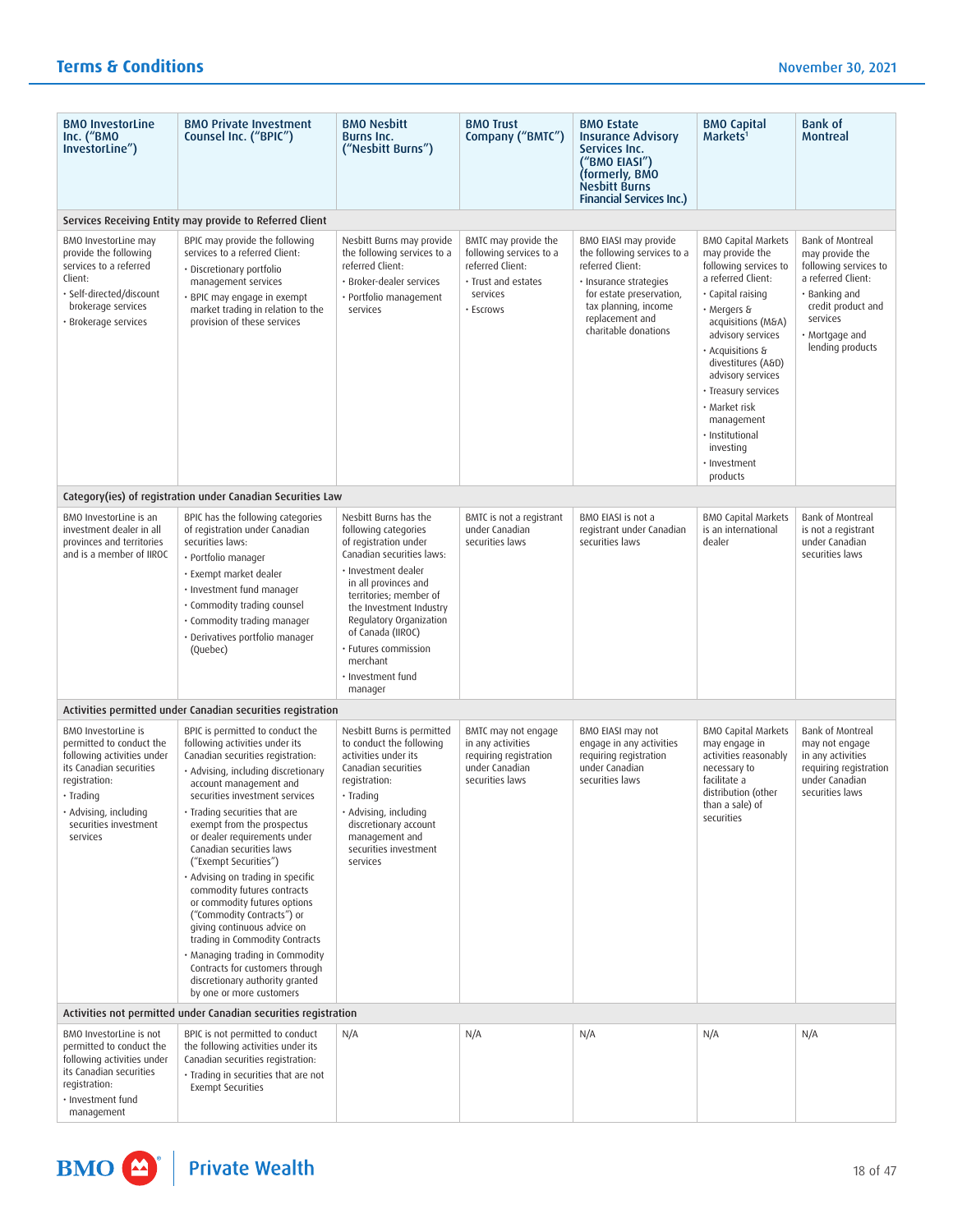| <b>BMO InvestorLine Inc.</b><br>("BMO InvestorLine")                                                                                                                                                                                                       | <b>BMO Private Investment</b><br>Counsel Inc. ("BPIC")                                                                                                                                                                                                                                                                                                                                                                                                                                                                                                                                                                                  |                                                    | <b>BMO Nesbitt Burns Inc.</b><br>("Nesbitt Burns")                                                                                                                                                                                                                                                                                                                                                                                                                                                                                                               |                                                    | <b>BMO Trust Company ("BMTC")</b>                                                                                                                                                                                                                                                                                                                                |                                                    |
|------------------------------------------------------------------------------------------------------------------------------------------------------------------------------------------------------------------------------------------------------------|-----------------------------------------------------------------------------------------------------------------------------------------------------------------------------------------------------------------------------------------------------------------------------------------------------------------------------------------------------------------------------------------------------------------------------------------------------------------------------------------------------------------------------------------------------------------------------------------------------------------------------------------|----------------------------------------------------|------------------------------------------------------------------------------------------------------------------------------------------------------------------------------------------------------------------------------------------------------------------------------------------------------------------------------------------------------------------------------------------------------------------------------------------------------------------------------------------------------------------------------------------------------------------|----------------------------------------------------|------------------------------------------------------------------------------------------------------------------------------------------------------------------------------------------------------------------------------------------------------------------------------------------------------------------------------------------------------------------|----------------------------------------------------|
| Referral Fee paid to Referring Entity and Referring Employee where specified                                                                                                                                                                               |                                                                                                                                                                                                                                                                                                                                                                                                                                                                                                                                                                                                                                         |                                                    |                                                                                                                                                                                                                                                                                                                                                                                                                                                                                                                                                                  |                                                    |                                                                                                                                                                                                                                                                                                                                                                  |                                                    |
| If the Bank of Montreal refers a<br>Client to BMO InvestorLine and<br>an account is established at BMO<br>InvestorLine, BMO InvestorLine<br>will pay a referral fee equal to<br>25% of the gross commissions<br>on the referred accounts in<br>perpetuity. | If Bank of Montreal refers a Client to BPIC, BPIC will<br>pay Bank of Montreal 15% of the revenue generated<br>on the referred accounts in perpetuity. In addition, if<br>Bank of Montreal refers a client to BPIC that results<br>in the client opening an investment account(s), then<br>based on the asset value transferred, BPIC will pay a<br>one-time referral fee of up to 0.1% of the value of the<br>investment account(s) to the Bank of Montreal.<br>BPIC has an arrangement with BMO EIASI such that if<br>BPIC refers a Client that results in the sale of a new<br>insurance product, BMO EIASI will arrange to transfer |                                                    | If Bank of Montreal refers a Client to Nesbitt Burns.<br>Nesbitt Burns will pay Bank of Montreal 25% of the<br>gross commission and Client fees and revenues<br>earned from those referred accounts for a period of 10<br>years, after which it will decrease to 12.5% of gross<br>commission.<br>If a Nesbitt Burns Investment Advisor refers a Client<br>to Bank of Montreal, Nesbitt Burns may pay the<br>Investment Advisor up to 50% of the referral fee<br>received.<br>If a Nesbitt Burns Investment Advisor refers a Client                              |                                                    | If Bank of Montreal refers a Client to BMTC.<br>BMTC will pay Bank of Montreal 15% of the<br>revenue generated on the referred accounts<br>in perpetuity.<br>If the Canadian Commercial Banking ("CCB")<br>division of Bank of Montreal refers a client<br>to BMTC, BMTC will pay CCB a one-time<br>referral payout out based on the following<br>revenue tiers: |                                                    |
|                                                                                                                                                                                                                                                            |                                                                                                                                                                                                                                                                                                                                                                                                                                                                                                                                                                                                                                         |                                                    |                                                                                                                                                                                                                                                                                                                                                                                                                                                                                                                                                                  |                                                    | <b>Revenue Tier</b>                                                                                                                                                                                                                                                                                                                                              | Referral Payout                                    |
|                                                                                                                                                                                                                                                            | a referral fee based on fifty percent (50%) of the<br>gross value of commissions to BPIC.<br>If a BPIC employee makes a referral to BMO Nesbitt<br>Burns or BMO InvestorLine, the employee may receive<br>an annual discretionary short-term incentive payment<br>from BPIC which may take into consideration, among<br>other factors, referrals to BMO affiliates.<br>If the Canadian Commercial Banking ("CCB") division<br>of Bank of Montreal refers a client to BPIC, BPIC will<br>pay CCB a one-time referral payout out based on the<br>following revenue tiers:                                                                 |                                                    | to BPIC or BMO InvestorLine, Nesbitt Burns may pay<br>the Nesbitt Burns Investment Advisor a referral fee<br>representing 25% of the commission earned by that<br>BMO entity from the referred accounts. The amount<br>received will depend on the Nesbitt Burns Investment<br>Advisor commission payable rate; up to a maximum<br>of 50%.<br>If the Canadian Commercial Banking ("CCB") division<br>of Bank of Montreal refers a client to Nesbitt Burns.<br>Nesbitt Burns will pay CCB a one-time referral<br>payout out based on the following revenue tiers: |                                                    | \$10-25,000<br>\$25-50,000<br>\$50-100,000<br>\$100-250,000<br>\$250,000+<br>If the Business Banking ("BB") division of<br>Bank of Montreal refers a client BMTC, BMTC<br>will pay BB a one-time referral payout out<br>based on the following balance tiers:                                                                                                    | \$500<br>\$1,000<br>\$2,000<br>\$5,000<br>\$10,000 |
|                                                                                                                                                                                                                                                            | Revenue Tier                                                                                                                                                                                                                                                                                                                                                                                                                                                                                                                                                                                                                            | Referral Payout                                    | Revenue Tier                                                                                                                                                                                                                                                                                                                                                                                                                                                                                                                                                     | Referral Payout                                    | <b>Balance Tier</b>                                                                                                                                                                                                                                                                                                                                              | Referral Payout                                    |
|                                                                                                                                                                                                                                                            | \$10-25,000<br>\$25-50,000<br>\$50-100,000<br>\$100-250,000<br>\$250,000+                                                                                                                                                                                                                                                                                                                                                                                                                                                                                                                                                               | \$500<br>\$1,000<br>\$2,000<br>\$5,000<br>\$10,000 | \$10-25,000<br>\$25-50,000<br>\$50-100,000<br>\$100-250,000<br>\$250,000+                                                                                                                                                                                                                                                                                                                                                                                                                                                                                        | \$500<br>\$1,000<br>\$2,000<br>\$5,000<br>\$10,000 | \$1MM-2.5MM<br>\$2.5MM-10MM<br>\$10MM+                                                                                                                                                                                                                                                                                                                           | \$500<br>\$1,000<br>\$2,500                        |
|                                                                                                                                                                                                                                                            | If the Business Banking ("BB") division of Bank of<br>Montreal refers a client BPIC, BPIC will pay BB a<br>one-time referral payout out based on the following<br>balance tiers:                                                                                                                                                                                                                                                                                                                                                                                                                                                        |                                                    | If the Business Banking ("BB") division of Bank of<br>Montreal refers a client Nesbitt Burns, Nesbitt Burns<br>will pay BB a one-time referral payout out based on<br>the following balance tiers:                                                                                                                                                                                                                                                                                                                                                               |                                                    |                                                                                                                                                                                                                                                                                                                                                                  |                                                    |
|                                                                                                                                                                                                                                                            | <b>Balance Tier</b>                                                                                                                                                                                                                                                                                                                                                                                                                                                                                                                                                                                                                     | Referral Payout                                    | <b>Balance Tier</b>                                                                                                                                                                                                                                                                                                                                                                                                                                                                                                                                              | Referral Payout                                    |                                                                                                                                                                                                                                                                                                                                                                  |                                                    |
|                                                                                                                                                                                                                                                            | \$1MM-2.5MM<br>\$2.5MM-10MM<br>\$10MM+                                                                                                                                                                                                                                                                                                                                                                                                                                                                                                                                                                                                  | \$500<br>\$1,000<br>\$2,500                        | \$1MM-2.5MM<br>\$2.5MM-10MM<br>\$10MM+                                                                                                                                                                                                                                                                                                                                                                                                                                                                                                                           | \$500<br>\$1,000<br>\$2,500                        |                                                                                                                                                                                                                                                                                                                                                                  |                                                    |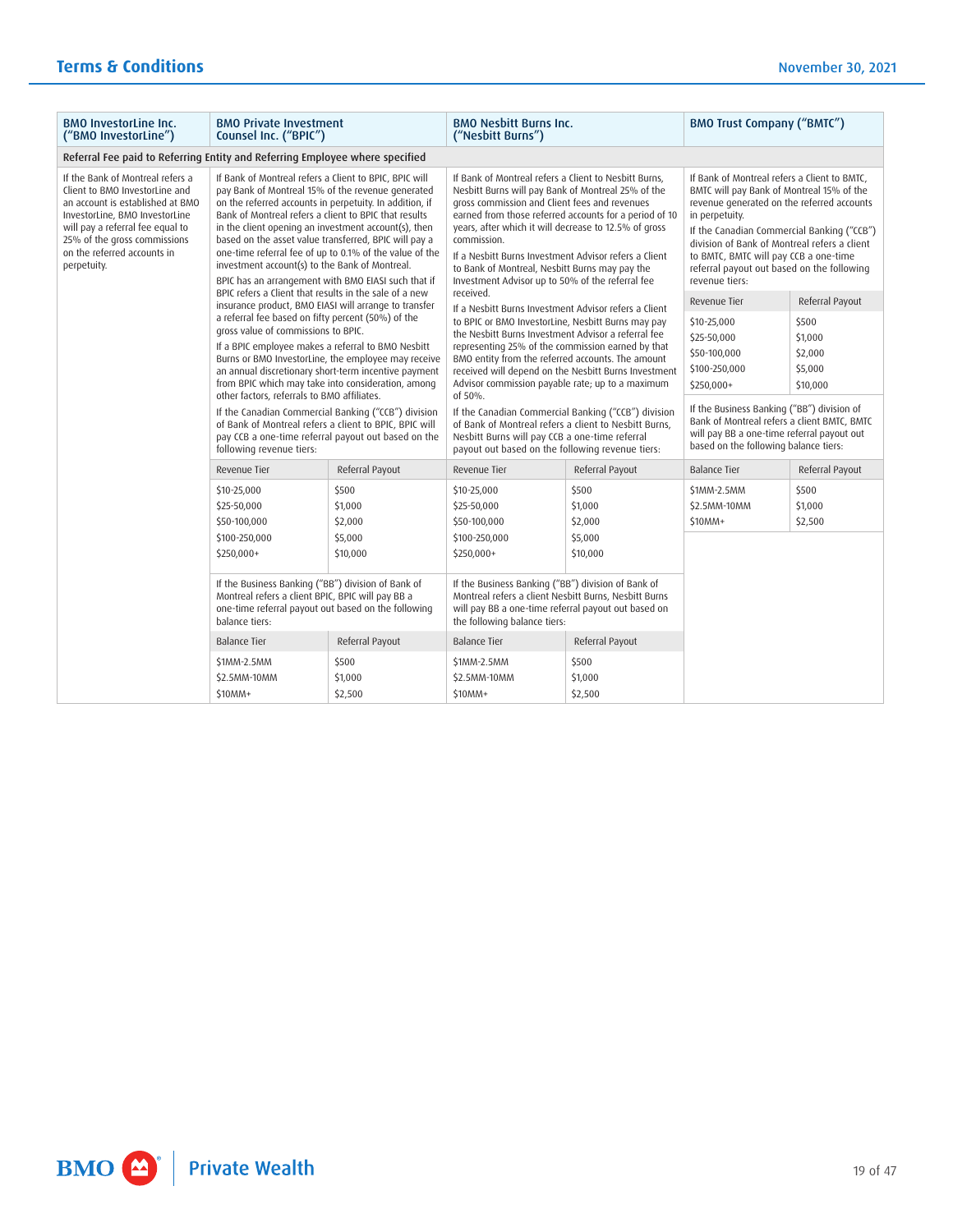| <b>BMO Capital Markets<sup>1</sup></b><br><b>BMO Estate Insurance Advisory Services Inc.</b><br>("BMO EIASI") (formerly, BMO Nesbitt Burns<br><b>Financial Services Inc.)</b>                                                                                                                                                                                                                                                                                                                                                                                                                                                                                                                                                                                                                                                                                                                                                                                                                                                                                                                                                                                                                                                                                                                                                                                                                                                 |                                                                                                                                                                                                                                                                                                                                                                                                                                                                                                                                                                                                                                                                                                                                                                                                                                                                                                                                                                                                                                                                                                                                                                                                                                                                                                                                                                                                                                                                                                                                                                                                                                                                                                                                                                  | <b>Bank of Montreal</b>                                                                                                                                                                                                                                                                                                                                                                                                                                                                                                                                                                                                                                                                                                                                                                                                                                                                                                                                                                                                                                                                                                                                                                                                                                                                                                                                                                                                                                                                                                                                                                                                    |                                                                                                                         |
|-------------------------------------------------------------------------------------------------------------------------------------------------------------------------------------------------------------------------------------------------------------------------------------------------------------------------------------------------------------------------------------------------------------------------------------------------------------------------------------------------------------------------------------------------------------------------------------------------------------------------------------------------------------------------------------------------------------------------------------------------------------------------------------------------------------------------------------------------------------------------------------------------------------------------------------------------------------------------------------------------------------------------------------------------------------------------------------------------------------------------------------------------------------------------------------------------------------------------------------------------------------------------------------------------------------------------------------------------------------------------------------------------------------------------------|------------------------------------------------------------------------------------------------------------------------------------------------------------------------------------------------------------------------------------------------------------------------------------------------------------------------------------------------------------------------------------------------------------------------------------------------------------------------------------------------------------------------------------------------------------------------------------------------------------------------------------------------------------------------------------------------------------------------------------------------------------------------------------------------------------------------------------------------------------------------------------------------------------------------------------------------------------------------------------------------------------------------------------------------------------------------------------------------------------------------------------------------------------------------------------------------------------------------------------------------------------------------------------------------------------------------------------------------------------------------------------------------------------------------------------------------------------------------------------------------------------------------------------------------------------------------------------------------------------------------------------------------------------------------------------------------------------------------------------------------------------------|----------------------------------------------------------------------------------------------------------------------------------------------------------------------------------------------------------------------------------------------------------------------------------------------------------------------------------------------------------------------------------------------------------------------------------------------------------------------------------------------------------------------------------------------------------------------------------------------------------------------------------------------------------------------------------------------------------------------------------------------------------------------------------------------------------------------------------------------------------------------------------------------------------------------------------------------------------------------------------------------------------------------------------------------------------------------------------------------------------------------------------------------------------------------------------------------------------------------------------------------------------------------------------------------------------------------------------------------------------------------------------------------------------------------------------------------------------------------------------------------------------------------------------------------------------------------------------------------------------------------------|-------------------------------------------------------------------------------------------------------------------------|
| If a Nesbitt Burns Investment Advisor refers a Client to BMO<br>EIASI, BMO EIASI will pay the Investment Advisor a referral fee.<br>Investment Advisors must be insurance-licensed to receive<br>any referral fees in Manitoba and Saskatchewan and must<br>be insurance-licensed in all provinces to receive ongoing<br>revenue on the following basis:<br>compensation.<br>Nesbitt Burns has an arrangement with EIASI such that if<br>Nesbitt Burns refers a client to EIASI that results in the sale of a<br>new insurance product, EIASI will arrange to transfer a referral<br>fee based on seventy percent (70%) of the value of first year<br>Investment Advisor:<br>commissions to Nesbitt Burns.<br>BPIC has an arrangement with BMO EIASI such that if BPIC refers<br>a Client that results in the sale of a new insurance product, BMO<br>EIASI will arrange to transfer a referral fee based on fifty percent<br>(50%) of the gross value of commissions to BPIC. BPIC employees<br>must be insurance-licensed to receive any referral fees in<br>Manitoba and Saskatchewan and must be insurance-licensed in all<br>provinces to receive ongoing compensation.<br>subsequent Client.<br><sup>1</sup> BMO Capital Markets is a trade name used by BMO Financial Group for the wholesale banking businesses of Bank of Montreal, BMO Harris Bank N.A. (member FDIC), Bank of Montreal Ireland p.l.c., and Bank of | If a Nesbitt Burns Investment Advisor refers a Client to BMO<br>Capital Markets' Investment and Corporate Banking Group<br>("BMO CM I&CB"), BMO CM I&CB will pay Nesbitt Burns a<br>one-time referral fee of up to 10% of the gross BMO CM I&CB<br>. BMO CM I&CB and Nesbitt Burns management will consider<br>each referral to determine the referral fee amount (which can<br>be no more than 10%, as described above). The considerations<br>will include the scope of the involvement of the Nesbitt Burns<br>. BMO CM I&B will pay the referral fee within 90 days of the<br>transaction closing date for equity and debt transactions or<br>invoice date for merger & acquisition transactions; and<br>. Nesbitt Burns may pay the Nesbitt Burns Investment Advisor<br>an amount that will depend on the Nesbitt Burns Investment<br>Advisor's commission payable rate; up to a maximum of 50%.<br>· The referral fee is subject to the following requirements:<br>· The referral fee will only be paid where the Nesbitt Burns<br>Investment Advisor has made an exclusive introduction of a<br>Nesbitt Burns Investment Advisor Client to a BMO CM I&CB<br>relationship manager and has played a role in influencing the<br>securing of the transaction mandate for BMO CM I&CB.<br>· Once a referral fee has been paid to Nesbitt Burns regarding a<br>specific Client, any subsequent fees to BMO CM I&CB from that<br>Client are ineligible for a referral fee, unless the transaction<br>was identified in advance as requiring multiple tranches.<br>. If BMO CM I&CB receives a referral from a Nesbitt Burns<br>Investment Advisor and the Client in turn refers a different<br>Client, no referral fee will be provided to Nesbitt Burns for the | If Nesbitt Burns refers a Client to Bank of Montreal and the<br>referral results in a personal loan product, calculation of the<br>respective referral fee based on the aggregate dollar value of<br>the loan will be:<br>· for residential mortgage and Homeowner Readiline:<br>60 basis points<br>· for personal loans in excess of \$15,000: 150 basis points<br>· for personal lines of credit in excess of \$15,000: 75 basis<br>points based on drawn amount<br>If Nesbitt Burns refers a client to Bank of Montreal and the<br>referral results in a commercial product or service (excluding<br>the provision of such products and services by BMO Capital<br>Markets), calculation of the respective referral fee will be<br>based on 20% of first year revenue from full relationship,<br>including M&A advisory fee revenue, to a maximum of<br>\$100,000.<br>The total referral fee received by the Nesbitt Burns<br>Investment Advisor will depend on the commission payable<br>rate, up to a maximum of 50%.<br>If the Canadian Commercial Banking ("CCB") division of Bank<br>of Montreal refers a client to the Private Banking Division<br>("PB") of Bank of Montreal, PB will pay CCB a one-time<br>referral payout out based on the following revenue tiers:<br><b>Revenue Tier</b><br>\$10-25,000<br>\$25-50,000<br>\$50-100,000<br>\$100-250,000<br>\$250,000+<br>If the Business Banking ("BB") division of Bank of Montreal<br>refers a client PB, PB will pay BB a one-time referral payout<br>out based on the following balance tiers:<br>Revenue Tier<br>\$1MM-2.5MM<br>\$2.5MM-10MM<br>\$10MM+ | Referral Payout<br>\$500<br>\$1,000<br>\$2,000<br>\$5,000<br>\$10,000<br>Referral Payout<br>\$500<br>\$1,000<br>\$2,500 |

' BMO Capital Markets is a trade name used by BMO Financial Group for the wholesale banking businesses of Bank of Montreal, BMO Harris Bank N.A. (member FDIC), Bank of Montreal Ireland p.l.c., and Bank of Montreal Ireland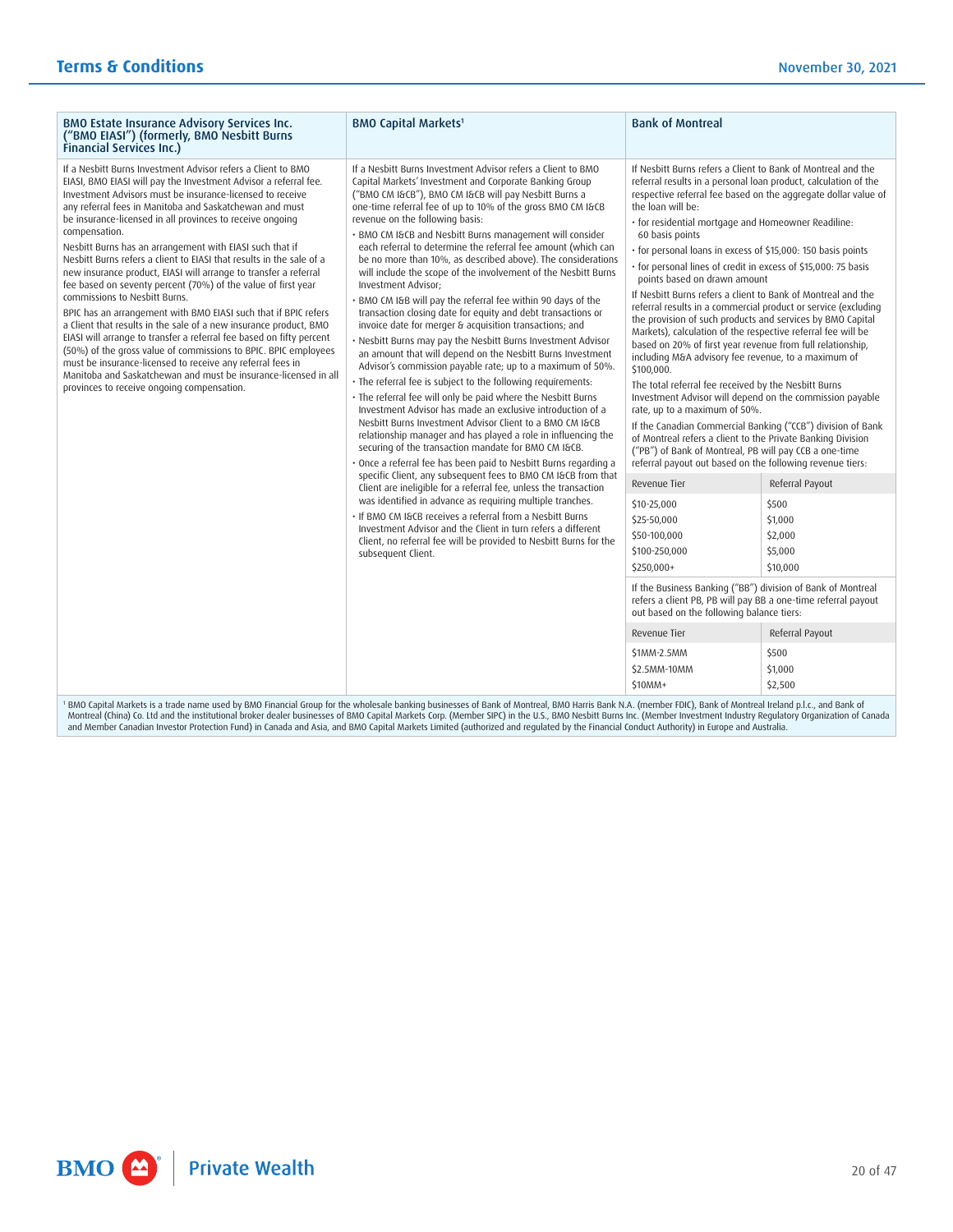# <span id="page-20-0"></span>How We Keep the Dialogue Going

# **VI. Communications**

#### VI.1 Communications

Any notice or communication required or permitted to be given by you under this Agreement must be given in writing, signed either by you or your duly authorized agent and may be given by prepaid mail or be hand-delivered to your Investment Counsellor. We are also authorized to act on instructions received by telephone, email or facsimile (telecopy/ fax) transmission (a "Message" or "Messages") subject to the terms of the Verbal/Facsimile Message Agreement for Individuals and Entities located below. Any communication from us to you:

- a) if mailed by prepaid mail, will be deemed to have been received on the third business day after the date that was post-marked upon it, whether or not you actually received them; or
- b) if sent by facsimile or other means of electronic communication, will be deemed to have been received on the day sent where such day is a business day or the following business day if such day is not a business day, whether or not you actually received them; or
- c) if delivered by hand, will be deemed to have been received at the time it is delivered whether or not you actually received them.

Any communication sent to us will be effective, and treated as having been given to and received by us, only upon actual receipt by us. This section shall govern notice of change of address. It is your responsibility to keep your personal information up to date. All communication will be sent to the last known address on file for you.

If you are a corporation, the corporation will deliver to us a certificate of incumbency containing the name, title and original signature of each authorized signatory of the corporation and will keep us and the Custodian informed as to any changes. Bank of Montreal, BMTC and BPIC shall be fully protected in acting upon any instruction, instrument, certificate, or paper transmitted by telephone, email, facsimile, or any other electronic device believed by us to be genuine and to be signed or presented by you and we shall be under no duty to make any investigation or inquiry as to any statement contained in any such communication and may accept the same as conclusive evidence of the truth and accuracy of the statements therein contained. You will indemnify and hold us harmless for and from any claims, losses, damages, including costs, charges and expenses relating thereto against us or any of our directors, officers, servants, agents or employees arising from our reliance on any such communication or on your signature on any document or instrument thus transmitted. You acknowledge and agree that this Section, including the indemnity you have provided, will apply to

any communication provided to us by an attorney(s) appointed from time to time in respect of your Account, provided that we have been notified of such appointment.

#### VI.2 Message Agreement for Individuals and Entities

You request Bank of Montreal, BPIC, BMTC, BMO InvestorLine Inc., Bank of Montreal Mortgage Corporation, and/or BMO Investments Inc., (in this Section VI.2 only, these entities are together called "we", "our" or "us") to act on instructions or information received, either verbally by telephone, by email, fax transmission, or letter of direction (a "Message" or "Messages") subject to the terms hereof. In consideration of us so doing, you agree with us as follows:

- a) You authorize and instruct us to act on any Message received without the need for further verification. You further agree that we may take steps to confirm your identity and that you may be required to enter into a Client message or transfer agreement for certain transactions. You agree that use of this service will bind you legally and make you responsible to the same extent and effect as if you had given original signed written instructions to us, whether or not authorized by you or whether or not accurately communicated and received. Our records will be conclusive evidence of the Message. We may act on Messages instructing us to receive or transfer cash assets. We may also act on Messages instructing us to receive and invest new funds according to a pre-arranged investment plan as set out in a detailed investment policy statement.
- b) We may decline or delay acting on any Message for any reason, for example if the instructions in any Message are incomplete, ambiguous or cannot be carried out due to insufficient funds or otherwise, or if we doubt the authenticity of any Message or the lawfulness of any instruction given in any Message. As such, we make no representations that Messages will be acted upon and we cannot accept liability for any damages or missed opportunities that flow from this potential inaction.
- c) If you are not an individual, any investments purchased or reinvested will be in your business name(s). If you are an individual, investments purchased or reinvested will be in your personal name(s).
- d) Unless you and we agree otherwise, we will send you any relevant documentation, including any terms and conditions, which may be applicable to the type of transaction requested in the Message. We will assume you have received this information and that you are in agreement with the contents thereof unless you advise us within 30 days of the date of your Message that you have not received it or that you are not in agreement.
- e) We are not responsible for any delay, failure of performance, damage, penalty, cost, expense or inconvenience resulting to you or any other person from causes beyond our control. We are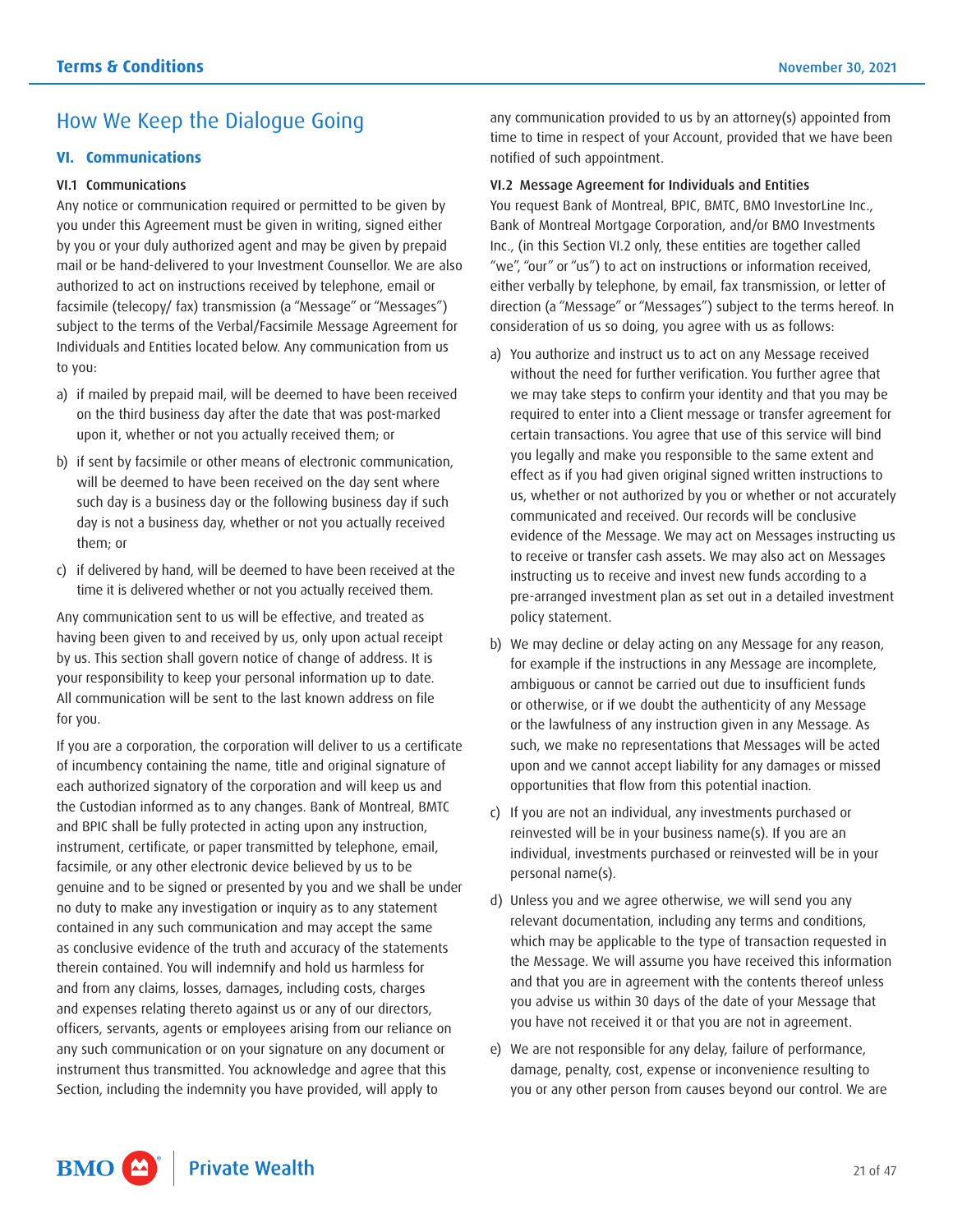not liable to you or any other person for incorrect or improper payment to any person arising out of the processing of any transfer including wire payments, unless caused solely by our negligence or wilful misconduct.

- f) We, our correspondents and other financial institutions involved in processing remittances may rely on any account or identification numbers provided by you and will not seek to confirm whether the number specified corresponds with the name of the beneficiary or the beneficiary's bank provided in the payment order. The payee may be required to provide identification to the satisfaction of the paying bank.
- g) Payment instructions executed by us are irrevocable. While we will use reasonable commercial efforts to recall a wire payment upon your instructions, we cannot guarantee return of funds to you. If we are able to obtain a return of funds, we will credit your account at our quoted rate of exchange (where you have requested foreign currency exchange) on the date such credit is made.
- h) You agree to pay us our fees and to reimburse us for any deductions and for any withholding or other taxes, and for any interest and penalties that we may pay in connection with any remittances made pursuant to a Message. You acknowledge that other financial institutions may deduct a fee for processing remittances made pursuant to a Message.
- i) You acknowledge that international remittances are subject to cut-off times, time zone differences and local regulations of the destination country and agree that we are in no way liable for delays, costs, damages or claims arising from such matters.
- j) You agree to indemnify and save us harmless from and against any and all charges, complaints, costs, damages, demands, expenses, liabilities, and losses which any of us may incur, sustain or suffer, other than pursuant to our negligence or wilful misconduct, arising from or by reason of our acting, delaying in acting or declining or failing to act upon any Message received, in accordance with this Agreement, including without limitation, legal fees and disbursements we reasonably incur. This indemnity is in addition to any other indemnity you have provided to us.
- k) In the case of a Joint Account, you hereby jointly and severally agree that we may act on any Message provided by either one of you and such Message will be binding on the other without confirmation by us. You jointly and severally agree to the conditions outlined in this Agreement. The death of either one of you will not invalidate this Agreement; this Agreement remains in effect until such time as notice of termination has been given in accordance with Section III.4 of this Agreement.
- l) We may terminate this section of the Agreement at any time by verbal or written notice to you effective upon delivery. You may terminate this section of the Agreement at any time by notice in

writing delivered to us; such notice to be effective no later than five business days after delivery to us.

## VI.3 Online Access Agreement

In consideration of us providing you with access to the Online Services (the "Service"), you and BPIC, on our own behalf, and as trustee for its directors, officers, employees and agents agree as follows:

- a) Client Conduct
	- i) Bank of Montreal either owns the copyright in the selection, coordination, arrangement, structure, sequencing, organization and enhancement of the content on the Service or has obtained the permission to use such content from the appropriate intellectual property owner. You may not modify, publish, transmit, participate in the transfer or sale, create derivative works, or in any way exploit, any of the content, in whole or in part, except for personal purposes. You may download copyrighted material for his/her personal use only. Except as otherwise expressly permitted under copyright law, no copying, redistribution, retransmission, publication or commercial exploitation of downloaded material is permitted without the express written permission of Bank of Montreal and/or the applicable copyright owner. You acknowledge that you do not acquire any ownership rights by downloading copyrighted material.
	- ii) You will use the Service for lawful purposes only. You will not transmit through the Service any material that encourages conduct that would constitute a criminal offence, give rise to civil liability or otherwise violate any law. Any conduct by you that in our discretion restricts or inhibits any other third party from using or enjoying the Service will not be permitted.
	- iii) You will immediately cease the use of the Service in respect of the accounts over which you cease to have the right to access and you will immediately notify us, in writing, of the same. You further acknowledge and agree that we reserve the right to terminate your right to access an account at no cost or penalty for which:
		- a) you are not the legal or beneficial owner; and
		- b) we have received instructions from the legal or beneficial owner to terminate your access or such legal or beneficial owner ceases to be our client.

The foregoing provisions are for our benefit and our subsidiaries, affiliates and third-party content providers and licensors and each such entity has the right to assert and enforce such provisions directly or on its own behalf.

- b) Limitation of Warranty and Damages
	- i) You agree that use of the Service is at your sole risk. We do not warrant that the Service will be uninterrupted or error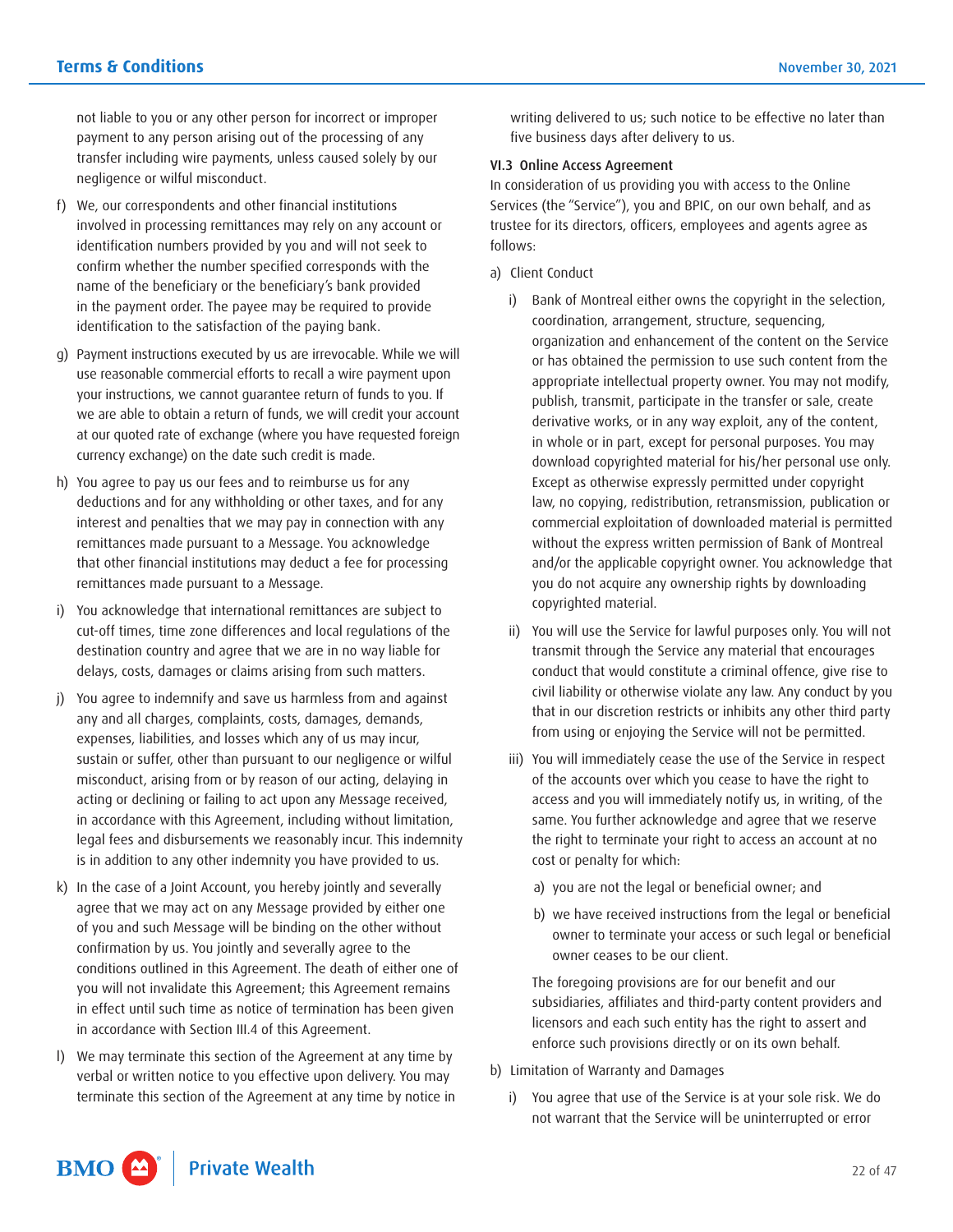free; nor do we make any warranty as to the results that may be obtained from use of the Service, or as to the accuracy, reliability or content of any data or information provided through the Service.

- ii) The Service is provided on an "as is" basis without warranties or conditions of any kind, either express or implied, including, but not limited to, warranties or conditions of title or implied warranties of merchantability or fitness for a particular purpose, other than those warranties which are implied and incapable of exclusion, restriction or modification under the laws applicable to this Online Access Agreement.
- iii) You agree that we will not be liable for any damages or injury-caused by any failure of performance, error, omission, interruption, deletion, defect, delay in operation or transmission, computer virus, communication line failure, theft or destruction or unauthorized access to, alteration of, or use of record, whether for breach of contract, tortious behaviour, negligence or under any other cause of action, unless the damages or injury are due to a technology system malfunction within our control.
- iv) In no event will we, or any person or entity involved in creating, producing or distributing the Service be liable for any damages, including, without limitation, direct, indirect, incidental, special, consequential or punitive damages arising out of the use of or inability to use the Service, unless due to a technology system malfunction within our control. You acknowledge that the provisions of this Section apply to all content on the Service.
- v) In addition to the terms set forth above, we will not be liable, regardless of the cause or duration, unless due to a technology system malfunction within our control for any errors, inaccuracies, omissions, or other defects in, or untimeliness or unauthenticity of, or any use by you of the information contained within the Service ("Account Information"), or for any delay or interruption in the transmission thereof to you, or for any claims or losses arising therefrom or occasioned thereby. We will not be liable for any third-party claims or losses of any nature, including, but not limited to, lost profits, punitive or consequential damages. We will have no liability for investment decisions based on the data or information provided. Additionally, there are no warranties as to the results obtained from the use of the Account Information provided.
- vi) You agree to indemnify and save us, or any person or entity involved in creating, producing or distributing the Service ("Indemnified Parties") harmless from and against any and

all costs, liabilities and expenses (including reasonable legal fees and disbursements) directly or indirectly suffered as a result of any claim or action against any of the Indemnified Parties by any third party arising out of or in connection with the Account Information, the Service or this Online Access Agreement, including any legal or beneficial holder of a BPIC account over which you have been granted the right to access hereunder.

c) Service Interruptions and Termination of Service

We have the right at any time to change or discontinue any aspect or feature of the Service, including, but not limited to, content, hours of availability, and equipment needed for access or use. You agree that we may suspend or terminate your access to the Service for any reason and without prior notice to you.

d) Accuracy of Account Information

The data and information transmitted to you via the Service is an approximate representation of your Account Information. You should therefore only rely on the printed monthly or quarterly statement that is mailed to you by us as being the official record of your Account Information.

e) Client Inquiries

Any inquiries regarding your Account Information, investment advice or transactions should be referred to your Investment Counsellor. If you have any technical questions or difficulties with respect to the use of the Service, please contact your Investment Counsellor. You are responsible for obtaining and maintaining all telephone, Internet access, computer hardware and other equipment needed for access to and use of the Service and all related charges.

f) Password and Client Identification

You confirm that we are under no obligation to confirm the actual identity or authority of any user of the password, user ID and account number(s) that have been issued to you. You are responsible for:

- i) maintaining the confidentiality and security of your password, user ID and account number(s); and
- ii) any and all communications between you and us over the Internet.

We will not be responsible for any damages arising out of the misuse of your password, user ID and account number(s).

g) Important Notice About the Internet

You acknowledge that the security, integrity and privacy of any and all data and information exchanged between you and us over the

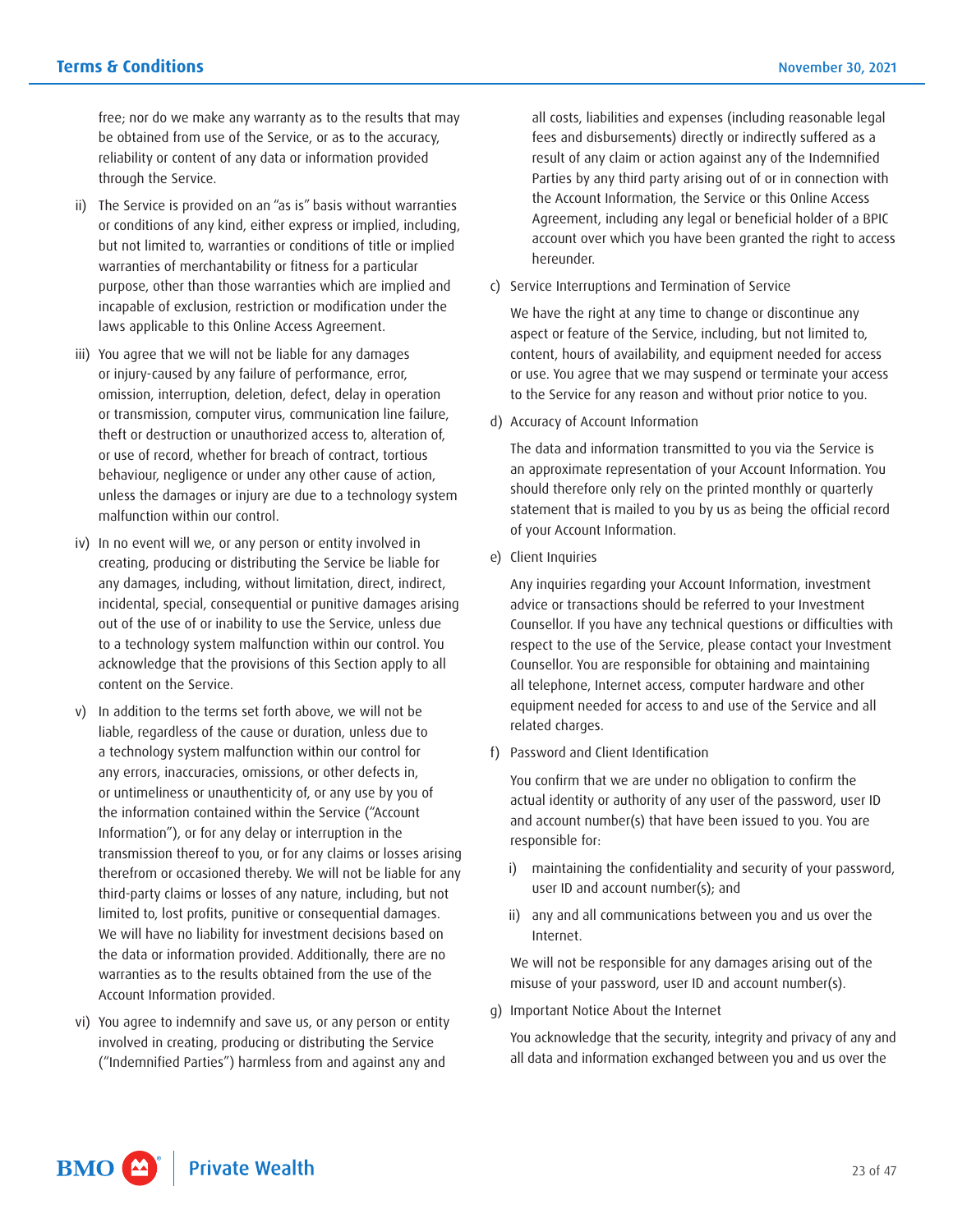Internet cannot be guaranteed and that any such information may be viewed or tampered with in transit by a third party.

- h) Miscellaneous
	- i) You acknowledge that your use of the Service may be monitored by us and is subject to this Online Access Agreement and to all other agreements entered into with us. This Online Access Agreement is binding upon your heirs, executors, administrators and personal representatives.
	- ii) Notwithstanding anything to the contrary in this Online Access Agreement, we may amend the terms of this Online Access Agreement by providing you 30 days' notice.
	- iii) This Online Access Agreement will be construed in accordance with the laws of the Canadian province or territory of the office/branch where client's accounts are maintained, and the federal laws of Canada applicable therein, without regard to such jurisdiction's conflict of laws rules. No waiver by you or by us of any breach of default under this Online Access Agreement will be deemed to be a waiver of any preceding or subsequent breach or default.
- i) Third-Party Access

You acknowledge that for any BPIC account that is held by any other person who wishes to grant you access as part of the Service, but for which you are not the legal or beneficial owner, you and such other person agree for you to contact an Investment Counsellor for the legal documentation necessary to grant you such access.

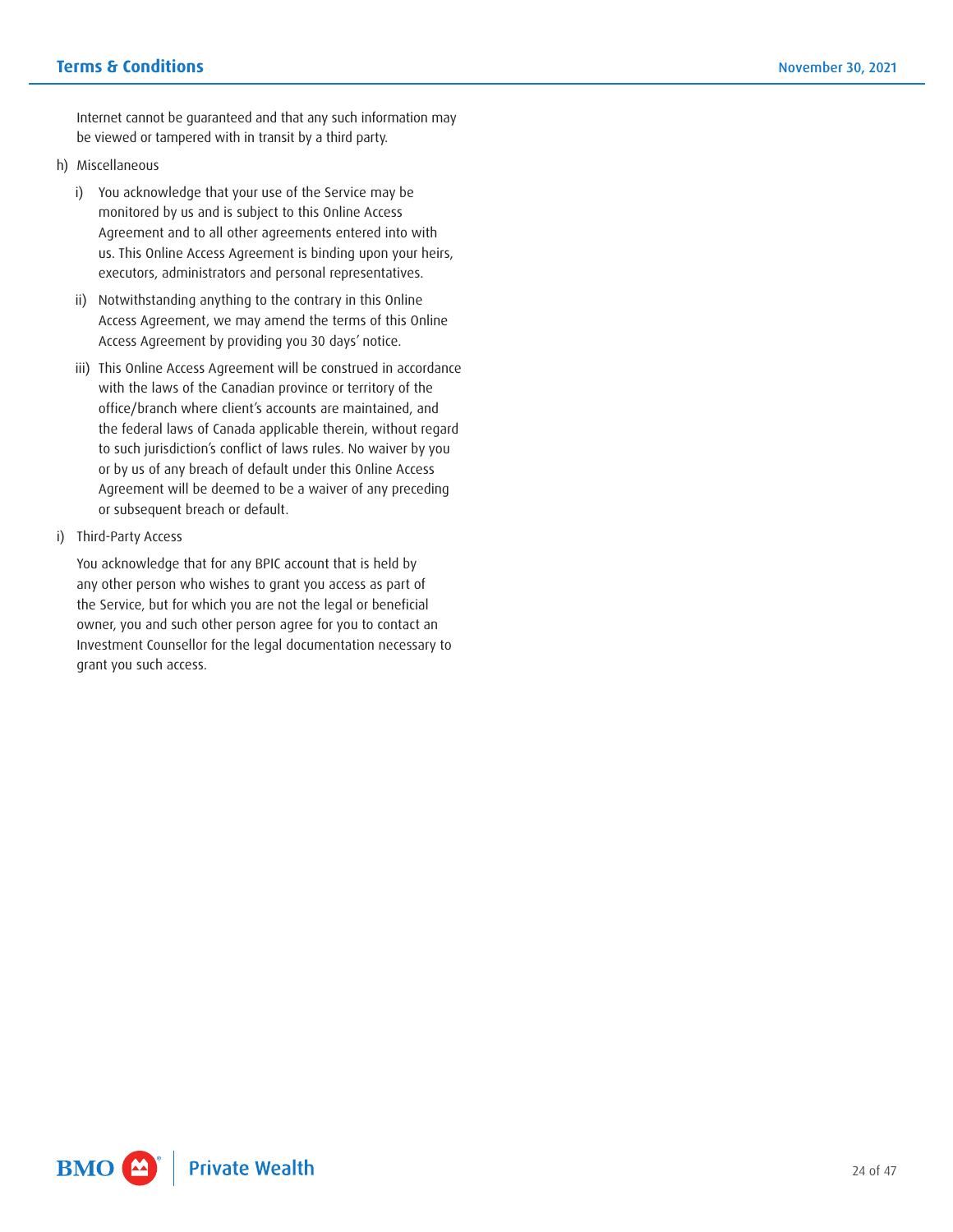# <span id="page-24-0"></span>Trust Agreements

# **VII. Retirement Savings Plan**

BMO Trust Company (the "Trustee") will act as the trustee of a BMO Private Banking Retirement Savings Plan (the "Plan") for the account holder named in the attached Account Application (the "Planholder"), on the following terms and conditions. The Plan comprises the attached Account Application and this Trust Agreement, and includes any locked-in or other addendum which may be added. BMO Private Banking, which is made up of three separate legal entities: Bank of Montreal, BMO Trust Company and BMO Private Investment Counsel Inc., is a line of business of BMO Financial Group.

The Trustee may delegate the performance of any of the Trustee's duties and responsibilities under the Plan to BMO Private Investment Counsel Inc. ("BPIC") or another affiliate within BMO Financial Group, as an agent (the "Agent"). The Trustee shall, however, remain ultimately responsible for the administration of the Plan.

The terms "spouse" and "common-law partner" in the Plan have the same meanings as defined or used under the Income Tax Act (Canada) as the same maybe altered or amended from time to time (the "Act"). The Planholder is referred to as the "annuitant" in the Act.

#### 1. Registration and Purpose

The Trustee will apply for registration of the Plan under the Act and any applicable provincial legislation relating to retirement savings plans. The purpose of the Plan is to provide a retirement income for the Planholder commencing at the maturity of the Plan (as described in paragraph 7), or alternatively to transfer the assets of the Plan to a registered retirement income fund before maturity.

#### 2. Contributions and Transfers In

Contributions and transfers of cash and other property acceptable to the Trustee may be made to the Plan by the Planholder or by the Planholder's spouse or common-law partner. Any dishonoured cheques or other amounts that cannot be processed or are otherwise not accepted by the Trustee will not be considered to be a contribution to the Plan. The assets of the Plan (in the aggregate, the "Fund") shall consist of such contributions and transfers, together with any income or gains earned or realized, and shall be held, invested and applied in accordance with this Trust Agreement. No contribution or transfer may be made after the maturity of the Plan.

# 3. Contribution Receipts

The Trustee shall provide the Planholder or the Planholder's spouse or common-law partner with contribution receipts as required under the Act.

# 4. Excess Contributions

It is the responsibility of the Planholder or the Planholder's spouse or common-law partner to determine whether contributions made to the Plan are deductible and do not exceed the maximum permitted without a penalty under the Act. The Trustee shall, on the instructions of the Planholder or the Planholder's spouse or commonlaw partner, refund an amount to a taxpayer where the amount is paid to reduce the amount of tax otherwise payable under Part X.1 of the Act by the taxpayer.

# 5. Investments

The Fund shall be invested and reinvested by the Trustee exclusively on the instructions of the Planholder (or of a person authorized by the Planholder, in a form and manner satisfactory to the Trustee, to manage the investments of the Fund), only in such investments as may be made available for the Plan from time to time by the Agent or the Trustee. The Fund may be invested in investments which require delegation, such as mutual funds, pooled funds and segregated funds.

To the fullest extent provided by law and despite any other provision of this Agreement, the Trustee excludes all liability arising out of or in connection with the Plan for indirect, incidental, special, or consequential damages and damages for loss of profits, revenue or savings (actual or anticipated), economic loss, loss of data or loss of goodwill (whether or not either party knew of the possibility of such damage or such damage was otherwise foreseeable).

The Fund may be invested in investments which are issued by the Trustee, the Agent or their affiliates. Neither the Trustee nor the Agent (in its capacity as Agent) shall have any duty or responsibility, fiduciary or otherwise (including, for greater certainty, under any legislation or common law principles regarding trustee investment duties and powers) to make or choose any investment, to decide whether to hold or dispose of any investment or to exercise any discretion with regard to any investment of the Plan, except as otherwise expressly provided in this Trust Agreement. Other than its duties with respect to the Fund expressly stated in this Trust Agreement, the Trustee shall not be required or expected to take any action with regard to an investment without prior instructions from the Planholder.

The Planholder shall not sign any document or authorize any action for the Plan in the name of the Trustee or the Agent, including permitting any asset in the Fund to be used as security for a loan, without first having authorization from the Trustee.

The Trustee will only accept funds in Canadian or U.S currency. The acceptance of any other foreign currency is at the sole discretion of the Trustee. The Trustee may deposit any uninvested cash in the Plan into an interest-bearing account at the Bank of Montreal (or another financial institution selected by the Trustee). The Trustee will credit interest earned on the cash to the Plan at such time as the Trustee, in its sole discretion, may determine. The Trustee may retain all or such portion of the interest as it considers appropriate as a fee for services rendered in respect of the Plan.

The Trustee/Agent will not allow any self-directed mortgages to be held in the Plan and the Planholder shall not attempt to hold selfdirected mortgages in the Plan. There will be no exceptions.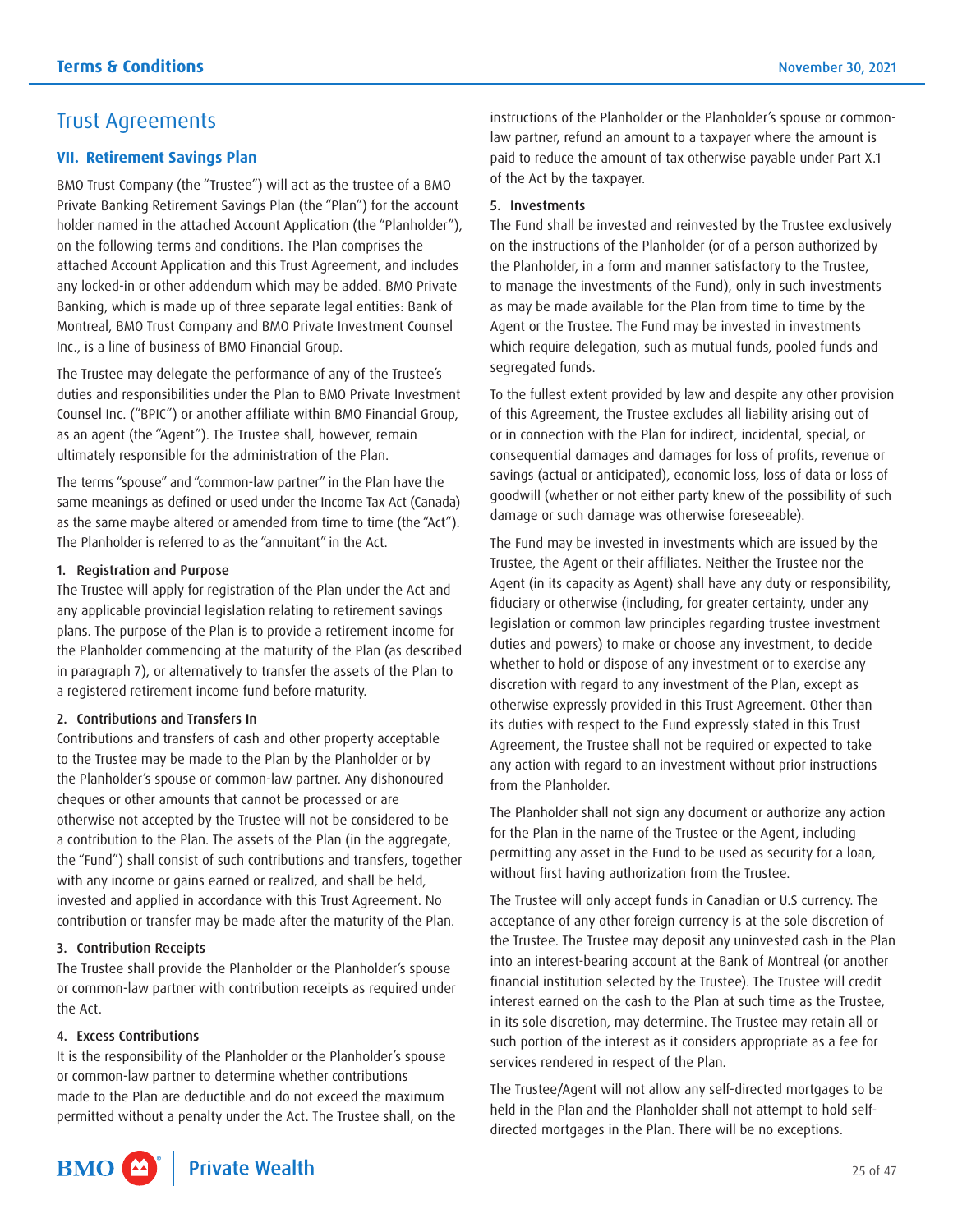The Trustee reserves the right to refuse instructions with respect to making any investment in its absolute discretion and reserves the right to require that the Planholder provide in a manner satisfactory to it, information to establish the market value of the assets included in the investment (including, but not limited to, any shareholders' agreements and any audited financial statements) and information required in the Trustee's reasonable discretion to ensure compliance with the Act, applicable laws, regulations, and other rules with respect to investments (including, but not limited to, antimoney laundering legislation).

The Planholder agrees not to provide any instructions or series of instructions that would cause the Plan to contravene the Act. For greater certainty, Planholder agrees not to provide any instructions or series of instructions that are contrary to its responsibilities or that would cause the Trustee to act contrary to its responsibilities as set out in this Trust Agreement.

The Trustee/Agent reserves the right to refuse any investing by means of private placement. On the occasions where the Trustee/ Agent permits a private placement, the Trustee/Agent must receive satisfactory information from the Planholder to establish the market value of the assets.

The Trustee/Agent reserves the right to request an independent valuation of such assets, and any other details and documents of the company offering the private placement, including, but not limited to, any shareholders' agreements and any audited financial statements.

The Trustee/Agent reserves the sole discretion to refuse to deregister assets associated with any private placement. The Planholder is responsible for any costs associated with this refusal.

#### 6. Account

The Trustee will maintain an account for the Fund showing all contributions and transfers made to the Fund, all investment transactions and investment earnings, gains and losses, and all transfers and withdrawals made from the Fund. The Agent shall prepare periodic statements of the Account for the Planholder in accordance with the rules and practices applicable to BMO Private Banking.

#### 7. Retirement Income at Maturity

The Planholder may, by instructions given to the Trustee, specify the date for the maturity of the Plan and the commencement of a "retirement income" (as defined in subsection 146(1) of the Act) to be paid to the Planholder from the Plan. Such date for maturity shall not be later than the end of the calendar year in which the Planholder attains age 71 (or such other time for maturity as may be required by the Act). Any purchase of an annuity is subject to the terms of the investments under the Plan and the deduction of all proper fees, expenses, commissions and other charges.

Payment of a retirement income to the Planholder must be by way of equal annual or more frequent periodic payments until such

time as there is a payment in full or partial commutation of the retirement income and, where that commutation is partial, equal annual or more frequent periodic payments thereafter. The total of periodic payments made in a year under an annuity after the death of the Planholder to a successor annuitant (who was the spouse or common-law partner of the Planholder) may not exceed the total of the payments made under the annuity in a year before the death.

Each annuity payable under the Plan that would otherwise become payable to a person other than the Planholder or a successor annuitant (who was the spouse or common-law partner of the Planholder) after the death of the Planholder is required to be commuted. A retirement income under the Plan may not be assigned in whole or in part.

If the Planholder fails to instruct the Trustee at least 60 days prior to the end of the calendar year in which the Planholder attains age 71 (or such other time for maturity as may be required by the Act), the Trustee may in its discretion transfer the Fund to a BMO Private Banking Retirement Income Fund under which the Planholder is the annuitant.

Any beneficiary designations, and/or any other pertinent information will be carried over with such transfer. It remains the responsibility of the Planholder to verify beneficiary designations and/or any other information that has been carried over with such transfer.

The Trustee may in its discretion liquidate all or part of the Fund before such transfer. Any such liquidation shall be made at such prices as the Trustee shall in its discretion determine to be the fair market value of the assets at the time; in the case of assets which are illiquid or which have no readily ascertainable market value, the Trustee may in its discretion sell the assets to the Agent for the Agent's own account, at such price as the Trustee considers fair and proper.

In the case of an RRSP with a nominal balance, when the Planholder turns 71, the Trustee may liquidate and close the Plan and provide the funds to the Planholder.

The statement of the Planholder's date of birth on the attached Account Application or otherwise shall constitute a certification by the Planholder and an undertaking to furnish such further evidence of proof of age as may be required concerning the maturity of the Plan.

#### 8. Non-Qualified and Prohibited Investments

The Trustee will exercise the care, diligence and skill of a reasonably prudent person to minimize the possibility that the Plan holds a nonqualified investment (as defined under the Act) for an RRSP.

However, if the Plan acquires an investment that is a non-qualified investment or a prohibited investment (as defined under the Act) for a RRSP, or if property held in the Plan becomes a nonqualified investment or a prohibited investment for an RRSP, it is the responsibility of the Planholder to file an Individual Return for Certain Taxes for RRSPs or RRIF for Tax Year 20 (Form RC339) and any other form required under the Act and pay the applicable tax under Part XI.01 of the Act.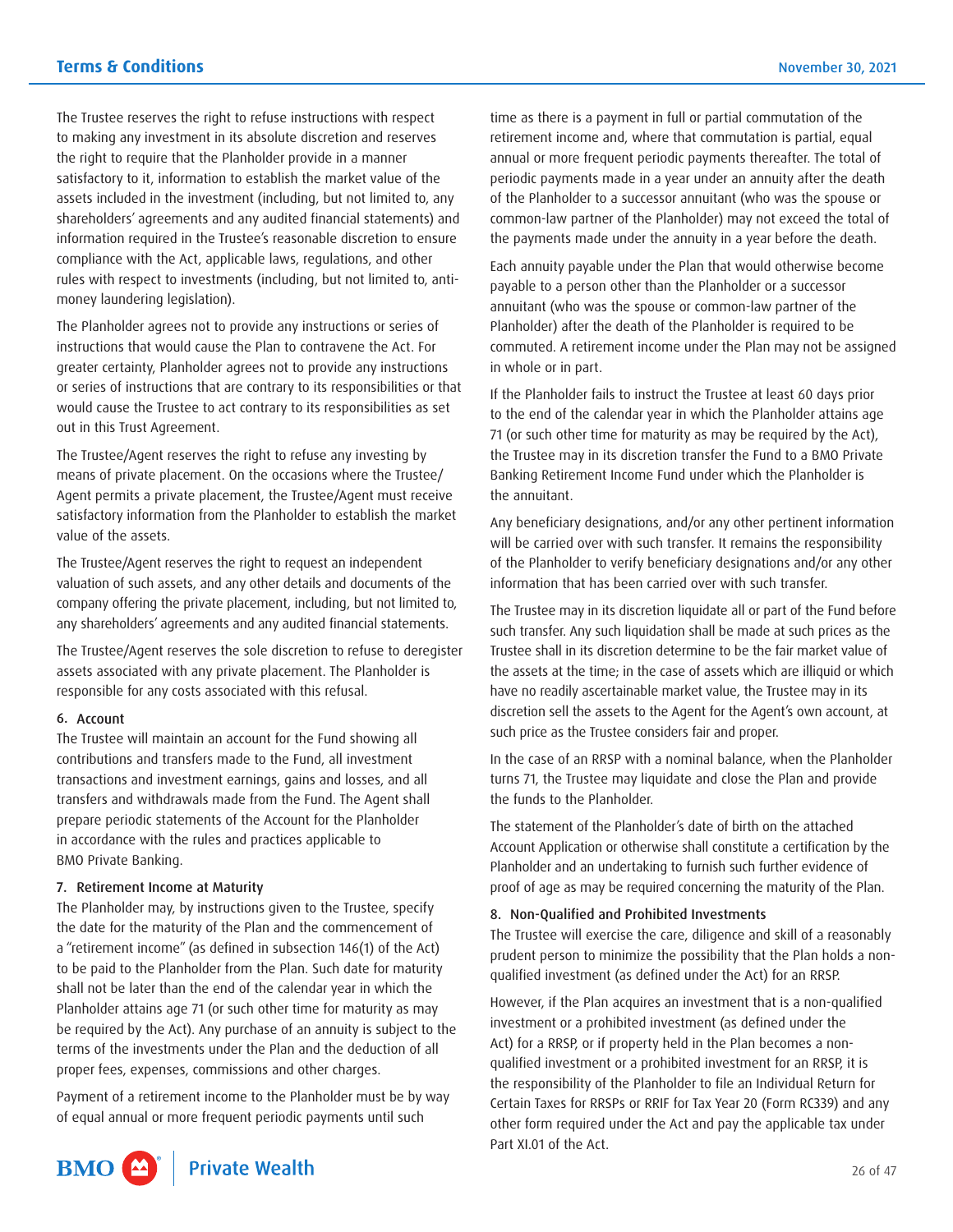# 9. Advantage Extended

If an advantage (as defined under the Act) in relation to an RRSP is extended to the Planholder or to a person who does not deal at arm's length with the Planholder, it is the responsibility of the Planholder to file an income tax return and pay the tax under Part XI.01 of the Act; except that if the advantage is extended by the Trustee (or by the Agent acting as the agent of the Trustee) or by a person with whom the Trustee is not dealing at arm's length, it is the responsibility of the Trustee to file a T3GR, Group Income Tax and Information Return for RRSP, RRIF, RESP or RDSP Trusts (or any other form that is required under Act) and pay the applicable tax under Part XI.01 of the Act.

# 10. Withdrawals and Transfers Before Maturity

At any time before the maturity of the Plan, the Planholder may instruct the Trustee to make a withdrawal from the Plan or to pay or transfer on behalf of the Planholder all or part of the Fund, in accordance with subsection 146(16) of the Act, to another registered retirement savings plan, a registered retirement income fund or a registered pension plan. Any withdrawal or transfer is subject to the terms of the investments under the Plan, the withholding of any applicable tax and the deduction of all proper fees, expenses, commission and other charges. In the event the Planholder seeks to transfer some, but not all, of the assets in the Fund in accordance with the provisions herein, the Trustee reserves the right to require that all assets or certain assets other than those requested by the Planholder be transferred.

In the case where the Planholder transfers the Plan to another financial institution, or to another line of business within BMO, the Planholder is solely responsible for ensuring the new Agent is aware of any designation of beneficiaries.

Further, when the minimum payment amount is determined based on the age of the Planholder's spouse, the Planholder is solely responsible for ensuring the new agent is aware of this election.

# 11. Breakdown of Marriage or Common-Law Partnership Before Maturity

At any time before the maturity of the Plan, the Planholder may instruct the Trustee to pay or transfer on behalf of the Planholder all or part of the Fund, in accordance with subsection 146(16) of the Act, to a registered retirement savings plan or registered retirement income fund under which the Planholder's spouse or common-law partner or former spouse or common-law partner is the Planholder, where:

- a) the Planholder and the Planholder's spouse or common-law partner or former spouse or common-law partner are living separate and apart; and
- b) the payment or transfer is made under a decree, order or judgment of a competent tribunal, or under a written separation agreement, relating to a division of property between the

Planholder and the Planholder's spouse or common-law partner or former spouse or common-law partner in settlement of rights arising out of, or on the breakdown of, their marriage or commonlaw partnership.

#### 12. Death of Planholder Before Maturity

A. (Applies to Provinces & Territories Except Quebec)

The Planholder may designate (and may add, change or delete) beneficiaries of the Plan in accordance with, and in the form and manner provided by, applicable law. Where the Planholder dies before the maturity of the Plan, the Trustee shall pay or transfer the Fund in accordance with applicable law to any beneficiaries of the Plan so designated or, where no beneficiary has been so designated or the Trustee has not been notified of any beneficiary in accordance with applicable law, to the legal personal representative(s) of the Planholder. Before making such a payment or transfer, the Trustee must receive satisfactory evidence of death and such satisfactory instructions, releases, indemnities and other documents as may be required. It is the Planholder's responsibility to update any beneficiary designations should there be any changes in personal circumstances.

Where the Trustee, after making reasonable requests for instructions from the beneficiary or the legal personal representative(s), does not receive satisfactory instructions within a reasonable time, the Trustee may in its discretion pay or transfer the Fund to the beneficiary or the legal personal representative(s). The Trustee may in its discretion liquidate all or any part of the Fund before making any such payment or transfer. Any such liquidation shall be made at such prices as the Trustee shall in its discretion determine to be the fair market value of the asset at the time; in the case of assets which are illiquid or which have no readily ascertainable market value, the Trustee may in its discretion sell the assets to the Agent for the Agent's own account, at such price as the Trustee considers fair and proper.

In the event the Trustee determines that it is advisable or desirable to pay the Fund into court, the Trustee shall be entitled to be indemnified out of the Fund for its costs and expenses, including legal costs, of doing so.

# B. (Applies to Quebec Only)

If the Planholder wishes to name a successor account holder and/ or a beneficiary (or beneficiaries), the Planholder should do so in a will or other written document that meets the requirements of the applicable legislation. On the death of the Planholder, and upon receipt of official documentation, the Trustee will distribute the property of the Plan to the legal personal representative(s) of the Planholder. The Trustee and the Agent will be fully discharged by such payment or transfer. The Planholder acknowledges that it is his/her sole responsibility to ensure that a designation or revocation is valid under the applicable legislation.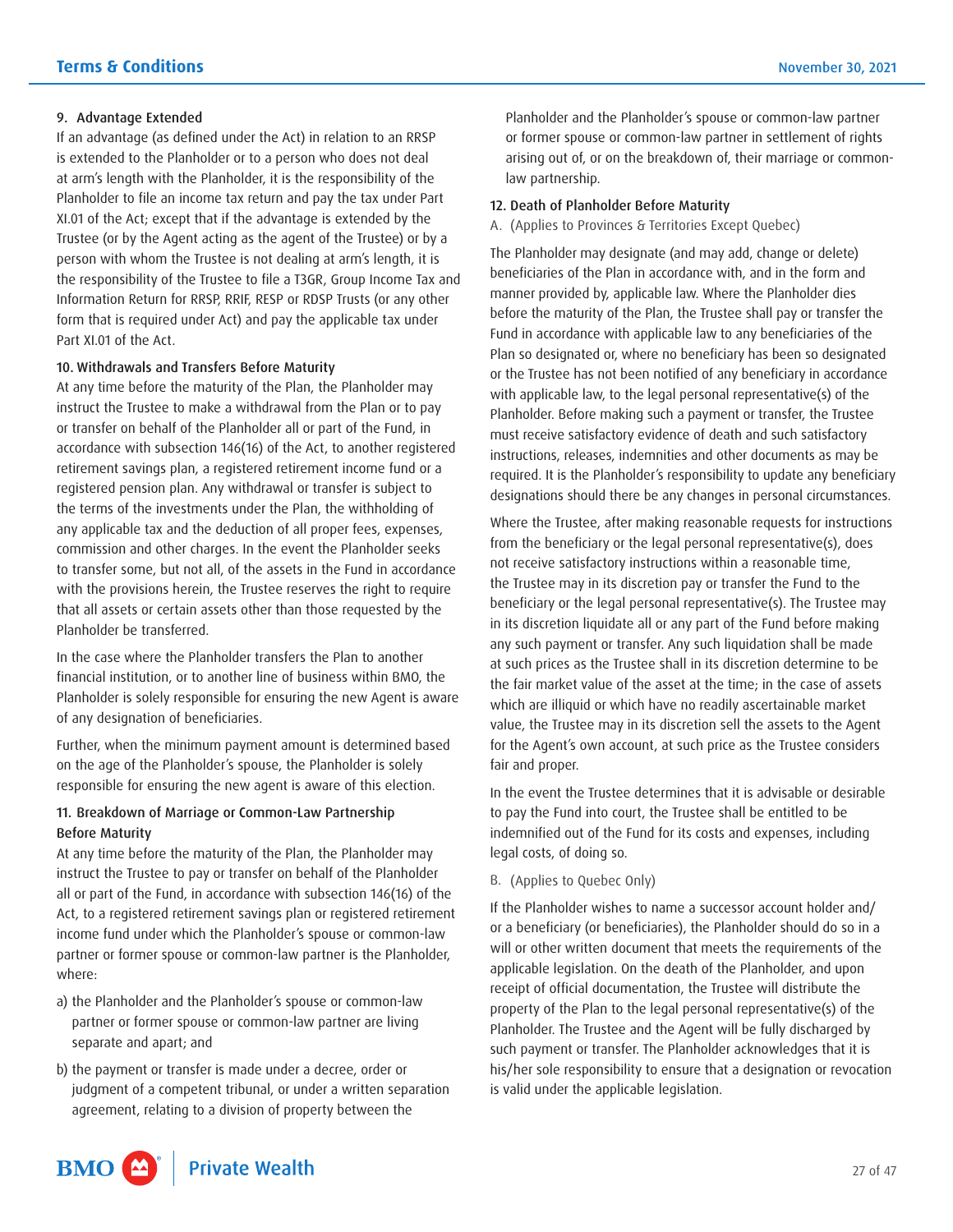Before making such a payment or transfer, the Trustee must receive satisfactory evidence of death and such satisfactory instructions, releases, indemnities and other documents as may be required.

Where the Trustee, after making reasonable requests for instructions from the beneficiary or the legal personal representative(s), does not receive satisfactory instructions within a reasonable time, the Trustee may in its discretion pay or transfer the Fund to the beneficiary or the legal personal representative(s). The Trustee may in its discretion liquidate all or any part of the Fund before making any such payment or transfer. Any such liquidation shall be made at such prices as the Trustee shall in its discretion determine to be the fair market value of the asset at the time; in the case of assets which are illiquid or which have no readily ascertainable market value, the Trustee may in its discretion sell the assets to the Agent for the Agent's own account, at such price as the Trustee considers fair and proper.

In the event the Trustee determines that it is advisable or desirable to pay the Fund into court, the Trustee shall be entitled to be indemnified out of the Fund for its costs and expenses, including legal costs, of doing so.

# 13. Transferring from Another Plan

Where amounts are transferred to the Plan from a registered pension plan or from another plan under the Act or other applicable legislation, the terms of this Plan may be subject to additional terms required under the applicable pension legislation or the Act or other applicable legislation. Such additional terms will be described in a locked-in or other addendum which will be attached to and form part of this Plan. To the extent that there is any conflict or inconsistency between the additional terms described in the addendum and this Trust Agreement and the Account Application form, the additional terms will govern; provided always that the Plan will not be disqualified as a retirement savings plan acceptable for registration under the Act and any applicable provincial legislation.

#### 14. Third-Party Orders or Demands

The Trustee shall be entitled to be indemnified out of the Fund in respect of any costs, expenses, charges or liabilities whatsoever that may arise out of the Trustee's good faith compliance with any law, regulation, judgment, seizure, execution, notice or similar order or demand which lawfully imposes on the Trustee a duty to take or refrain from taking any action concerning the Plan or the Fund, or to issue payment from the Fund, with or without instructions from the Planholder or in contradiction of instructions of the Planholder. The Trustee/Agent retains the ability to restrict trading upon receipt of an order or demand. The Trustee/Agent will not be liable for any decreases in account value during the restriction period. In order for any related restriction to be removed from the Planholder's account, the Planholder must provide proof satisfactory to the Trustee in its sole discretion, that it is no longer applicable. The Trustee may

permit any duly authorized party to have access to and the right to examine and make copies of any records, documents, paper and books involving any transaction of the Plan or related to the Plan and shall similarly be entitled to indemnity out of the Fund for so doing. In the event the assets of the Fund shall be insufficient to indemnify the Trustee fully in any such regard, by establishing the Plan the Planholder agrees to indemnify and hold the Trustee harmless for any such costs, expenses, charges or liabilities.

#### 15. Ownership and Voting Rights

The Trustee may hold any investment of the Plan in its own name, in the name of its nominee, in bearer form or in such other name as the Trustee may determine. The voting or other ownership rights attached to any investments held in the Plan may be exercised by the Planholder and the Planholder is appointed as the Trustee's agent and attorney for this purpose, to execute and deliver proxies and/or other instruments, in accordance with applicable laws.

#### 16. Restrictions on Benefits or Loans

No advantage or loan that is conditional in any way on the existence of the Plan may be extended to the Planholder or to a person with whom the Planholder was not dealing at arm's length, other than in accordance with subsection 207.01(1) of the Act.

# 17. Fees, Expenses, Taxes, Interest and Penalties

The Trustee may charge administration and transaction fees, in such amounts and at such times as may be fixed by the Trustee and/ or the Agent from time to time (the "Trustee Fees"), provided that the Trustee and/or the Agent shall give prior written notice to the Planholder of such Trustee Fees and any change in the amount of the Trustee Fees. The Trustee Fees may be paid for out of the Fund or recovered from the Fund, to the extent that they are not paid when due by the Planholder.

The Planholder acknowledges that the Agent (or an affiliate) may charge fees, spreads, commissions and expenses to the Fund in its capacity as the investment advisory firm for the Planholder (the "Advisory Fees"). The Planholder acknowledges and agrees that the Advisory Fees do not constitute Trustee Fees and are governed by the terms of the Client Account Agreement as amended from time to time. If there are any inconsistencies between this Plan and the Client Account Agreement with respect to the Advisory Fees, the terms of the Client Account Agreement govern.

The Trustee and/or the Agent may charge expenses incurred by the Trustee and/or the Agent in the administration of the Plan. All such expenses will, unless paid directly to the Trustee and/or Agent, be paid out of or recovered from the Fund.

All taxes, penalties, and interest that may be imposed on the Trustee or Planholder in respect of the Plan or any other charges related to the Plan may be paid out of or recovered from the Fund.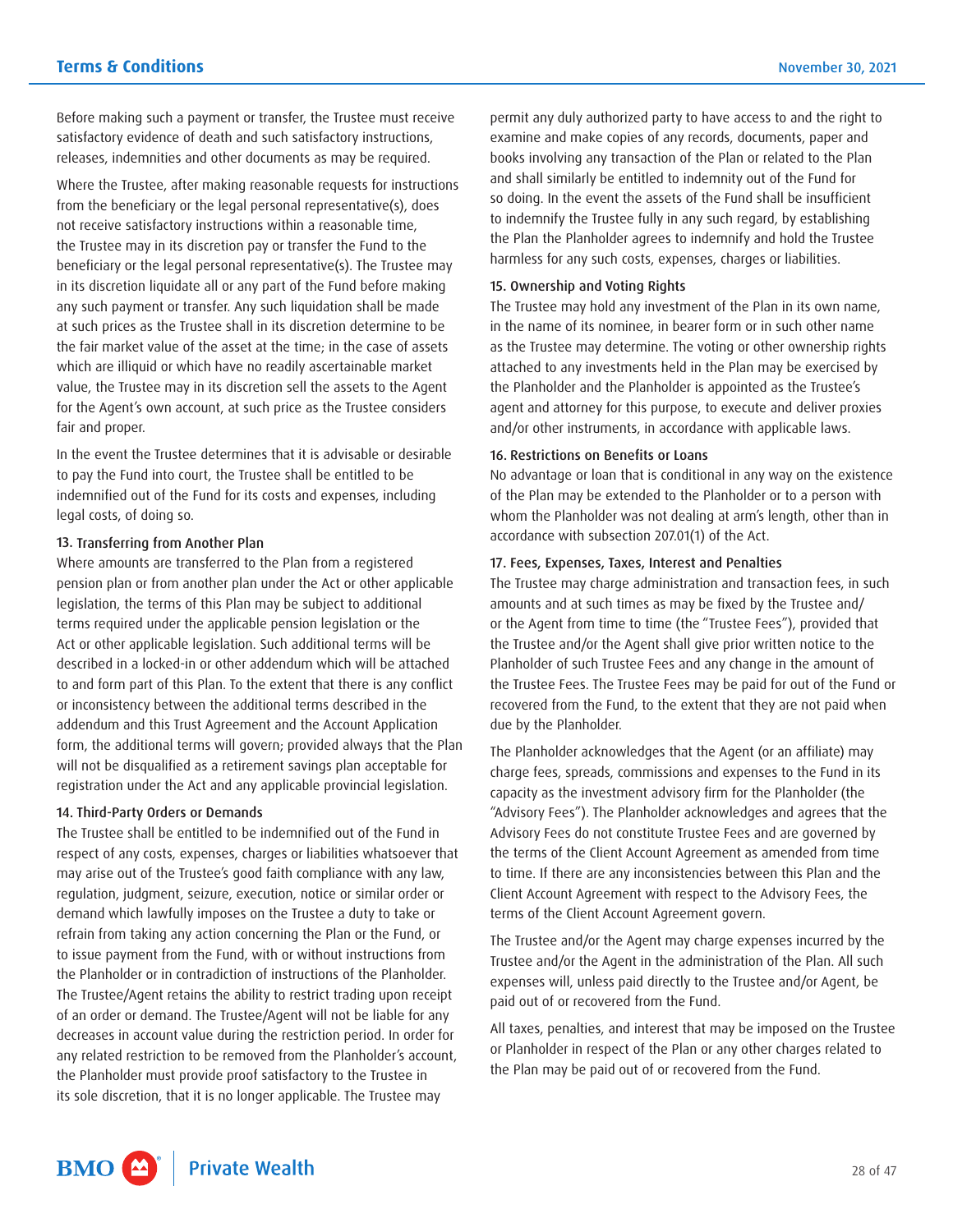The Trustee may, without instructions from the Planholder, apply any cash held in the Fund for the payment of fees (including the Trustee Fees and the Advisory Fees) or expenses or taxes, penalties and interest charged to the Plan. Where there is insufficient cash in the Fund at any time, the Trustee or the Agent shall make reasonable requests for instructions from the Planholder regarding which assets of the Fund to liquidate in order to realize sufficient cash to make the payment. If, after making reasonable requests from the Planholder at the last address provided by the Planholder, the Trustee or the Agent does not receive satisfactory instructions from the Planholder within a reasonable time, the Trustee may, in its discretion, liquidate part or all of the Fund in order to realize sufficient cash to make the payment. Neither the Trustee nor the Agent shall be responsible for any loss occasioned by any such realization. Any such liquidation shall be made at such prices as the Trustee may in its discretion determine to be the fair market value of the assets at the time; in the case of assets which are illiquid or which have no readily ascertainable market value, the Trustee may in its discretion sell the assets to the Agent for the Agent's own account, at such price as the Trustee considers fair and proper.

#### 18. Instructions

The Trustee and the Agent shall be entitled to rely upon instructions received from the Planholder or from any person designated in writing, in accordance with applicable laws, by the Planholder to give instructions on behalf of the Planholder or from any person purporting to be the Planholder or such designated person, as if they were from the Planholder. The Trustee or the Agent may, without incurring any liability to the Planholder or any other person, decline to act upon any instruction if the instruction is not given in a timely manner, is not in writing where the Trustee or Agent requires it, is not in a form or format which the Trustee or Agent requires, or in the opinion of the Trustee or Agent is not complete; or if either of them has any doubt that the instruction has been properly authorized or accurately transmitted.

#### 19. Amendment

The Trustee may from time to time in its discretion amend this Trust Agreement or the Account Application form or any locked-in or other addendum which comprise the Plan by giving 30 days prior notice to the Planholder; provided however that any amendment shall not disqualify the Plan as a retirement savings plan acceptable for registration under the Act and any applicable provincial legislation.

#### 20.Replacement of Trustee

The Trustee may resign and be released and discharged from all further duties and liabilities under the Plan upon 60 days' prior written notice given to the Agent (or such shorter notice as the Agent may accept). The Agent may terminate the Trustee as trustee, and the Trustee will be released from all further duties and liabilities under the Plan, upon 60 days prior written notice given to the

Trustee (or such shorter notice as the Trustee may accept). Upon the resignation or termination of the Trustee, the Agent shall appoint a successor trustee, provided that the successor trustee is acceptable under the Act. The Agent shall give the Planholder written notice of the successor trustee within 30 days of the appointment.

#### 21. Documentation

Notwithstanding anything to the contrary herein, the Trustee may require such satisfactory instructions, releases, indemnities, tax clearance certificates, death certificates and other documents as the Trustee in its discretion deems appropriate.

#### 22. Limitation of Liability and Indemnity

Except for charges, taxes or penalties for which the Trustee is liable and that cannot be charged against or deducted from the Fund in accordance with the Act, if the Trustee or the Agent is liable for:

- a) any tax, interest or penalty that may be imposed on the Trustee in respect of the Plan, or
- b) any other charges levied or imposed by any governmental authority on or related to the Plan as a result of the purchase, sale or retention of any investment including, without limitation thereof, nonqualified investments within the meaning of the Act, the Trustee or Agent shall be reimbursed or may pay any of these taxes, interest, penalties or charges out of the Fund.

The Trustee and the Agent will not be liable (including for greater certainty under any common law or equitable principles) for any cost incurred in the performance of their duties as set out herein or in the performance of their duties under the Act.

Unless caused by the Trustee's or the Agent's bad faith, willful misconduct or negligence, the Trustee and the Agent will not be liable for any loss or damage suffered or incurred by the Plan, the Planholder or any beneficiary under the Plan, caused by or resulting from:

- a) any loss or diminution of the assets of the Plan;
- b) the purchase, sale or retention of any investment;
- c) payments out of the Plan that are made in accordance herewith; or
- d) acting or declining to act on any instructions given to the Trustee or Agent by the Planholder or an individual purporting to be the Planholder.

For greater certainty, in no event shall either the Trustee or its Agent have any liability to the Planholder (or to the spouse or commonlaw partner of the Planholder, or any beneficiary or legal personal representative of the Planholder) for any special, indirect, reliance, incidental, punitive, consequential, economic or commercial loss or damage of any kind whatsoever (whether foreseeable or not), suffered or incurred by the Planholder or any beneficiary under the arrangement (including without limitation, loss of profits or revenue,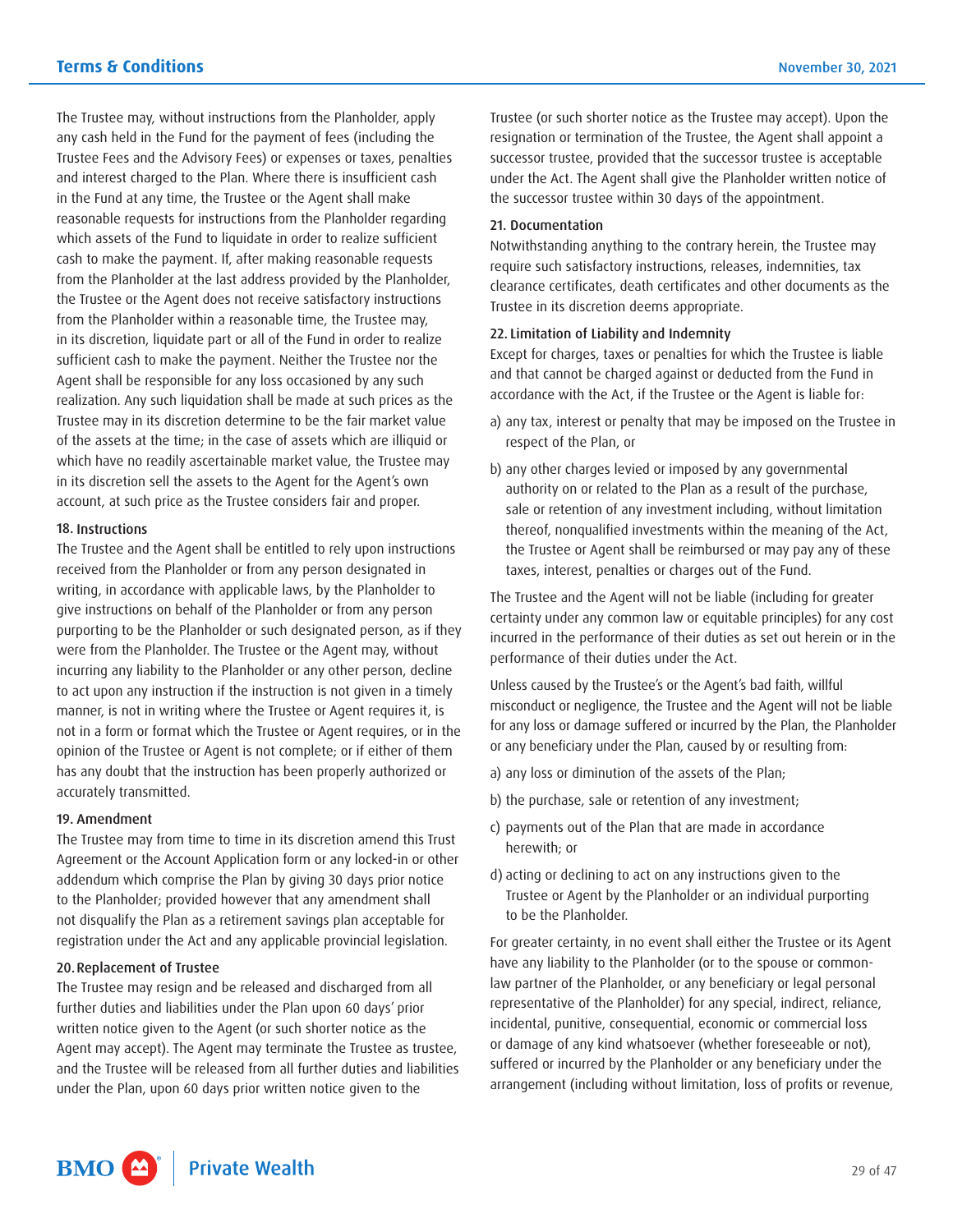failure to realize expected savings or other economic losses and costs), howsoever arising, resulting or caused.

Except as otherwise prohibited by law, the Planholder, his/her legal personal representatives and each beneficiary of this Plan will at all times indemnify and save harmless the Trustee and its Agent in respect of any taxes, interest and penalties which may be imposed on the Trustee in respect of the Plan or any losses incurred by the Plan as a result of the acquisition, retention or transfer of any investment or as a result of payments or distributions out of the Plan made in accordance with these terms and conditions or as a result of the Trustee or its Agent acting or declining to act upon any instructions given to it by the Planholder and any costs or expenses of the Trustee and the Agent related thereto (including legal fees).

Except as otherwise prohibited by law, in the event the Planholder breaches this Trust Agreement, the Planholder, his/her legal personal representatives and each beneficiary of this Plan will indemnify and save harmless the Trustee and its Agent in respect of any loss, damage, or other expense (including legal fees) incurred by the Trustee or the Agent related to such breach.

In all cases where the Trustee or the Agent are entitled to be indemnified in accordance with the Tax Act, they shall be entitled to cause such indemnity to be paid from the Fund. If the Fund is insufficient to indemnify the Trustee and the Agent fully, the Planholder agrees to indemnify and hold the Trustee and the Agent harmless for any such costs, expenses, charges or liabilities.

# 23. Unclaimed Balances

The property of the Plan may be deemed to be abandoned or unclaimed as per the definitions of any applicable legislation. In addition to any timelines prescribed by legislation, the Trustee may, at its sole discretion, deem an account to be abandoned and any property to be unclaimed.

The Trustee may, after making reasonable efforts to contact the Planholder, withdraw the abandoned amounts and may, in its discretion, liquidate part or all of the abandoned property. Any such liquidation shall be made at such prices as the Trustee may in its discretion determine to be the fair market value of the property at the time. In the case of investments which are illiquid or which have no readily ascertainable market value, the Trustee may in its discretion sell the investments to the Agent for the Agent's own account, at such prices as the Trustee considers fair and proper.

The property, and/or the proceeds of liquidation may be remitted to the appropriate government agency. In the alternative, the Trustee may, in its sole discretion, allocate the property or proceeds of liquidation to a pooled account for dormant amounts. The terms, jurisdiction, and other details of this account will be determined by the Trustee, and in the Trustee's sole discretion.

The Trustee may also, in its sole discretion, allocate the property or proceeds of liquidation to an existing account in the Planholder's name, or to a new account which would be opened on the Planholder's behalf.

The Planholder may at any time, or as prescribed in any applicable legislation, instruct the Trustee to return the property/proceeds of liquidation to the Planholder's control and/or possession.

The Trustee and/or the Agent may charge reasonable expenses incurred in the administration of this process as set out in section 17, hereto.

As part of the Trustee's program to manage unclaimed property, the Trustee may engage a third party in order to contact the Planholder. The Planholder authorizes the Trustee to take this action and share the personal information of the Planholder reasonably required to contact the Planholder.

# 24. Foreign Pension Transfers

The acceptance of any foreign pension transfer is at the sole discretion of the Trustee. Where the Planholder transfers a foreign pension to an account with the Trustee/Agent, the Planholder is solely responsible for ensuring the transfer qualifies and adheres to any applicable legislation, including the Income Tax Act (Canada). Any amounts transferred may, in accordance with the applicable foreign legislation, be locked-in for a prescribed period of time.

The Planholder acknowledges that he/she is solely responsible for any foreign and domestic tax consequences in relation to the transferred amounts. The Planholder is responsible for determining eligibility for these transfers and for consulting with their pension manager and a qualified international tax advisor.

In the case of a U.K. pension transfer, if the Planholder has a 'relevant transfer fund' (as defined by HM Revenue & Customs), the Planholder will not be allowed to transfer-in said relevant transfer fund until their 55th birthday.

# 25. Notice

Any notice given by the Trustee to the Planholder regarding the Plan (including this Trust Agreement) shall be sufficiently given if it is delivered to the Planholder personally, or if it is mailed, postage prepaid, to the Planholder at the address set out in the attached Account Application or the last address provided by the Planholder. If mailed, any such notice shall be deemed to have been delivered by the tenth business day following the day of mailing.

## 26. Binding

The terms of this Trust Agreement shall be binding upon the beneficiaries, heirs, executors, administrators and assigns of the Planholder and upon the respective successors and assigns of the Trustee and the Agent.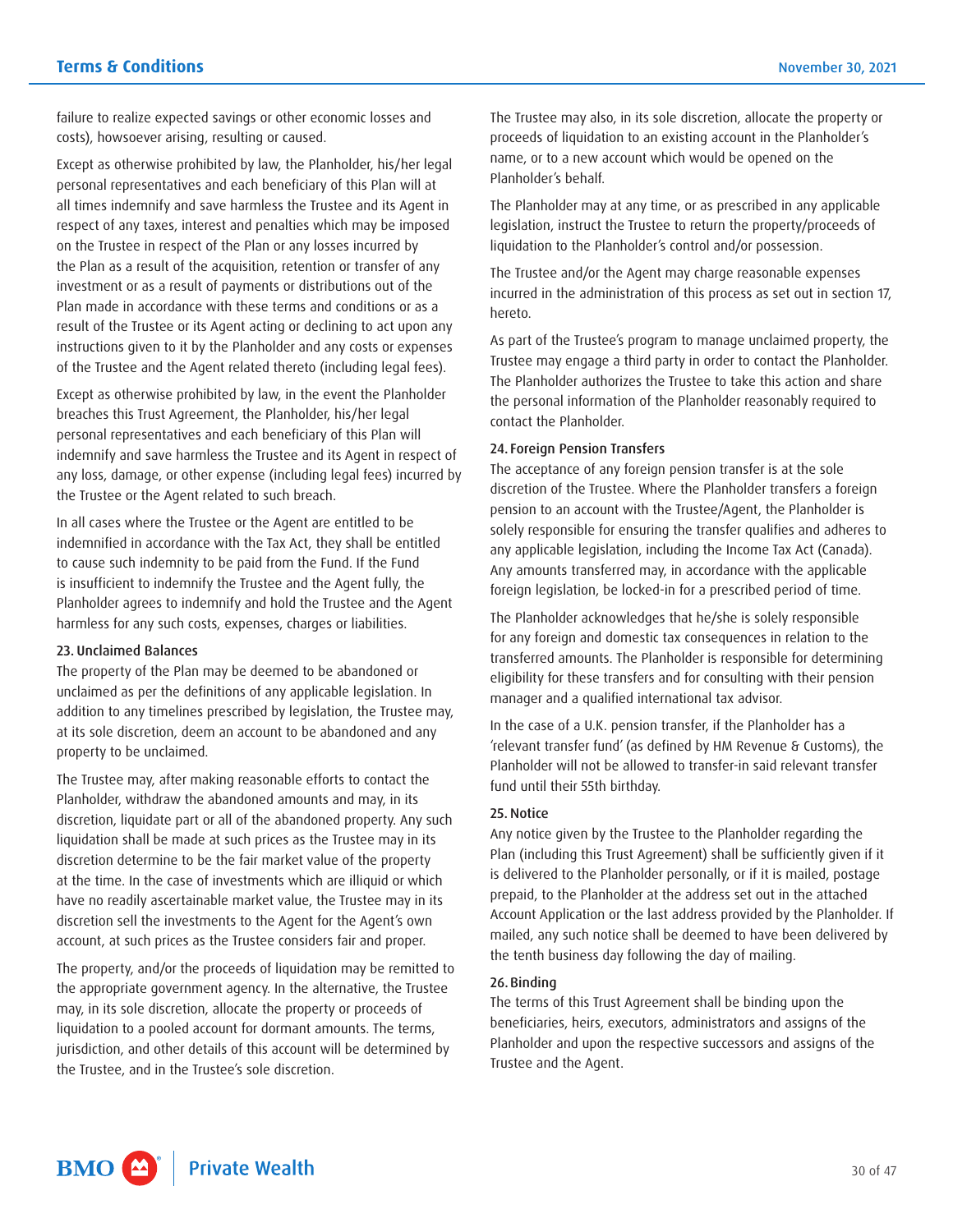#### <span id="page-30-0"></span>27. Governing Law

This Trust Agreement shall be governed by and interpreted in accordance with the laws of the jurisdiction in Canada in which the branch of the Agent (or an affiliate) is located where the account is maintained. If any provision of legislation referred to in this Trust Agreement is renumbered due to a change in law, then that reference is to be considered to be to the provision as renumbered.

# **VII. Retirement Income Fund**

BMO Trust Company (the "Trustee") will act as the trustee of a BMO Private Banking Retirement Income Fund (the "Plan") for the applicant named in the attached Account Application (the "Planholder"), on the following terms and conditions. The Plan comprises the attached Account Application and this Trust Agreement, and includes any locked-in or other addendum which may be added. BMO Private Banking, which is made up of three separate legal entities: Bank of Montreal, BMO Trust Company and BMO Private Investment Counsel Inc., is a line of business of BMO Financial Group.

The Trustee may delegate the performance of any of the Trustee's duties and responsibilities under the Plan to BMO Private Investment Counsel Inc. ("BPIC") or another affiliate within BMO Financial Group, as an agent (the "Agent"). The Trustee shall, however, remain ultimately responsible for the administration of the Plan.

The terms "spouse" and "common-law partner" in the Plan have the same meanings as defined or used under the Income Tax Act (Canada), as the same may be altered or amended from time to time (the "Act"). The Planholder is referred to as the "annuitant" in the Act.

#### 1. Registration and Purpose

The Trustee will apply for registration of the Plan under the Act and any applicable provincial legislation relating to retirement income funds. The purpose of the Plan is to make payments from the Plan, in accordance with paragraph 5, to the Planholder and, where it is elected, to the Planholder's spouse or common-law partner after the Planholder's death. For every year after the year in which the Plan is established, a payment at least equal to the minimum amount must be made, until the Plan is fully paid out.

#### 2. Transfers to the Plan

The Trustee will accept only transfers of cash and other property acceptable to the Trustee, made by the Planholder or by the Planholder's spouse or common-law partner, from:

- a) a registered retirement savings plan or another registered retirement income fund under which the Planholder is the annuitant;
- b) a registered pension plan of which the Planholder is a member (within the meaning assigned by subsection 147.1(1) of the Act) or a deferred profit-sharing plan of which the Planholder is a member;
- c) the Planholder to the extent only that the amount of the consideration was an amount described in subparagraph 60(l)(v) of the Act;
- d) a registered retirement income fund or a registered retirement savings plan of the Planholder's spouse or common-law partner or former spouse or common-law partner under a decree, order or judgment of a competent tribunal or under a written separation agreement, relating to a division of property between the Planholder and the Planholder's spouse or common-law partner or former spouse or common-law partner in settlement of rights arising out of, or on the breakdown of, their marriage or commonlaw partnership; or
- e) a registered pension plan in accordance with subsection 147.3(5) or (7) of the Act or a specified pension plan in circumstances to which subsection 146(21) of the Act applies; or a pooled registered pension plan in accordance with subsection 147.5(21) of the Act.

The assets of the Plan (in the aggregate, the "Fund") shall consist of such transfers, together with any income or gains earned or realized, and shall be held, invested and applied in accordance with this Trust Agreement.

#### 3. Investments

The Plan shall be invested and reinvested by the Trustee exclusively on the instructions of the Planholder (or of a person authorized by the Planholder, in a form and manner satisfactory to the Trustee or the Agent, to manage the investments of the Fund), only in such investments as may be made available for the Plan from time to time by the Agent or the Trustee. The Fund may be invested in investments which require delegation, such as mutual funds, pooled funds and segregated funds.

To the fullest extent provided by law and despite any other provision of this Agreement, the Trustee excludes all liability arising out of or in connection with the Plan for indirect, incidental, special, or consequential damages and damages for loss of profits, revenue or savings (actual or anticipated), economic loss, loss of data or loss of goodwill (whether or not either party knew of the possibility of such damage or such damage was otherwise foreseeable).

The Fund may be invested in investments which are issued by the Trustee, the Agent or their affiliates. Neither the Trustee nor the Agent (in its capacity as Agent) shall have any duty or responsibility, fiduciary or otherwise (including, for greater certainty, under any legislation or common law principles regarding trustee investment duties and powers), to make or choose any investment, to decide whether to hold or dispose of any investment or to exercise any discretion with regard to any investment of the Plan, except as otherwise expressly provided in this Trust Agreement. The Trustee shall not be required or expected to take any action with regard to an investment without prior instructions from the Planholder.

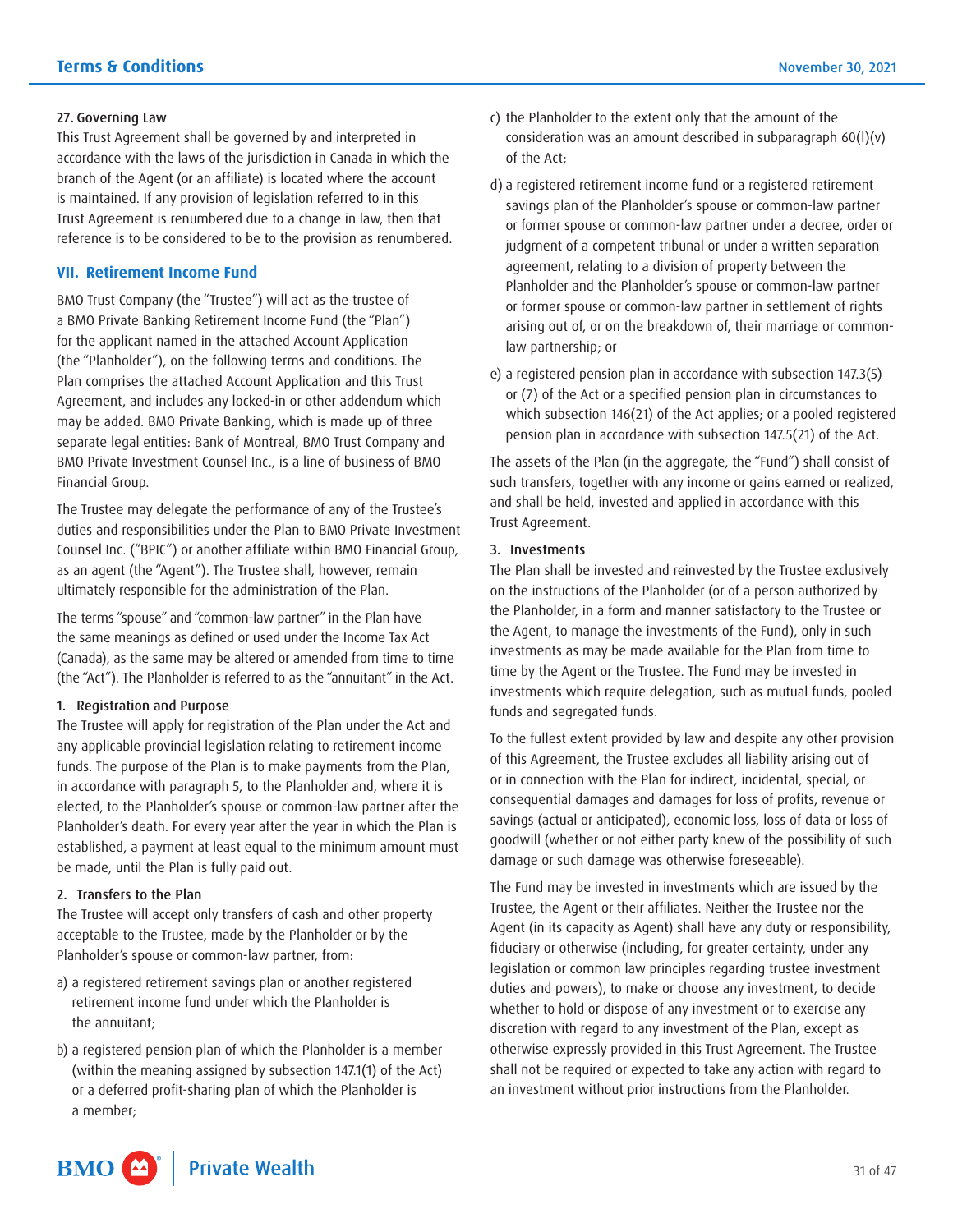The Planholder shall not sign any document or authorize any action for the Plan in the name of the Trustee or the Agent, including permitting any asset in the Fund to be used as security for a loan, without first having authorization from the Trustee.

The Trustee may deposit any uninvested cash in the Fund into an interest-bearing account at the Bank of Montreal (or another financial institution selected by the Trustee). The Trustee will credit interest earned on the cash to the Fund at such time as the Trustee, in its sole discretion, may determine. The Trustee and/or the Agent may retain all or such portion of the interest as they consider appropriate as a fee for services rendered in respect of the Plan.

The Trustee/Agent will not allow any self-directed mortgages to be carried in the Account and the Planholder shall not attempt to hold self-directed mortgages in the Plan. There will be no exceptions.

The Trustee reserves the right to refuse instructions with respect to making any investment in its absolute discretion and reserves the right to require that the Planholder provide in a manner satisfactory to it, information to establish the market value of the assets included in the investment (including, but not limited to, any shareholders' agreements and any audited financial statements) and information required in the Trustee's reasonable discretion to ensure compliance with the Act, applicable laws, regulations, and other rules with respect to investments (including, but not limited to, antimoney laundering legislation).

The Planholder agrees not to provide any instructions or series of instructions that would cause the Plan to contravene the Act. For greater certainty, Planholder agrees not to provide any instructions or series of instructions that are contrary to its responsibilities or that would cause the Trustee to act contrary to its responsibilities as set out in this Trust Agreement.

The Trustee/Agent reserves the right to refuse any investing by means of private placement. On the occasions where the Trustee/ Agent permits a private placement, the Trustee/Agent must receive satisfactory information from the Planholder to establish the market value of the assets.

The Trustee/Agent reserves the right to request an independent valuation of such assets, and any other details and documents of the company offering the private placement, including, but not limited to, any shareholders' agreements and any audited financial statements.

The Trustee/Agent reserves the sole discretion to refuse to deregister assets associated with any private placement. The Planholder is responsible for any costs associated with this refusal.

#### 4. Account

The Trustee will maintain an account for the Fund showing all transfers made to the Fund, all investment transactions and investment earnings, gains and losses, and all transfers and

payments made from the Fund. The Agent shall prepare periodic statements of the account for the Planholder in accordance with the rules and practices applicable to BMO Private Banking.

#### 5. Payments

Payments must begin no later than the first year after the calendar year in which the Plan is established.

For every year following the calendar year in which the Plan is established, the minimum amount is calculated by multiplying the fair market value of the Fund at the beginning of the year by a factor prescribed under the Act which corresponds to the Planholder's age in whole years at the beginning of the year (or the age the Planholder would have been if he or she had been alive then). However, until the first payment has been made from the Plan, the Planholder may elect to use a factor prescribed under the Act which corresponds to the age of the Planholder's spouse or common-law partner in whole years at the beginning of the year (or the age the spouse or common-law partner would have been if he or she had been alive then).

For the calendar year in which the Plan is established, the minimum amount is zero. The amount and frequency of the payment or payments in respect of any year shall be as instructed by the Planholder on the Account Application form or otherwise. The Planholder may change the amount and frequency of the payment or payments or request additional payments by instructing the Trustee. If the Planholder does not give instructions regarding the payment or payments to be made in a year or if the payment or payments as instructed are less than the minimum amount for the year, the Trustee shall make such payment or payments as are necessary so that the minimum amount for that year is paid to the Planholder.

If the Planholder provided instructions regarding the amount and frequency of payments in a prior year, the Trustee or the Agent may continue to apply these instructions to the payment of future amounts (assuming that these instructions remain acceptable under the applicable legislation and that the Planholder does not provide any new instructions).

A payment cannot be greater than the value of the Fund immediately before the time of the payment. Where there is insufficient cash in the Fund at any time to make a payment, the Trustee or the Agent shall make reasonable requests for instructions from the Planholder regarding which assets of the Fund to liquidate in order to realize sufficient cash to make the payment. If, after making reasonable requests from the Planholder at the last address provided by the Planholder, the Trustee or the Agent does not receive satisfactory instructions from the Planholder within a reasonable time, the Trustee may, in its discretion, liquidate part or all of the Fund in order to realize sufficient cash to make the payment. Any such liquidation shall be made at such prices as the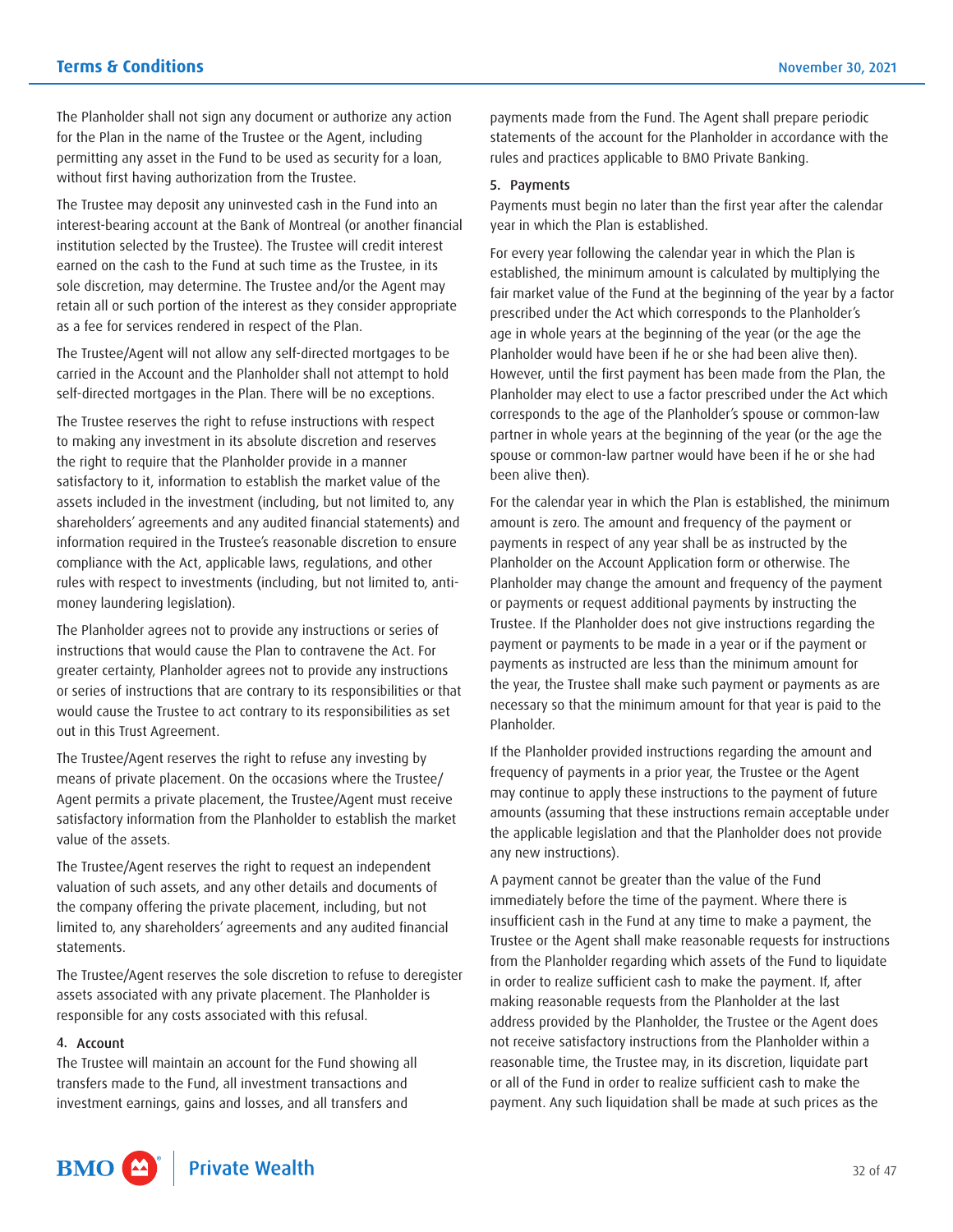Trustee may in its discretion determine to be the fair market value of the assets at the time; in the case of assets which are illiquid or which have no readily ascertainable market value, the Trustee may in its discretion sell the assets to the Agent for the Agent's own account, at such price as the Trustee considers fair and proper.

No payment from the Plan may be assigned in whole or in part.

The statement of the date of birth of the Planholder and/or the Planholder's spouse or common-law partner on the attached Account Application or otherwise shall constitute a certification by the Planholder and an undertaking to furnish such further evidence of proof of age as may be required.

6. Electing Spouse or Common-Law Partner as Successor Annuitant

At any time, the Planholder may elect for his or her spouse or common-law partner to continue to receive the payments in accordance with paragraph 5 after the Planholder's death, until the Plan is fully paid out. The Planholder may make this election under a will or by naming his or her spouse or common-law partner as the successor annuitant under the Plan. If the Planholder has not made this election, the Trustee may continue to make the payments to the Planholder's spouse or common-law partner as successor annuitant after the Planholder's death, as long as the Planholder's legal representative(s) requests it and gives the Trustee satisfactory evidence of consent and gives such satisfactory instructions, releases, indemnities and other documents as may be required.

#### 7. Transfers from the Plan

The Planholder may at any time give the Trustee instructions, together with all information necessary for the continuance of the Fund, to transfer all or part of the Fund to another carrier of a registered retirement income fund of the Planholder, provided that in the event the Planholder seeks to transfer some, but not all, of the assets in the Fund in accordance with the provisions herein, the Trustee reserves the right to require that all assets or certain assets other than those requested by the Planholder be transferred and, the Trustee shall retain an amount equal to the lesser of:

- a) the fair market value of such portion of the Fund as would, if the fair market value does not decline after the transfer, be sufficient to ensure that the minimum amount under the Fund for the year in which the transfer is made may be paid to the Planholder in the year, and
- b) the fair market value of the Fund.

In the case where the Planholder transfers the Plan to another financial institution, or to another line of business within BMO, the Planholder is solely responsible for ensuring the new Agent is aware of any designation of beneficiaries.

Further, when the minimum payment amount is determined based on the age of the Planholder's spouse, the Planholder is solely responsible for ensuring the new agent is aware of this election.

#### 8. Non-Qualified and Prohibited Investments

The Trustee will exercise the care, diligence and skill of a reasonably prudent person to minimize the possibility that the Plan holds a nonqualified investment (as defined under the Act) for a RRIF. However, if the Plan acquires an investment that is a non-qualified investment or a prohibited investment (as defined under the Act) for a RRIF, or if property held in the Plan becomes a non-qualified investment or a prohibited investment for a RRIF, it is the responsibility of the holder to file an Individual Return for Certain Taxes for RRSPs or RRIFs for Tax Year 20 (Form RC339) (or any other form that is required under the Income Tax Act Canada) and pay the applicable tax under Part XI.01 of the Act.

#### 9. Advantage Extended

If an advantage (as defined under the Act) in relation to a RRIF is extended to the Planholder or to a person who does not deal at arm's length with the Planholder, it is the responsibility of the Planholder to file an income tax return and pay the tax under Part XI.01 of the Act; except that if the advantage is extended by the Trustee (or by the Agent) or by a person with whom the Trustee is not dealing at arm's length, it is the responsibility of the Trustee to file a T3GR, Group Income Tax and Information Return for RRSP, RRIF, RESP or RDSP Trusts (or any other form that is required under the Income Tax Act Canada) and pay the applicable tax under Part XI.01 of the Act.

#### 10. Breakdown of Marriage or Common-Law Partnership

The Planholder may instruct the Trustee, at any time, to transfer all or part of the Fund, in accordance with paragraph 146.3(14)(b) of the Act, to a registered retirement income fund or registered retirement savings plan of the Planholder's spouse or common-law partner or former spouse or common-law partner, under a decree, order or judgment of a competent tribunal, or under a written separation agreement, relating to a division of property between the Planholder and the Planholder's spouse or common-law partner or former spouse or common-law partner in settlement of rights arising out of, or on the breakdown of, their marriage or common-law partnership.

#### 11. Death of Planholder

## A. (Applies to Provinces & Territories except Quebec)

The Planholder may designate (and may add, change or delete) beneficiaries of the Plan in accordance with, and in the form and manner provided by, applicable law. In the event of the death of the Planholder, the Trustee shall pay or transfer the Fund in accordance with applicable law to any beneficiaries of the Plan so designated or, where no beneficiary has been so designated or the Trustee has not been notified of any beneficiary in accordance with applicable law, to the legal personal representative(s) of the Planholder. Before making such a payment or transfer, the Trustee must receive satisfactory evidence of death and such satisfactory instructions, releases, indemnities and other documents as may be required.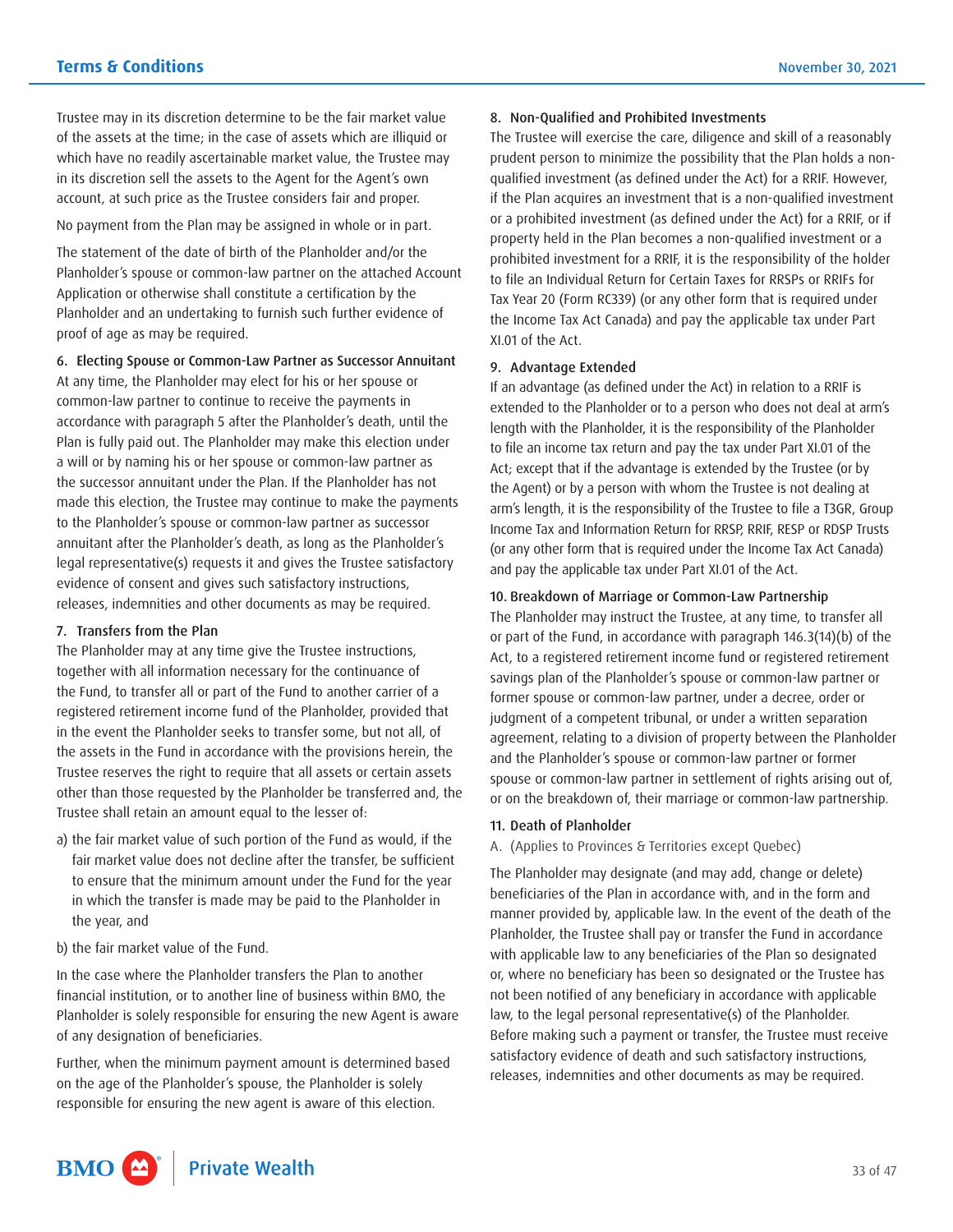Where the Trustee, after making reasonable requests for instructions from the beneficiary or the legal personal representative(s), does not receive satisfactory instructions within a reasonable time, the Trustee may in its discretion pay or transfer the Fund to the beneficiary or the legal personal representative(s). The Trustee may in its discretion liquidate all or any part of the Fund before making any such payment or transfer. Any such liquidation shall be made at such prices as the Trustee shall in its discretion determine to be the fair market value of the assets at the time; in the case of assets which are illiquid or which have no readily ascertainable market value, the Trustee may in its discretion sell the assets to the Agent for the Agent's own account, at such price as the Trustee considers fair and proper.

In the event the Trustee determines that it is advisable or desirable to pay the Fund into court, the Trustee shall be entitled to be indemnified out of the Fund for its costs and expenses, including legal costs, of doing so.

# B. (Applies to Quebec only)

If the Planholder wishes to name a successor account holder and/ or a beneficiary (or beneficiaries), the account holder should do so in a will or other written document that meets the requirements of the applicable legislation. On the death of the Planholder, and upon receipt of official documentation, the Trustee will distribute the property of the Plan to the legal personal representative(s) of the Planholder. The Trustee and the Agent will be fully discharged by such payment or transfer. The Planholder acknowledges that it is his/her sole responsibility to ensure that a designation or revocation is valid under the applicable legislation.

Before making such a payment or transfer, the Trustee must receive satisfactory evidence of death and such satisfactory instructions, releases, indemnities and other documents as may be required. Where the Trustee, after making reasonable requests for instructions from the beneficiary or the legal personal representative(s), does not receive satisfactory instructions within a reasonable time, the Trustee may in its discretion pay or transfer the Fund to the beneficiary or the legal personal representative(s). The Trustee may in its discretion liquidate all or any part of the Fund before making any such payment or transfer. Any such liquidation shall be made at such prices as the Trustee shall in its discretion determine to be the fair market value of the assets at the time; in the case of assets which are illiquid or which have no readily ascertainable market value, the Trustee may in its discretion sell the assets to the Agent for the Agent's own account, at such price as the Trustee considers fair and proper.

In the event the Trustee determines that it is advisable or desirable to pay the Fund into court, the Trustee shall be entitled to be indemnified out of the Fund for its costs and expenses, including legal costs, of doing so.

#### 12. Transferring from Another Plan

Where amounts are transferred to the Plan from a registered pension plan or from another source as permitted under the Act or other applicable legislation, in accordance with paragraph 2, the terms of this Plan may be subject to additional terms required under the applicable pension legislation or the Act or other applicable legislation.

Such additional terms will be described in a locked-in or other addendum which will be attached to and form part of this Plan. To the extent that there is any conflict or inconsistency between the additional terms described in the addendum and this Trust Agreement, the additional terms will govern; provided always that the Plan will not be disqualified as a retirement income fund acceptable for registration under the Act.

#### 13. Third-Party Orders or Demands

The Trustee shall be entitled to be indemnified out of the Fund in respect of any costs, expenses, charges or liabilities whatsoever that may arise out of the Trustee's good faith compliance with any law, regulation, judgment, seizure, execution, notice or similar order or demand which lawfully imposes on the Trustee a duty to take or refrain from taking any action concerning the Plan or the Fund, or to issue payment from the Fund, with or without instructions from the Planholder or in contradiction of instructions of the Planholder. The Trustee/Agent retains the ability to restrict trading upon receipt of an order or demand. The Trustee/Agent will not be liable for any decreases in account value during the restriction period. In order for any related restriction to be removed from the Planholder's account, the Planholder must provide proof satisfactory to the Trustee in its sole discretion, that it is no longer applicable. The Trustee may permit any duly authorized party to have access to and the right to examine and make copies of any records, documents, paper and books involving any transaction of the Plan or related to the Plan and shall similarly be entitled to indemnity out of the Fund for so doing. In the event the assets of the Fund shall be insufficient to indemnify the Trustee fully in any such regard, by establishing the Plan the Planholder agrees to indemnify and hold the Trustee harmless for any such costs, expenses, charges or liabilities.

#### 14. Ownership and Voting Rights

The Trustee may hold any investment of the Plan in its own name, in the name of its nominee, in bearer form or in such other name as the Trustee may determine. The voting or other ownership rights attached to any investments held in the Plan may be exercised by the Planholder and the Planholder is appointed as the Trustee's agent and attorney for this purpose, to execute and deliver proxies and/or other instruments, in accordance with applicable laws.

#### 15. Fees, Expenses, Taxes, Interest and Penalties

The Trustee may charge administration and transaction fees, in such amounts and at such times as may be fixed by the Trustee and/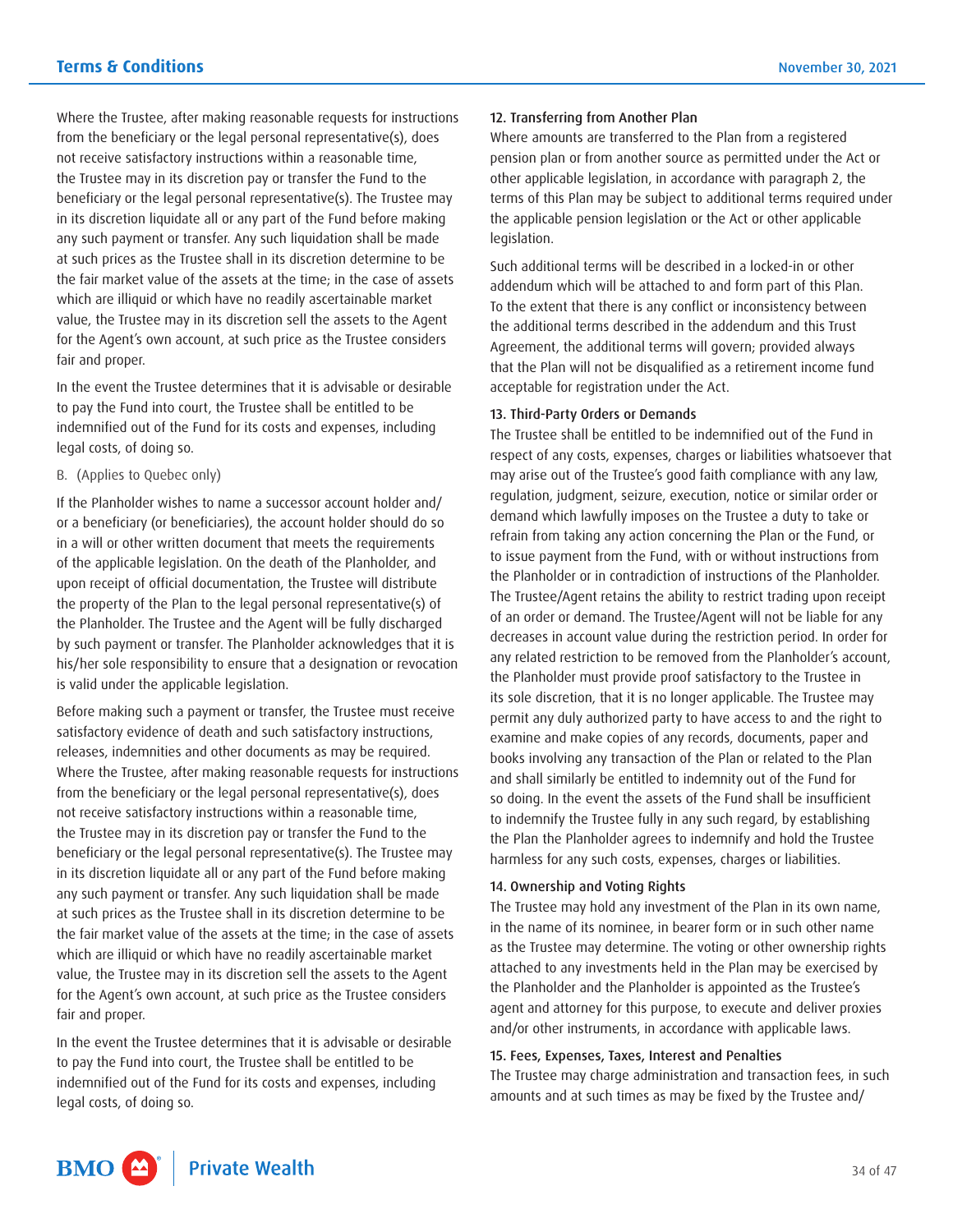or the Agent from time to time (the "Trustee Fees"), provided that the Trustee and/or the Agent shall give prior written notice to the Planholder of such Trustee Fees and any change in the amount of the Trustee Fees. The Trustee Fees may be paid for out of the Fund or recovered from the Fund, to the extent that they are not paid when due by the Planholder.

The Planholder acknowledges that the Agent (or an affiliate) may charge fees, spreads, commissions and expenses to the Fund in its capacity as the investment advisory firm for the Planholder (the "Advisory Fees"). The Planholder acknowledges and agrees that the Advisory Fees do not constitute Trustee Fees and are governed by the terms of the Client Account Agreement as amended from time to time. If there are any inconsistencies between this Plan and the Client Account Agreement with respect to the Advisory Fees, the terms of the Client Account Agreement govern.

The Trustee and/or the Agent may charge expenses incurred by the Trustee and/or the Agent in the administration of the Plan. All such expenses will, unless paid directly to the Trustee and/or Agent, be paid out of or recovered from the Fund.

All taxes, penalties, and interest that may be imposed on the Trustee or Planholder in respect of the Plan or any other charges related to the Plan may be paid out of or recovered from the Fund.

The Trustee may, without instructions from the Planholder, apply

any cash held in the Fund for the payment of fees (including the Trustee Fees and the Advisory Fees) or expenses or taxes, penalties and interest charged to the Plan. Where there is insufficient cash in the Fund at any time, the Trustee or the Agent shall make reasonable requests for instructions from the Planholder regarding which assets of the Fund to liquidate in order to realize sufficient cash to make the payment. If, after making reasonable requests from the Planholder at the last address provided by the Planholder, the Trustee or the Agent does not receive satisfactory instructions from the Planholder within a reasonable time, the Trustee may, in its discretion, liquidate part or all of the Fund in order to realize sufficient cash to make the payment. Neither the Trustee nor the Agent shall be responsible for any loss occasioned by any such realization. Any such liquidation shall be made at such prices as the Trustee may in its discretion determine to be the fair market value of the assets at the time; in the case of assets which are illiquid or which have no readily ascertainable market value, the Trustee may in its discretion sell the assets to the Agent for the Agent's own account, at such price as the Trustee considers fair and proper.

#### 16. Instructions

The Trustee and the Agent shall be entitled to rely upon instructions received from the Planholder or from any person designated in writing, in accordance with applicable laws, by the Planholder to give instructions on behalf of the Planholder or from any person

purporting to be the Planholder or such designated person, as if they were from the Planholder. The Trustee or the Agent may, without incurring any liability to the Planholder or any other person, decline to act upon any instruction if the instruction is not given in a timely manner, is not given in writing where the Trustee or Agent requires it, is not in a form or format which the Trustee or Agent requires, or in the opinion of the Trustee or Agent is not complete; or if either of them has any doubt that such instruction has been properly authorized or accurately transmitted.

#### 17. Limitation of Liability and Indemnity

Except for charges, taxes or penalties for which the Trustee is liable and that cannot be charged against or deducted from the Fund in accordance with the Act, if the Trustee or the Agent is liable for:

- a) any tax, interest or penalty that may be imposed on the Trustee in respect of the Plan, or
- b) any other charges levied or imposed by any governmental authority on or related to the Plan as a result of the purchase, sale or retention of any investment including, without limitation thereof, nonqualified investments within the meaning of the Act, the Trustee or Agent shall be reimbursed or may pay any of these taxes, interest, penalties or charges out of the Fund.

The Trustee and the Agent will not be liable (including for greater certainty under any common law or equitable principles) for any cost incurred in the performance of their duties as set out herein or in the performance of their duties under the Act.

Unless caused by the Trustee's or the Agent's bad faith, willful misconduct or negligence, the Trustee and the Agent will not be liable for any loss or damage suffered or incurred by the Plan, the Planholder or any beneficiary under the Plan, caused by or resulting from:

- a) any loss or diminution of the assets of the Plan;
- b) the purchase, sale or retention of any investment;
- c) payments out of the Plan that are made in accordance herewith; or
- d) acting or declining to act on any instructions given to the Trustee or Agent by the Planholder or an individual purporting to be the Planholder.

For greater certainty, in no event shall either the Trustee or its Agent have any liability to the Planholder (or to the spouse or commonlaw partner of the Planholder, or any beneficiary or legal personal representative of the Planholder) for any special, indirect, reliance, incidental, punitive, consequential, economic or commercial loss or damage of any kind whatsoever (whether foreseeable or not), suffered or incurred by the Planholder or any beneficiary under the arrangement (including without limitation, loss of profits or revenue, failure to realize expected savings or other economic losses and costs), howsoever arising, resulting or caused.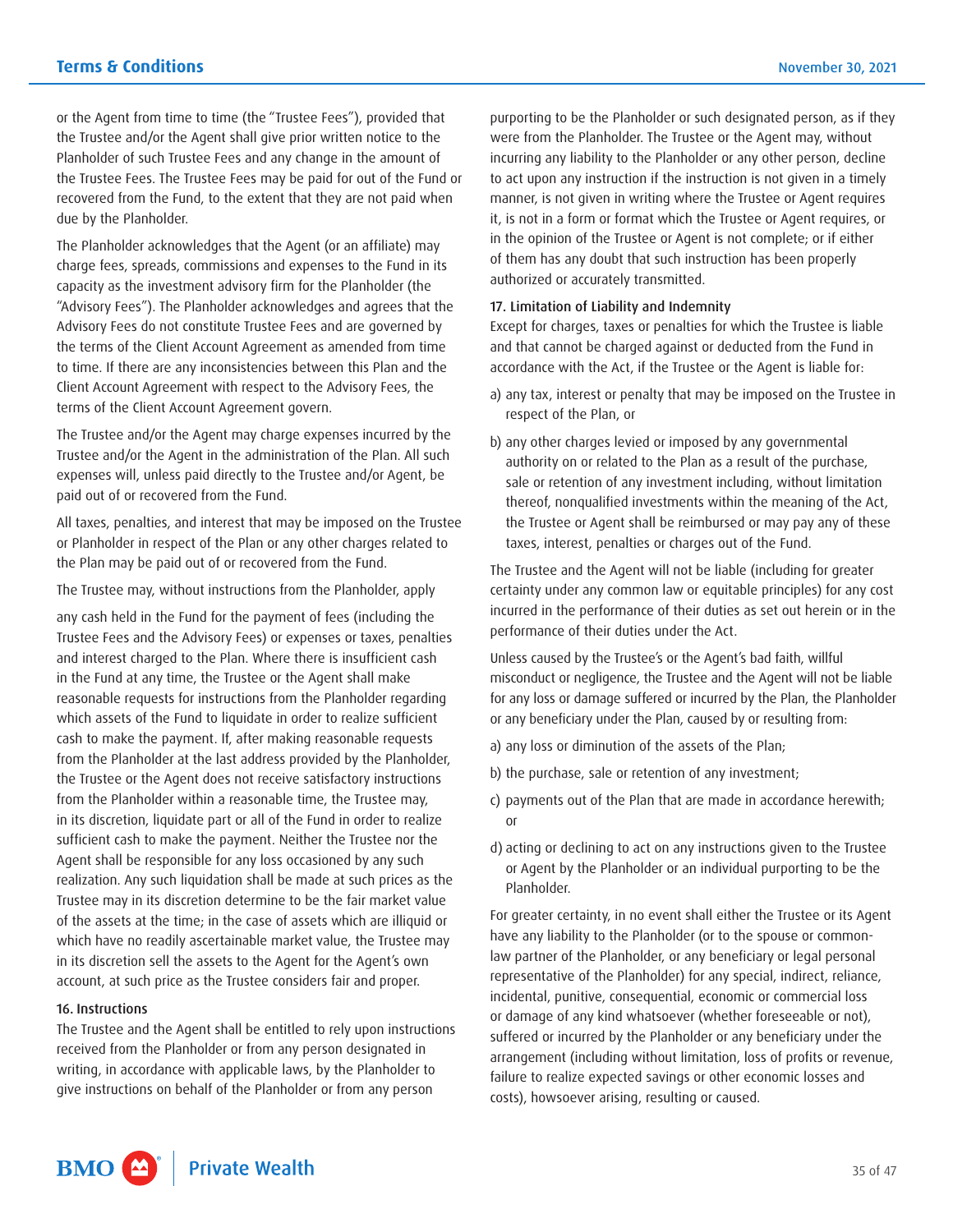Except as otherwise prohibited by law, the Planholder, his/her legal personal representatives and each beneficiary of this Plan will at all times indemnify and save harmless the Trustee and its Agent in respect of any taxes, interest and penalties which may be imposed on the Trustee in respect of the Plan or any losses incurred by the Plan as a result of the acquisition, retention or transfer of any investment or as a result of payments or distributions out of the Plan made in accordance with these terms and conditions or as a result of the Trustee or its Agent acting or declining to act upon any instructions given to it by the Planholder and any costs or expenses of the Trustee and the Agent related thereto (including legal fees).

Except as otherwise prohibited by law, in the event the Planholder breaches this Trust Agreement, the Planholder, his/her legal personal representatives and each beneficiary of this Plan will indemnify and save harmless the Trustee and its Agent in respect of any loss, damage, or other expense (including legal fees) incurred by the Trustee or the Agent related to such breach.

In all cases where the Trustee or the Agent are entitled to be indemnified in accordance with the Tax Act, they shall be entitled to cause such indemnity to be paid from the Fund. If the Fund is insufficient to indemnify the Trustee and the Agent fully, the Planholder agrees to indemnify and hold the Trustee and the Agent harmless for any such costs, expenses, charges or liabilities.

#### 18. Documentation

Notwithstanding anything to the contrary herein, the Trustee may require such satisfactory instructions, releases, indemnities, tax clearance certificates, death certificates and other documents as the Trustee in its discretion deems appropriate.

# 19. Unclaimed Balances

The property of the Plan may be deemed to be abandoned or unclaimed as per the definitions of any applicable provincial legislation. In addition to any timelines prescribed by legislation, the Trustee may, at its sole discretion, deem an account to be abandoned and any property to be unclaimed.

The Trustee may, after making reasonable efforts to contact the Planholder, withdraw the abandoned amounts and may, in its discretion, liquidate part or all of the abandoned property. Any such liquidation shall be made at such prices as the Trustee may in its discretion determine to be the fair market value of the property at the time. In the case of investments which are illiquid or which have no readily ascertainable market value, the Trustee may in its discretion sell the investments to the Agent for the Agent's own account, at such prices as the Trustee considers fair and proper.

The property, and/or the proceeds of liquidation may be remitted to the appropriate government agency. In the alternative, the Trustee may, in its sole discretion, allocate the property or proceeds of liquidation to a pooled account for dormant amounts. The terms,

jurisdiction, and other details of this account will be determined by the Trustee, and in the Trustee's sole discretion.

The Trustee may also, in its sole discretion, allocate the property or proceeds of liquidation to an existing account in the Planholder's name, or to a new account which would be opened on the Planholder's behalf.

The Planholder may at any time, or as prescribed in any applicable legislation, instruct the Trustee to return the property/proceeds of liquidation to the Planholder's control and/or possession.

The Trustee and/or the Agent may charge reasonable expenses incurred in the administration of this process as set out in section 15, hereto.

As part of the Trustee's program to manage unclaimed property, the Trustee may engage a third party in order to contact the Planholder. The Planholder authorizes the Trustee to take this action and share the personal information of the Planholder reasonably required to contact the Planholder.

#### 20. Amendment

The Trustee may from time to time in its discretion amend this Trust Agreement or the Account Application form or any locked-in or other addendum which comprise the Plan by giving 30 days' prior notice to the Planholder; provided however that any amendment shall not disqualify the Plan as a retirement income fund acceptable for registration under the Act and any applicable provincial legislation.

#### 21. Replacement of Trustee

The Trustee may resign and be released and discharged from all further duties and liabilities upon 60 days' prior written notice given to the Agent (or such shorter notice as the Agent may accept). The Agent may terminate the Trustee as trustee of the Plan upon 60 days' prior written notice given to the Trustee (or such shorter notice as the Trustee may accept). Upon the resignation or termination of the Trustee, the Agent shall appoint a successor trustee, provided that the successor trustee is acceptable under the Act. The Agent shall give the Planholder written notice of the successor trustee within 30 days of the appointment.

#### 22. Notice

Any notice given by the Trustee to the Planholder regarding the Plan (including this Trust Agreement) shall be sufficiently given if it is delivered to the Planholder personally, or if it is mailed, postage prepaid, to the Planholder at the address set out in the attached Account Application or the last address provided by the Planholder. If mailed, any such notice shall be deemed to have been delivered by the tenth business day following the day of mailing.

#### 23. Binding

The terms of this Trust Agreement shall be binding upon the beneficiaries, heirs, executors, administrators and assigns of the Planholder and upon the respective successors and assigns of the Trustee and/or the Agent.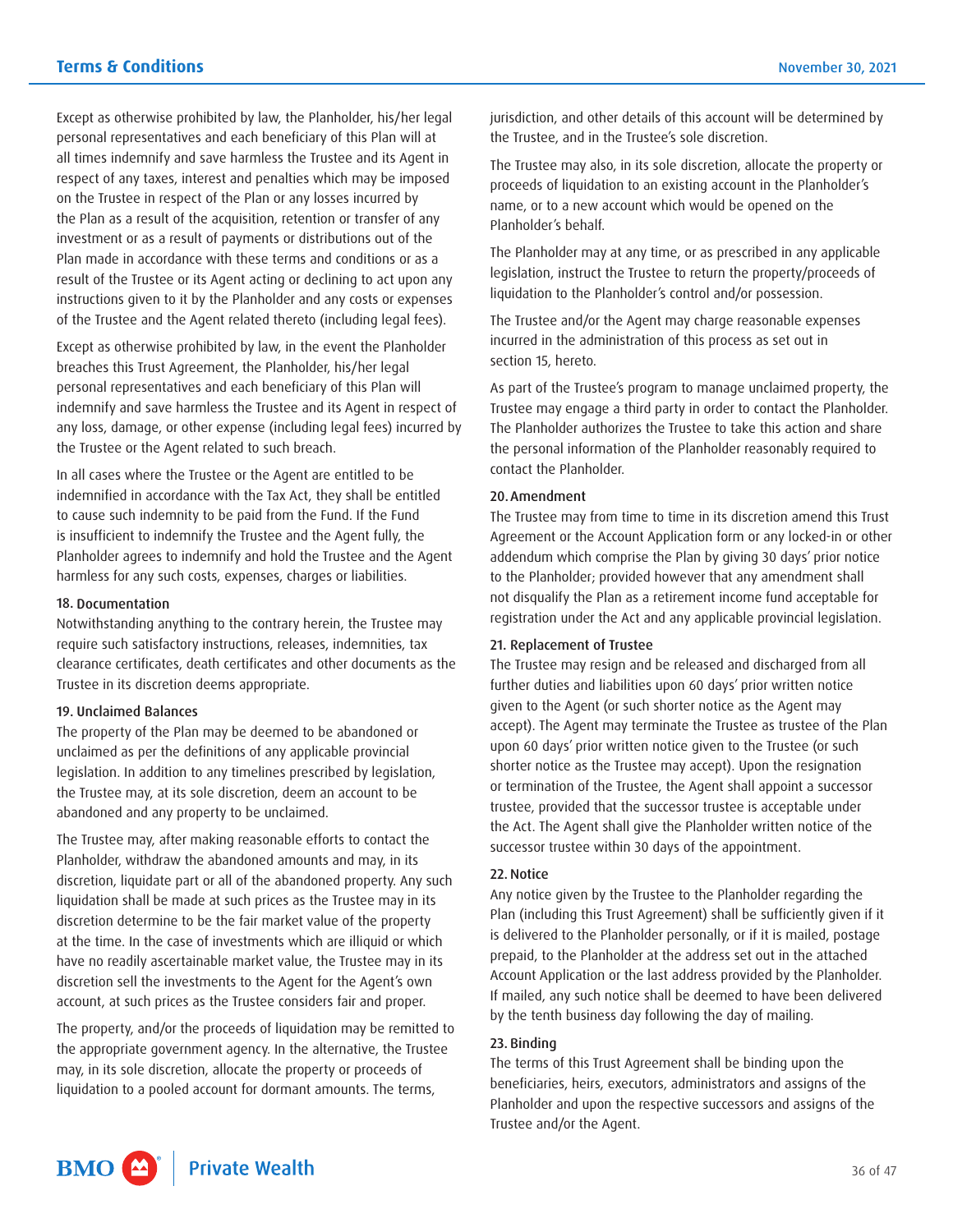#### <span id="page-36-0"></span>24. Governing Law

This Trust Agreement shall be governed by and interpreted in accordance with the laws of the jurisdiction in Canada in which the branch of the Agent (or an affiliate) is located where the account is maintained. If any provision of legislation referred to in this Trust Agreement is renumbered due to a change in law, then that reference is to be considered to be to the provision as renumbered.

# **VII. Tax-Free Savings Account**

BMO Trust Company (the "Trustee") will act as trustee of an arrangement for a BMO Private Banking Tax-Free Savings Account ("TFSA"), as defined under the Income Tax Act (Canada) (the "Act"), with the holder named in the attached Account Application or, at or after the death of the holder, with the spouse or commonlaw partner who is the holder's survivor designated in accordance with the first paragraph of section 15 (referred to in section 15 as "Successor Account Holder"). The holder and, after the holder's death, the survivor is known as the "Account Holder". This arrangement for a TFSA is known as the "Account". The Account is governed by the terms and conditions of this agreement (the "Trust Agreement"), the attached Account Application and applicable law including, without limitation, the Act.

The Trustee may delegate the performance of any of the Trustee's tasks, duties and responsibilities in respect of the Account to BMO Private Investment Counsel Inc. ("BPIC") or another affiliates within BMO Financial Group, as an agent (the "Agent"). References to "Trustee" herein shall also refer to the Agent where the Agent is acting as delegate of the Trustee, except that the Trustee shall, however, remain ultimately responsible for the administration of the Account. BMO Private Banking, which is made up of three separate legal entities: Bank of Montreal, BMO Trust Company and BMO Private Investment Counsel Inc., is a line of business of BMO Financial Group.

The terms spouse, common-law partner and survivor have the same meanings as defined or used under the Act, as it may be altered or amended from time to time. The Account Holder is referred to as the "holder" in the Act.

# 1. Registration

The Trustee will file an election to register this qualifying arrangement as a TFSA under the Act and any applicable provincial legislation relating to the TFSA. The Minister of National Revenue may decline to register the Account for any reason, including, but not limited to, the filing of incorrect or incomplete personal information. The Account Holder has up to February 14 in the year following enrollment to provide any missing or incomplete information. If the Account Holder fails to do so, the arrangement will be considered an unregistered account and dealt with in accordance with section 18 hereof.

# 2. Account Holder

The Account Holder must be an individual (and not a trust), who is at least 18 years of age. The statement of the Account Holder's date of birth on the attached Account Application or otherwise shall constitute a certification by the Account Holder and an undertaking to furnish such further evidence of proof of age as may be required by the Trustee.

# 3. Contributions and Transfers In

Contributions and transfers (from another TFSA) of cash and other property accepted by the Trustee may be made to the Account by the Account Holder (but no one other than the Account Holder may make a contribution). Any dishonoured cheques or other amounts that cannot be processed or are otherwise not accepted by the Trustee will not be considered to be a contribution to the Account. The property of the Account (in the aggregate, the "Fund") shall consist of such contributions and transfers, together with any income or gains earned or realized, and shall be held in trust by the Trustee and used, invested or otherwise applied, in accordance with this Trust Agreement, for the purpose of the Trustee making distributions out of or under the Account (in accordance with section 12) to the Account Holder.

# 4. Investments

The Account shall be invested and reinvested by the Trustee exclusively on the instructions of the Account Holder (or of a person authorized by the Account Holder, in a form and manner satisfactory to the Trustee, to manage the investments of the Account). The Account may be invested in investments which require delegation, such as mutual funds, pooled funds and segregated funds. The Account may be invested in investments which are issued by the Trustee, the Agents or any of their affiliates.

To the fullest extent provided by law and despite any other provision of this Agreement, the Trustee excludes all liability arising out of or in connection with the TFSA for indirect, incidental, special, or consequential damages and damages for loss of profits, revenue or savings (actual or anticipated), economic loss, loss of data or loss of goodwill (whether or not either party knew of the possibility of such damage or such damage was otherwise foreseeable).

The Agent (or an affiliate) will be the investment manager or investment advisor or investment dealer for the Account Holder.

In this capacity, the Agent (or an affiliate) will be governed by the Client Account Agreement entered into with the Account Holder and by the applicable laws, rules and regulations of the applicable securities regulatory authorities.

Neither the Trustee nor the Agent (in its capacity as Agent) shall have any duty or responsibility, fiduciary or otherwise (including, for greater certainty, under any legislation or common law principles regarding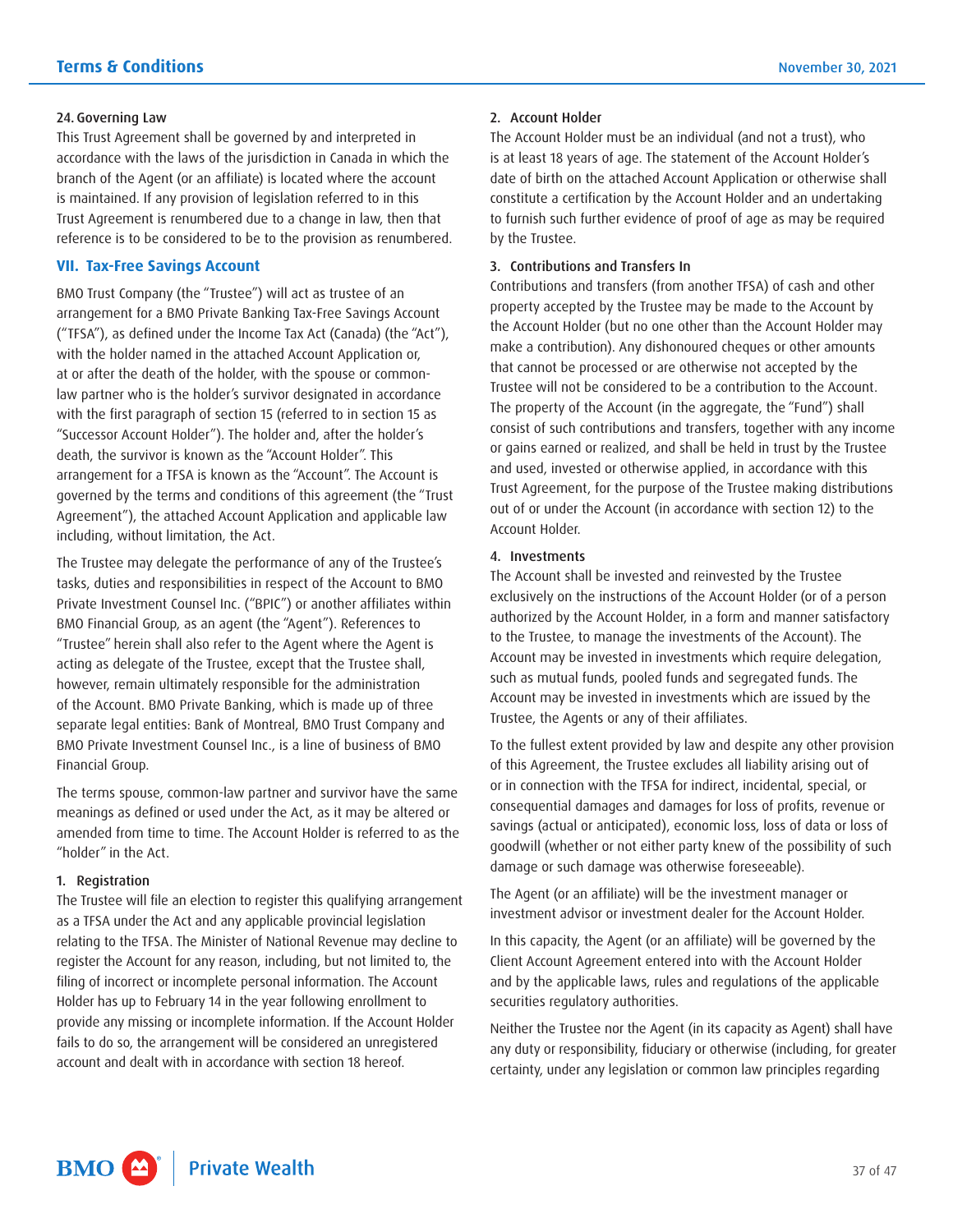trustee investment duties and powers), to make or choose any investment, to decide whether to hold or dispose of any investment or to exercise any discretion with regard to any investment of the Account, except as otherwise expressly provided in this Trust Agreement. Other than its duties with respect to the Account or its property as expressly stated in this Trust Agreement, the Trustee shall not be required or expected to take any action with regard to an investment without prior instructions from the Account Holder.

The Account Holder shall not sign any document or authorize any action for the Account in the name of the Trustee or the Agent, including permitting any property in the Account to be used as security for a loan, without first having authorization from the Trustee.

The Trustee will only accept funds in Canadian or U.S currency. The acceptance of any other foreign currency is at the sole discretion of the Trustee. The Trustee may deposit any uninvested cash in the Account into an interest-bearing account at the Bank of Montreal (or another financial institution selected by the Trustee). The Trustee will credit interest earned on the cash to the Account at such time as the Trustee, in its sole discretion, may determine. The Trustee may retain all or a portion of the interest as it considers appropriate as a fee for services rendered in respect of the Account.

The Trustee reserves the right to refuse instructions with respect to making any investment in its absolute discretion and reserves the right to require that the Account Holder provide in a manner satisfactory to it, information to establish the market value of the assets included in the investment (including, but not limited to, any shareholders' agreements and any audited financial statements) and information required in the Trustee's reasonable discretion to ensure compliance with the Act, applicable laws, regulations, and other rules with respect to investments (including, but not limited to, antimoney laundering legislation).

The Account Holder agrees not to provide any instructions or series of instructions that would cause the Account to contravene the Act. For greater certainty, Account Holder agrees not to provide any instructions or series of instructions that are contrary to its responsibilities or that would cause the Trustee to act contrary to its responsibilities as set out in sections 6, 7, 8, 9, 10, and 11 hereto.

# 5. Recordkeeping for the Account

The Trustee will record all contributions and transfers made to the Account, all investment transactions and investment earnings, gains and losses, and all distributions and transfers made from the Account. The Agent will prepare periodic statements of the Account in accordance with the rules, regulations and practices of the Investment Industry Regulatory Organization of Canada.

#### 6. Excess Contributions

It is the responsibility of the Account Holder to determine whether there is an excess TFSA amount (as defined under the Act) of the Account Holder at any time in a year. If there is an excess TFSA

amount, it is the responsibility of the Account Holder to file a Tax-Free Savings Account Return (Form RC243) and any other form required under the Act and pay the applicable tax under Part XI.01 of the Act.

#### 7. Contributions by Non-Resident

It is the responsibility of the Account Holder to determine whether he/she makes a contribution to the TFSA at a time when he/she is a non-resident of Canada for income tax purposes. If a contribution is made by an individual when he/she is non-resident, it is the responsibility of the individual to file a Tax-Free Savings Account Return (Form RC243) and any other form required under the Act and pay the applicable tax under Part XI.01 of the Act.

#### 8. Non-Qualified and Prohibited Investments

The Trustee will exercise the care, diligence and skill of a reasonably prudent person to minimize the possibility that the Account holds a non-qualified investment (as defined under the Act) for a TFSA. However, if the Account acquires an investment that is a nonqualified investment or a prohibited investment (as defined under the Act) for a TFSA, or if property held in the Account becomes a non-qualified investment or a prohibited investment for a TFSA, it is the responsibility of the Account Holder to file a Tax-Free Savings Account Return (Form RC243) and any other form required under the Act and pay the applicable tax under Part XI.01 of the Act.

#### 9. Advantage Extended

If an advantage (as defined under the Act) in relation to a TFSA is extended to the Account Holder or to a person who does not deal at arm's length with the Account Holder, it is the responsibility of the Account Holder to file a TFSA Return (Form RC243) and pay the tax under Part XI.01 of the Act; except that if the advantage is extended by the Trustee (or by the Agent, acting as the agent of the Trustee) or by a person with whom the Trustee is not dealing at arm's length, it is the responsibility of the Trustee to file an Advantage Tax Return For TFSA Issuers (Form RC298) and any other form required under the Act and pay the applicable tax under Part XI.01 of the Act.

#### 10. No Carrying On Business

The Account Holder agrees not to provide any instructions or series of instructions that could be constituted as using the Account to carry on a business for the purposes of the Act. For greater certainty, the Account Holder acknowledges that this includes, but is not limited to, using the Account for "day-trading" or other high volume trading that may constitute carrying on a business under the Act.

#### 11. No Use of Indebtedness

The trust is prohibited from borrowing money or any other property for the purposes of the Account, provided that the Account Holder shall not provide any instructions to borrow or instructions or series of instructions that would result in the Trustee having borrowed funds for the purposes of the Account under the Act. For greater certainty, Account Holder acknowledges that this includes, but is not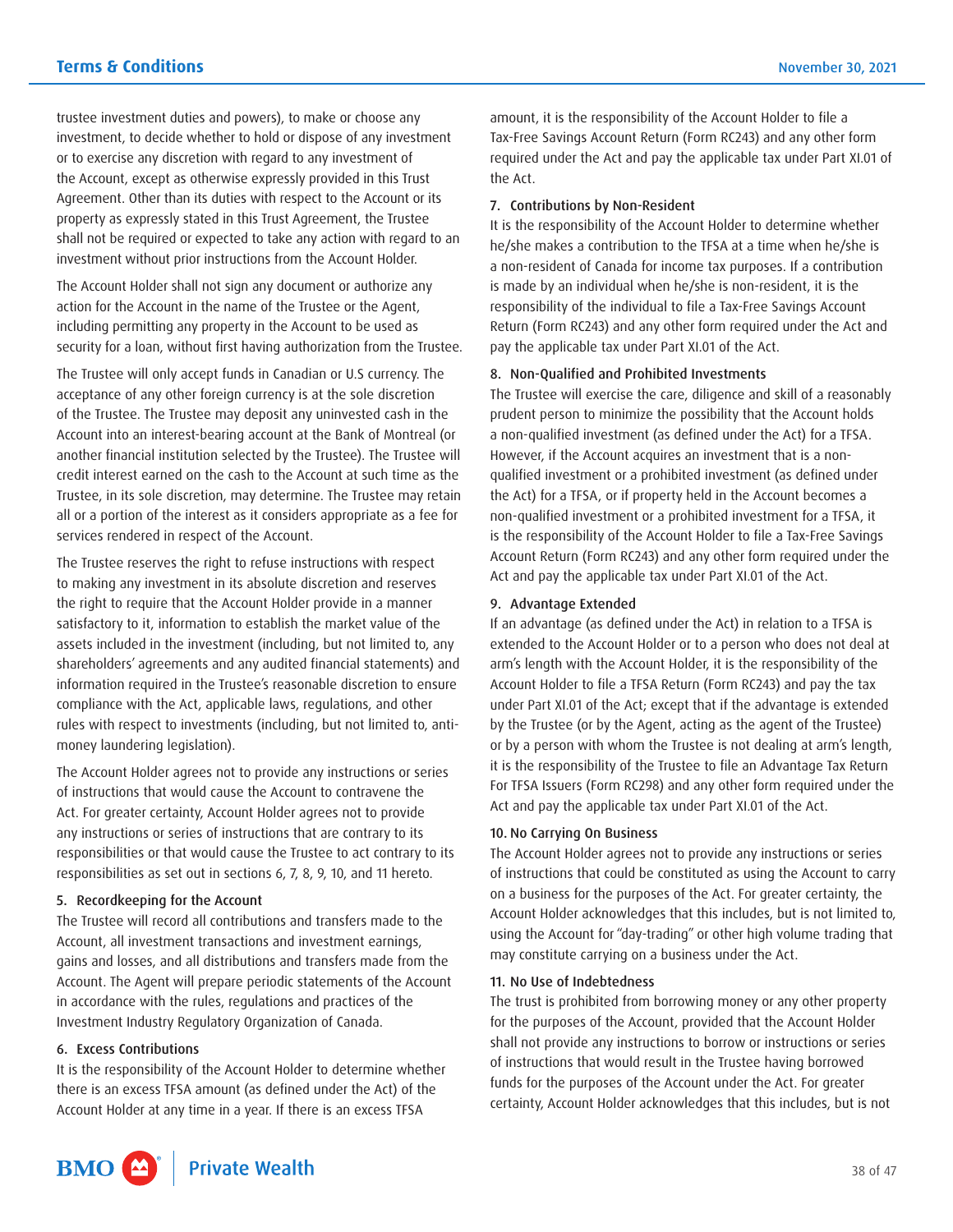limited to, having borrowed due to purchasing assets prior to the settlement of the sale of the other assets. The Account Holder will be solely liable for any tax, penalties and interest arising in respect of any indebtedness arising in connection with the Account.

#### 12. Distribution to Account Holder

The Account Holder may at any time instruct the Trustee to make a payment out of or under the Account, in satisfaction of all or part of the Account Holder's interest in the Account. The Account Holder may at any time instruct the Trustee to make distributions to reduce the amount of tax otherwise payable by the Account Holder under section 207.02 or 207.03 of Part XI.01 of the Act.

In the event the Account Holder seeks distribution of some, but not all, of the assets in the Account in accordance with the provisions herein, the Trustee reserves the right to require that all assets or certain assets other than those requested by the Account Holder be distributed.

# 13. Transfer to Account Holder

The Account Holder may at any time instruct the Trustee to make a transfer of all or any part of the property of the Account (or an amount equal to its value) directly from the Account to another TFSA of which the Account Holder is the holder.

In the event the Account Holder seeks to transfer some, but not all, of the assets in the Account to another TFSA in accordance with the provisions herein, the Trustee reserves the right to require that all assets or certain assets other than those requested by the Account Holder be transferred.

# 14. Transfer Upon Breakdown of Marriage or Common-Law Partnership

The Account Holder may at any time instruct the Trustee to make a transfer directly from the Account to another TFSA of which the holder is the spouse or common-law partner or former spouse or common-law partner of the Account Holder, if (a) the Account Holder and the Account Holder's spouse or common-law partner or former spouse or common-law partner are living separate and apart at the time of transfer; and (b) the transfer is made under a decree, order or judgment of a competent tribunal, or under a written separation agreement, relating to a division of property between the individuals in settlement of rights arising out of, or on the breakdown of, their marriage or common-law partnership.

# 15. Death of Account Holder

# A. (Applies to Provinces & Territories except Quebec)

The holder named in the attached Account Application (in this section 15, the "Initial Account Holder") may appoint his or her spouse or common-law partner as a Successor Account Holder of the trust constituted pursuant to this Trust Agreement and the Account Holder (in this section 15, the "Successor Account Holder") in the event of the death of the Initial Account Holder. Such appointment

shall be made using a form provided by the Agent, and shall be effective on the death of the Initial Account Holder provided the individual who is appointed is the Initial Account Holder's survivor.

A Successor Account Holder shall, at and after the death of the Initial Account Holder, have all of the Initial Account Holder's rights as the holder of the Account, provided the individual so appointed is the Initial Account Holder's survivor. The Account Holder may change or revoke such an appointment. The rights acquired by the individual so appointed include the unconditional right, at and after the death of the Account Holder, to revoke any beneficiary designation made (or similar direction imposed) by the Account Holder under the paragraph below or relating to the property held in connection with the Account.

The Account Holder may designate (and may add, change or delete) a beneficiary or beneficiaries of the Account in accordance with, and in the form and manner provided by, applicable law. A beneficiary so designated may be or include the Account Holder's spouse or common-law partner. After the death of the Account Holder, the Trustee will distribute the property of the Account in accordance with applicable law to any beneficiaries of the Account so designated (except that, if the Account Holder's survivor is appointed under the paragraph above, the provision of the paragraph above will take precedence). Where no beneficiary has been so designated or the Trustee has not been notified of any beneficiary in accordance with applicable law, the Trustee will distribute the property of the Account to the legal personal representative(s) of the Account Holder.

Where the Trustee, after making reasonable requests for instructions from the Account Holder's spouse or common-law partner or the beneficiary or beneficiaries or the legal personal representative(s), does not receive satisfactory instructions (as required under section 22 hereto) within a reasonable time, the Trustee may in its discretion distribute the Account to the spouse or common-law partner, beneficiary or beneficiaries or the legal personal representative(s) of the Account Holder. The Trustee may in its discretion liquidate all or any part of the Account before making any such distribution. Any such liquidation shall be made at such prices as the Trustee shall in its discretion determine to be the fair market value of the property at the time. In the event the Trustee determines that it is advisable or desirable to pay part or all of the property of the Account into court, the Trustee shall be entitled to be indemnified out of the property of the Account for its costs and expenses, including legal costs, of doing so.

# B. (Applies to Quebec only)

The holder named in the attached Account Application (in this section 15, the Initial Account Holder) may appoint his or her spouse or common-law partner as a Successor Account Holder of the trust constituted pursuant to this Trust Agreement and the Account Holder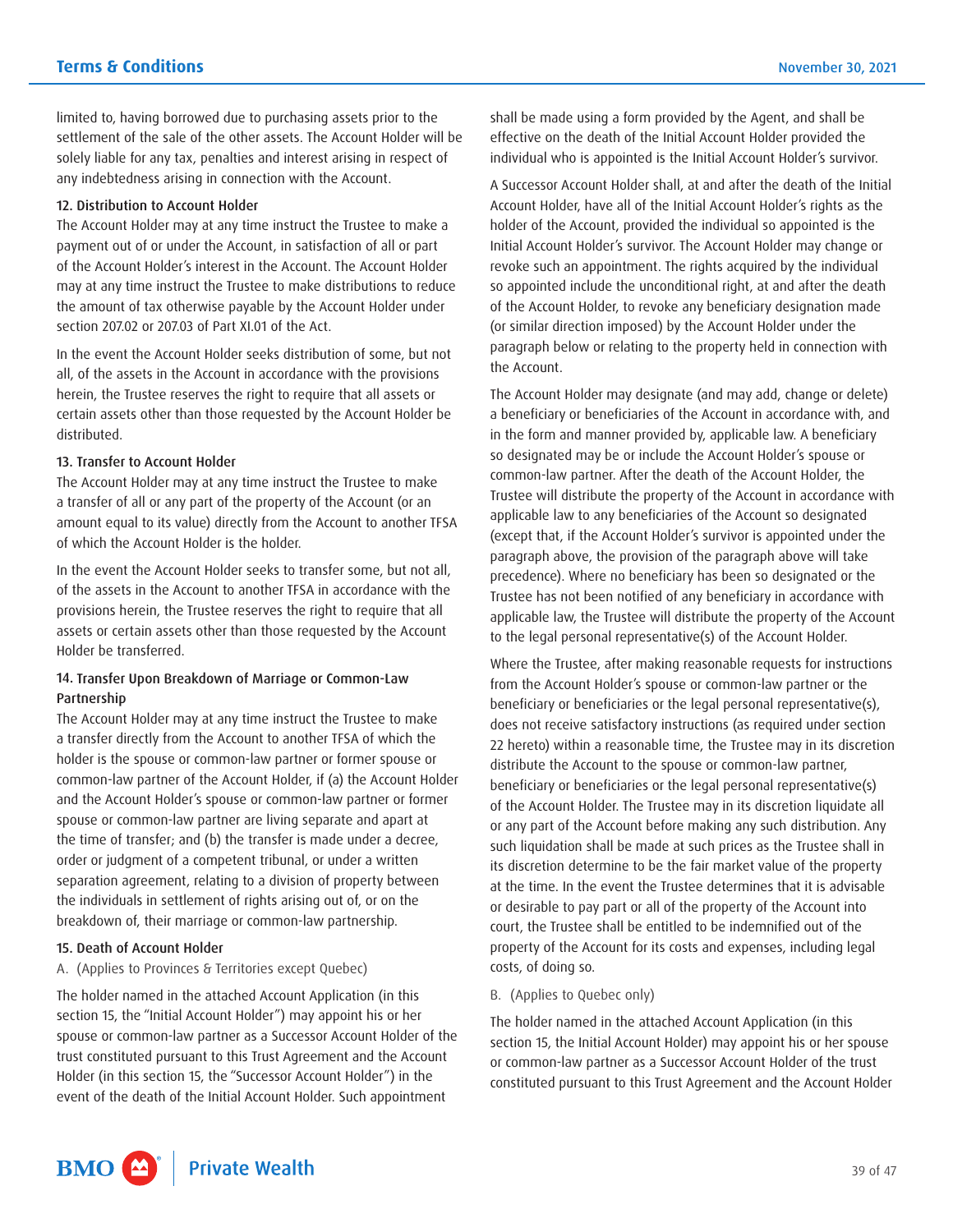(in this section 15, the Successor Account Holder) in the event of the death of the Initial Account Holder. Such appointment shall be made using a form provided by the Agent, and shall be effective on the death of the Initial Account Holder provided the individual who is appointed is the Initial Account Holder's survivor.

If the Account Holder wishes to name a Successor Account Holder and/or a beneficiary (or beneficiaries), the Account Holder should do so in a will or other written document that meets the requirements of the applicable legislation.

On the death of the Account Holder, and upon receipt of official documentation, the Trustee will distribute the property of the Account to the legal personal representative(s) of the Account Holder. The Trustee and the Agent will be fully discharged by such payment or transfer.

The Account Holder acknowledges that it is his/her sole responsibility to ensure that a designation or revocation is valid under the applicable legislation.

Before recognizing the acquisition of all of the Account Holder's rights under the first paragraph, or before making a distribution to a beneficiary or beneficiaries or the legal personal representative(s) under the second paragraph, the Trustee must receive satisfactory evidence of death and such satisfactory instructions, releases, indemnities and other documents as the Trustee may require.

Where the Trustee, after making reasonable requests for instructions from the Account Holder's spouse or common-law partner or the beneficiary or beneficiaries or the legal personal representative(s), does not receive satisfactory instructions within a reasonable time, the Trustee may in its discretion distribute the Account to the spouse or common-law partner, beneficiary or beneficiaries or the legal personal representative(s) of the Account Holder. The Trustee may in its discretion liquidate all or any part of the Account before making any such distribution. Any such liquidation shall be made at such prices as the Trustee shall in its discretion determine to be the fair market value of the property at the time. In the event the Trustee determines that it is advisable or desirable to pay part or all of the property of the Account into court, the Trustee shall be entitled to be indemnified out of the property of the Account for its costs and expenses, including legal costs, of doing so.

#### 16. Other Conditions

The Account will be maintained for the exclusive benefit of the Account Holder (determined without regard for the right of a person to receive a payment out of or under the Account only on or after the death of the Account Holder, in accordance with section 15). While there is an Account Holder, no one other than the Account Holder or the Trustee has rights under the Account relating to the amount and timing of distributions and the investing of the property of the Account. The Account Holder may use his/her interest or, for civil

law, right in the Account as security for a loan or other indebtedness, but the Account Holder will not sign any document or authorize any action for the Account in the name of the Trustee or the Agent, including using his/her interest or, for civil law, right in the Account (or permitting any property of the Account to be used) as security for a loan or other indebtedness, without first having authorization from the Trustee.

#### 17. Ceasing to be a TFSA

The Account will cease to be a TFSA immediately before the earliest of the following times: (i) the time at which the last Account Holder dies; (ii) the time the Account ceases to be a qualifying arrangement (as defined under the Act); or (iii) the earliest time at which the Account is not being administered in accordance with the conditions in subsection 146.2(2) of the Act. If the Account ceases to be a TFSA, the arrangement will nevertheless continue as a trust for the benefit of the Account Holder governed by this Trust Agreement and the attached Account Application, except that no further contributions or transfers may be made to the Account under section 3 and no transfers or distributions may be made under sections 13 or 14. The trust ends, and this Trust Agreement terminates, at the time when all the property of the Account has been disbursed, whether as a distribution to the Account Holder, spouse, common-law partner, beneficiary and/or legal personal representative of the Account Holder or paid or charged on account of fees, commissions, expense, taxes penalties and interest.

#### 18. Failure to be a TFSA

The Account will not qualify as a TFSA unless and until it is registered under the Act, and once registered, will be a TFSA from the date it was opened. The Account Holder is solely responsible for any income tax implications that may arise as a result of the account failing to attain registered status or becoming unregistered.

The Account Holder is solely responsible for ensuring that the information provided to the Trustee upon account opening is consistent with the information on file with the Canada Revenue Agency. If the Canada Revenue Agency requests additional information about the Account Holder, the Account Holder is solely responsible for contacting the Canada Revenue Agency to rectify any inconsistencies in its information. The Trustee will not resubmit an application for registration. The Account Holder is responsible to reapply for registered status and to report any income.

If the Account fails to attain registered status, or becomes unregistered, the Account will not qualify for tax benefits and will be considered to be an unregistered account (from the date it was opened, if it fails to attain registered status, and otherwise from the time it becomes unregistered) and all income earned will be taxed in the hands of the Account Holder (and the Trustee shall be indemnified in relation to any expenses incurred with respect thereto in accordance with section 24).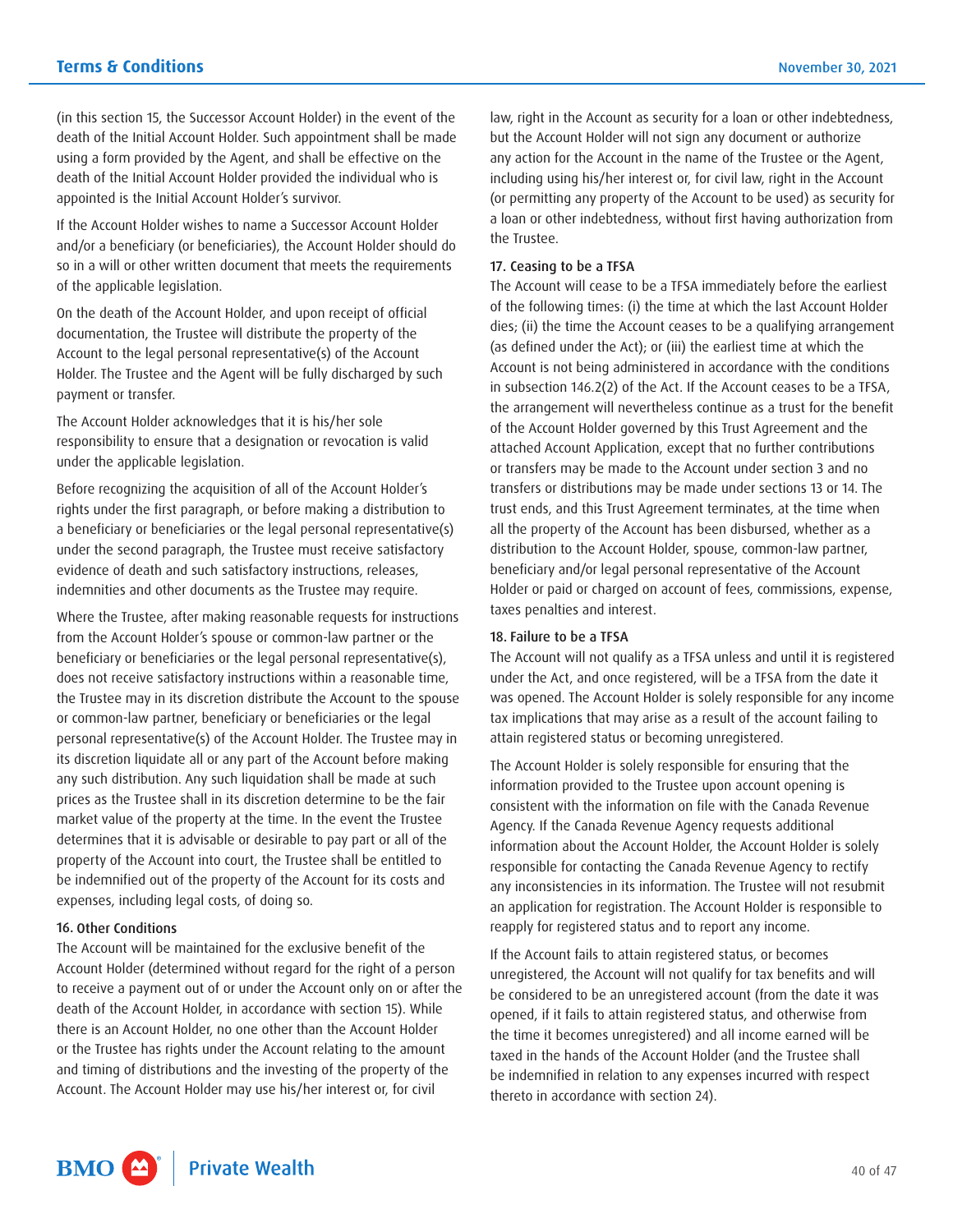If the Account fails to attain registered status, or becomes unregistered, the Trustee may, (i) in its sole discretion, transfer the account property to a new (non-registered) account opened on the Account Holder's behalf or to a non-registered account which the Account Holder already has in place, or (ii) the Trustee may also, in its sole discretion, close the account and return the account property to the Account Holder. This may require the Trustee to liquidate or redeem the account property. Any such liquidation shall be made at such prices as the Trustee may in its discretion determine to be the fair market value of the property at the time. The Account Holder will be responsible for any fees, penalties or loss of value that may occur as a result.

The Trustee shall be entitled to place a hold on some or all of the assets in the new or existing account until the documentation required in accordance with section 23 is received and may use such funds to satisfy the indemnities set out in section 24 hereto.

#### 19. Third-Party Orders or Demands

The Trustee shall be entitled to be indemnified out of the property of the Account in respect of any costs, expenses, charges or liabilities whatsoever that may arise out of the Trustee's good faith compliance with any law, regulation, judgment, seizure, execution, notice or similar order or demand which lawfully imposes on the Trustee a duty to take or refrain from taking any action concerning the Account or part or all of its property, or to issue payment from the Account, with or without instructions from the Account Holder or in contradiction of instructions of the Account Holder. The Trustee may permit any duly authorized person to have access to and the right to examine and make copies of any records, documents, paper and books involving any transaction of the Account or related to the Account and shall similarly be entitled to indemnity out of the property of the Account for so doing. In the event the property of the Account shall be insufficient to indemnify the Trustee fully in any such regard, by establishing the Account the Account Holder agrees to indemnify and hold the Trustee harmless for any such costs, expenses, charges or liabilities.

The Trustee/Agent retains the ability to restrict trading upon receipt of an order or demand. The Trustee/Agent will not be liable for any decreases in account value during the restriction period.

#### 20. Ownership and Voting Rights

The Trustee may hold any property or investment of the Account in its own name, in the name of its nominee, in bearer form or in such other name as the Trustee may determine. The voting or other ownership rights attached to any investments held in the Account may be exercised by the Account Holder and the Account Holder is appointed as the Trustee's agent and attorney for this purpose, to execute and deliver proxies and/or other instruments, in accordance with applicable laws.

#### 21. Fees, Expenses, Taxes, Interest and Penalties

The Trustee may charge administration and transaction fees, in such amounts and at such times as may be fixed by the Trustee and/or the Agent from time to time (the "Trustee Fees"), provided that the Trustee and/or the Agent shall give prior written notice to the Account Holder of such Trustee Fees and any change in the amount of the Trustee Fees. The Trustee Fees may be paid for out of the Fund or recovered from the Fund, to the extent that they are not paid when due by the Account Holder. The Account Holder acknowledges that the Agent (or an affiliate) may charge fees, spreads, commissions and expenses to the Fund in its capacity as the investment advisory firm for the Account Holder (the "Advisory Fees"). The Account Holder acknowledges and agrees that the Advisory Fees do not constitute Trustee Fees and are governed by the terms of the Client Account Agreement as amended from time to time. If there are any inconsistencies between this Trust Agreement and the Client Account Agreement with respect to the Advisory Fees, the terms of the Client Account Agreement govern.

The Trustee and/or the Agent may charge expenses incurred by the Trustee and/or the Agent in the administration of the Account. All such expenses will, unless paid directly to the Trustee and/ or Agent, be paid out of or recovered from the Fund. All taxes, penalties, and interest that may be imposed on the Trustee or Account Holder in respect of the Account or any other charges related to the Account may be paid out of or recovered from the Fund.

The Trustee may, without instructions from the Account Holder, apply any cash held in the Fund for the payment of fees (including the Trustee Fees and the Advisory Fees) or expenses or taxes, penalties and interest charged to the Account. Where there is insufficient cash in the Fund at any time, the Trustee or the Agent shall make reasonable requests for instructions from the Account Holder regarding which assets of the Fund to liquidate in order to realize sufficient cash to make the payment. If, after making reasonable requests from the Account Holder at the last address provided by the Account Holder, the Trustee or the Agent does not receive satisfactory instructions from the Account Holder within a reasonable time, the Trustee may, in its discretion, liquidate part or all of the Fund in order to realize sufficient cash to make the payment. Neither the Trustee nor the Agent shall be responsible for any loss occasioned by any such realization. Any such liquidation shall be made at such prices as the Trustee may in its discretion determine to be the fair market value of the assets at the time; in the case of assets which are illiquid or which have no readily ascertainable market value, the Trustee may in its discretion sell the assets to the Agent for the Agent's own account, at such price as the Trustee considers fair and proper.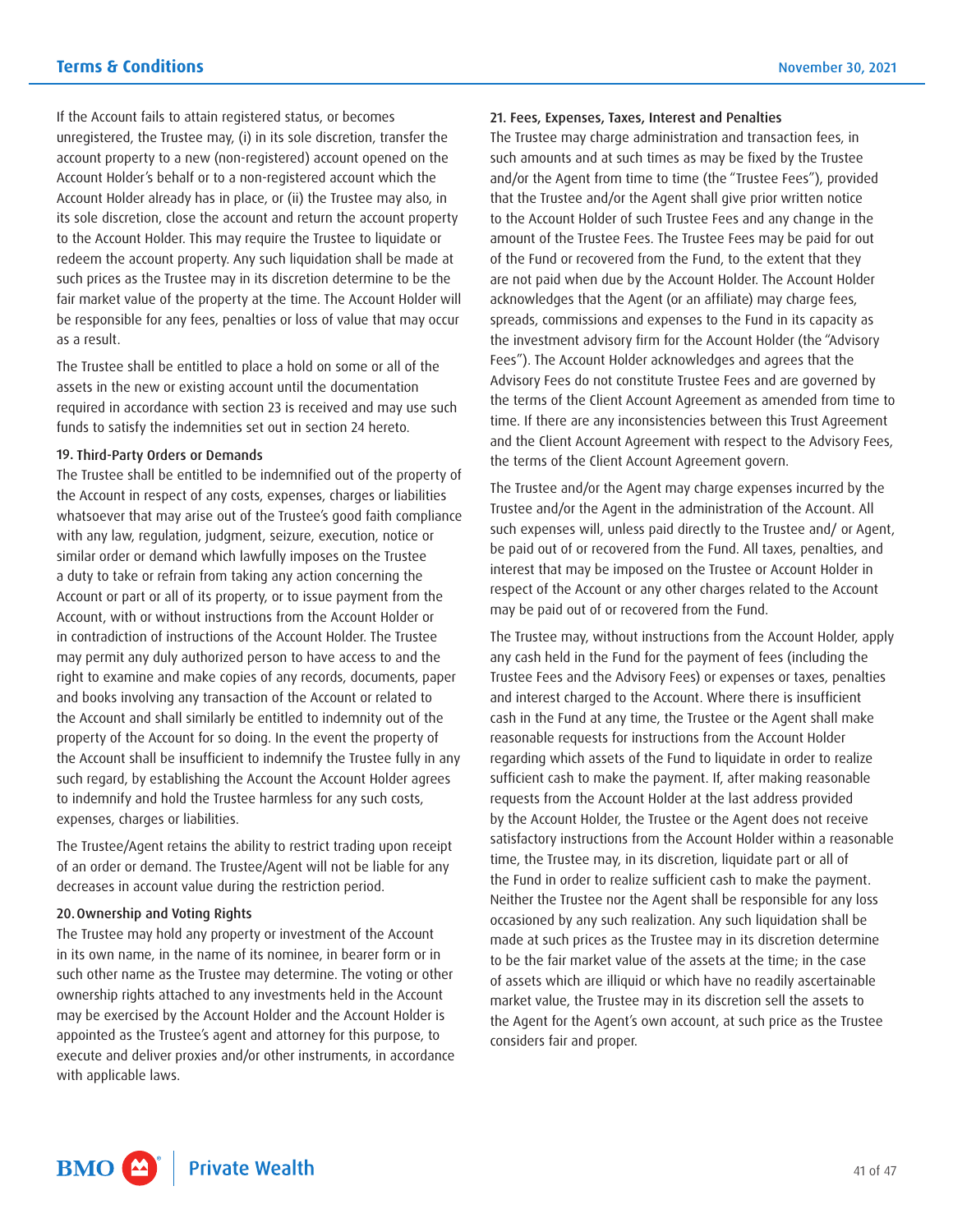#### 22. Instructions

The Trustee and/or the Agent shall be entitled to rely upon instructions received from the Account Holder or from any person designated in writing, in accordance with applicable laws, by the Account Holder to give instructions on behalf of the Account Holder or from any person purporting to be the Account Holder or such designated person, as if they were from the Account Holder. The Trustee and/or the Agent may, without incurring any liability to the Account Holder or any other person, decline to act upon any instruction if the instruction is not given in a timely manner, is not in writing where the Trustee and/or Agent require it, is not in a form or format which the Trustee and/or Agent requires, or in the opinion of the Trustee and/or Agent is not complete or otherwise does not comply with the Trustee's and/ or Agent's other requirements at such time; or if any of them has any doubt that the instruction has been properly authorized or accurately transmitted.

#### 23. Documentation

Notwithstanding anything to the contrary herein, the Trustee may require such satisfactory instructions, releases, indemnities, tax clearance certificates, death certificates and other documents as the Trustee in its discretion deems appropriate prior to accepting a contribution or transfer in in accordance with section 3, acting on investment instructions in accordance with section 4, making a distribution in accordance with section 12, making a transfer in accordance with section 13, making a transfer in accordance with section 14, recognizing the acquisition or making the distribution under section 15, or taking any other action resulting in the transfer of assets to or from the Account.

#### 24. Limitation of Liability and Indemnity

Except for charges, taxes or penalties for which the Trustee is liable and that cannot be charged against or deducted from the Fund in accordance with the Act, if the Trustee or the Agent is liable for:

- a) any tax, interest or penalty that may be imposed on the Trustee in respect of the Account, or
- b) any other charges levied or imposed by any governmental authority on or related to the Account as a result of the purchase, sale or retention of any investment including, without limitation thereof, nonqualified investments within the meaning of the Act, the Trustee or Agent shall be reimbursed or may pay any of these taxes, interest, penalties or charges out of the Fund.

The Trustee and the Agent will not be liable (including for greater certainty under any common law or equitable principles) for any cost incurred in the performance of their duties as set out herein or in the performance of their duties under the Act.

Unless caused by the Trustee's or the Agent's bad faith, willful misconduct or negligence, the Trustee and the Agent will not be liable for any loss or damage suffered or incurred by the Account, the Account Holder or any beneficiary under the Account, caused by or resulting from:

- a) any loss or diminution of the assets of the Account;
- b) the purchase, sale or retention of any investment;
- c) payments out of the Account that are made in accordance herewith; or d) acting or declining to act on any instructions given to the Trustee or Agent by the Account Holder or an individual purporting to be the Account Holder.

For greater certainty, in no event shall either the Trustee or its Agent have any liability to the Account Holder (or to the spouse or common-law partner of the Account Holder, or any beneficiary or legal personal representative of the Account Holder) for any special, indirect, reliance, incidental, punitive, consequential, economic or commercial loss or damage of any kind whatsoever (whether foreseeable or not), suffered or incurred by the Account Holder or any beneficiary under the arrangement (including without limitation, loss of profits or revenue, failure to realize expected savings or other economic losses and costs), howsoever arising, resulting or caused.

Except as otherwise prohibited by law, the Account Holder, his/ her legal personal representatives and each beneficiary of this Account will at all times indemnify and save harmless the Trustee and its Agent in respect of any taxes, interest and penalties which may be imposed on the Trustee in respect of the Account or any losses incurred by the Account as a result of the acquisition, retention or transfer of any investment or as a result of payments or distributions out of the Account made in accordance with these terms and conditions or as a result of the Trustee or its Agent acting or declining to act upon any instructions given to it by the Account Holder and any costs or expenses of the Trustee and the Agent related thereto (including legal fees).

Except as otherwise prohibited by law, in the event the Account Holder breaches this Trust Agreement, the Account Holder, his/ her legal personal representatives and each beneficiary of this Account will indemnify and save harmless the Trustee and its Agent in respect of any loss, damage, or other expense (including legal fees) incurred by the Trustee or the Agent related to such breach.

In all cases where the Trustee or the Agent are entitled to be indemnified in accordance with the Tax Act, they shall be entitled to cause such indemnity to be paid from the Fund. If the Fund is insufficient to indemnify the Trustee and the Agent fully, the Account Holder agrees to indemnify and hold the Trustee and the Agent harmless for any such costs, expenses, charges or liabilities.

# 25. Unclaimed Balances

The property of the Account may be deemed to be abandoned or unclaimed as per the definitions of any applicable provincial legislation. In addition to any timelines prescribed by legislation, the Trustee may, at its sole discretion, deem an account to be abandoned and any property to be unclaimed.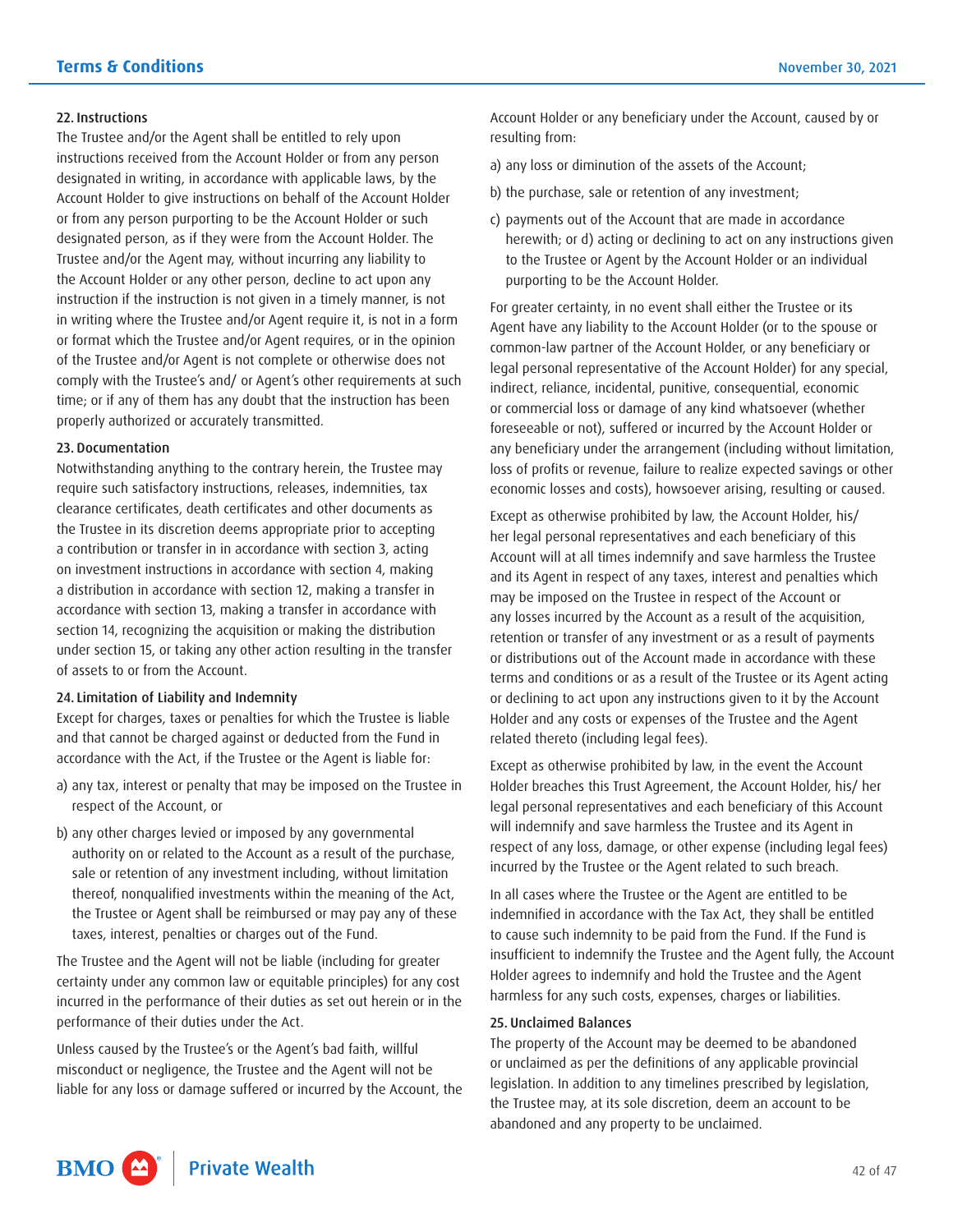The Trustee may, after making reasonable efforts to contact the Account Holder, withdraw the abandoned amounts and may, in its discretion, liquidate part or all of the abandoned property. Any such liquidation shall be made at such prices as the Trustee may in its discretion determine to be the fair market value of the property at the time. In the case of investments which are illiquid or which have no readily ascertainable market value, the Trustee may in its discretion sell the investments to the Agent for the Agent's own account, at such prices as the Trustee considers fair and proper.

The property, and/or the proceeds of liquidation may be remitted to the appropriate government agency. In the alternative, the Trustee may, in its sole discretion, allocate the property or proceeds of liquidation to a pooled account for dormant amounts. The terms, jurisdiction, and other details of this account will be determined by the Trustee, and in the Trustee's sole discretion.

The Trustee may also, in its sole discretion, allocate the property or proceeds of liquidation to an existing account in the Account Holder's name, or to a new account which would be opened on the Account Holder's behalf.

The Account Holder may at any time, or as prescribed in any applicable legislation, instruct the Trustee to return the property/proceeds of liquidation to the Account Holder's control and/or possession.

The Trustee and/or the Agent may charge reasonable expenses incurred in the administration of this process as set out in section 21, hereto.

As part of the Trustee's program to manage unclaimed property, the Trustee may engage a third party in order to contact the Account Holder. The Account Holder authorizes the Trustee to take this action and share the personal information of the Account Holder reasonably required to contact the Account Holder.

#### 26. Amendment

The Trustee may from time to time in its discretion amend this Trust Agreement or the attached Account Application which comprise the Account by giving 30 days' prior notice to the Account Holder; provided however that any amendment shall not disqualify the Account as a TFSA acceptable for registration under the Act or any applicable provincial legislation.

#### 27. Replacement of Trustee

The Trustee may resign upon 60 days' prior written notice given to the Agent (or such shorter notice as the Agent may accept). The Agent may terminate the Trustee as trustee upon 60 days' prior written notice given to the Trustee (or such shorter notice as the Trustee may accept). Upon the resignation or termination of the Trustee, the Trustee shall be released and discharged from all duties and liabilities under this Trust Agreement. Where the Trustee resigns or is terminated, the Agent shall appoint a successor trustee who is permitted to be the issuer of a TFSA under the Act. The Agent

shall give the Account Holder written notice of the successor trustee within 30 days of the appointment.

#### 28. Notice

Any notice given by the Trustee to the Account Holder regarding the Account (including this Trust Agreement) shall be sufficiently given if it is delivered to the Account Holder personally or if it is mailed, postage prepaid, to the Account Holder at the address set out in the attached Account Application or the last address provided by the Account Holder. If mailed, any such notice shall be deemed to have been delivered by the tenth business day following the day of mailing.

#### 29. Binding

The terms of this Trust Agreement shall be binding upon the survivor, beneficiaries, heirs, executors and administrators of the Account Holder and upon the respective successors and assigns of the Trustee and the Agent. This Trust Agreement may be assigned by the Trustee at any time to a person who is permitted to be the issuer of a TFSA under the Act; however the Account Holder may not assign this Trust Agreement.

# 30. Governing Law

This Trust Agreement shall be governed by and interpreted in accordance with the laws of the jurisdiction in Canada in which the branch of the Agent (or an affiliate) is located where the Account is maintained.

If any provision of legislation referred to in this Trust Agreement is renumbered due to a change in law, then that reference is to be considered to be to the provision as renumbered.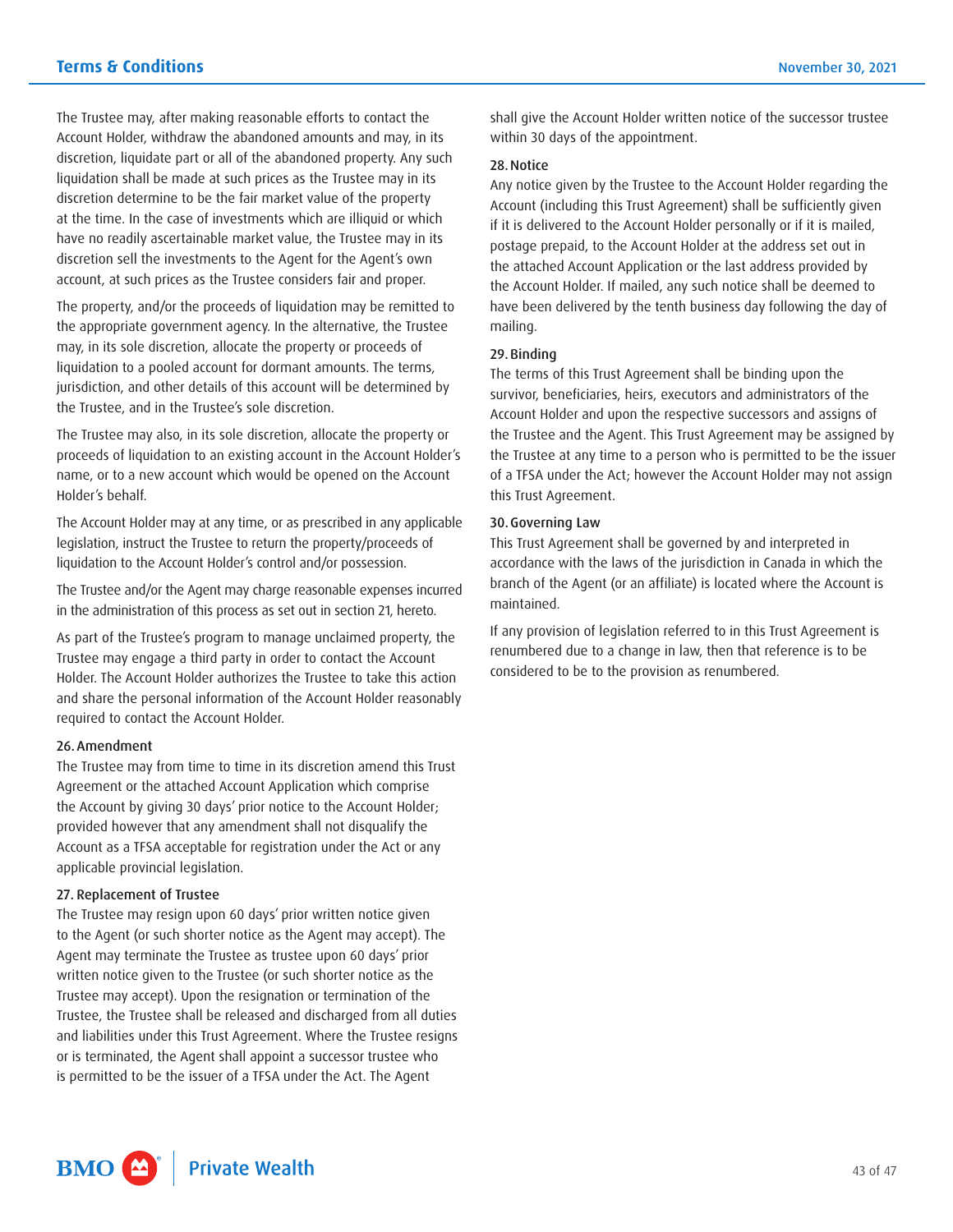# <span id="page-43-0"></span>General

# VIII.1 Entire Agreement and Severability

This Agreement constitutes the entire Agreement between the parties hereto with respect to matters herein. If any covenant or other provision of this Agreement is invalid, illegal or incapable of being enforced by reason of any rule of law or public policy, all other conditions and provisions of this Agreement shall, nevertheless, remain in full force and effect and no covenant or provision shall be deemed to be dependent upon any other covenant or provision unless so expressed herein.

#### VIII.2 Governing Law

This Agreement will be governed by and construed and enforced in accordance with the laws of the jurisdiction in Canada where our office that services your Account is located and the federal laws of Canada applicable therein. We agree to submit to the jurisdiction of the courts of your province or territory with respect to matters that may arise with your Account.

#### VIII.3 Waiver

Failure to insist upon strict compliance with any of the terms, covenants and conditions in this Agreement will not be deemed a waiver or relinquishment of any similar right or power under this Agreement at any subsequent time or of any other provision of this Agreement.

# VIII.4 Language of Agreement and other Documents

It is the express wish of the parties that this Agreement and any related documents be drawn up and executed in English. Les parties conviennent que la présente convention et tous les documents s'y rattachant soient rédigés et complétés en anglais.

#### VIII.5 Business Locations and Notice

Our head office is located at:

BMO Private Investment Counsel Inc. 1 First Canadian Place, 100 King Street West, 41st Floor P.O. Box 150 Toronto, ON M5X 1A1

To locate the closest BMO Private Banking branch to you please visit our website at [www.bmo.com/privatewealth or](http://www.bmo.com/privatewealth) contact your Investment Counsellor.

BPIC does not maintain a business office in Prince Edward Island, Nunavut, the Northwest Territories or the Yukon, and a client account will be serviced through one of BPIC's offices in another province and therefore a client may have difficulty in enforcing any legal rights the client has against us.

We agree to submit to the jurisdiction of the courts of the province or territory of the client with respect to matters that may arise with the client's account.

Should the client require BPIC's address for service of legal proceedings, the respective address that should be used on our behalf is:

Prince Edward Island 137 Queen Street West, Suite 300 Charlottetown, PEI C1A 4B3

Northwest Territories and Nunavut 200, 4915 48 Street P.O. Box 818 Yellowknife, NWT, X1A 2N6

Yukon 301-303 Alexander Street Whitehorse, Yukon, Y1A 2L5

# VIII.6 Amendments

We may amend this Agreement at any time with written notice to you. The amendment will take effect at the time stipulated in the notice of such amendment.

# VIII.7 Assignment

This Agreement may be assigned, in whole or in part, by Bank of Montreal, Custodian and/or BPIC as applicable to an affiliate without your written consent upon prior notice to you and to any regulatory authority having jurisdiction with respect to such assignment. You may not assign this Agreement to any other party without our written consent.

#### VIII.8 Your Personal Information

BMO Financial Group is committed to respecting and protecting the privacy and confidentiality of your Personal Information and wants to help you understand how we collect, use and share it, including how your information may be shared with BPIC's affiliates and third parties, as required or permitted by law, and your options on limiting certain sharing. Please see our Privacy Code (available from your Investment Counsellor or at [www.bmo.com/privacy\) fo](http://www.bmo.com/privacy)r details.

# VIII.9 Section Headings and Terminology

The Section headings used in this Agreement are for convenience only and shall not be given any legal import. In this Agreement, where the singular is used, it includes the plural and vice versa, and the term "including" or "includes" means "including (includes), but not limited to".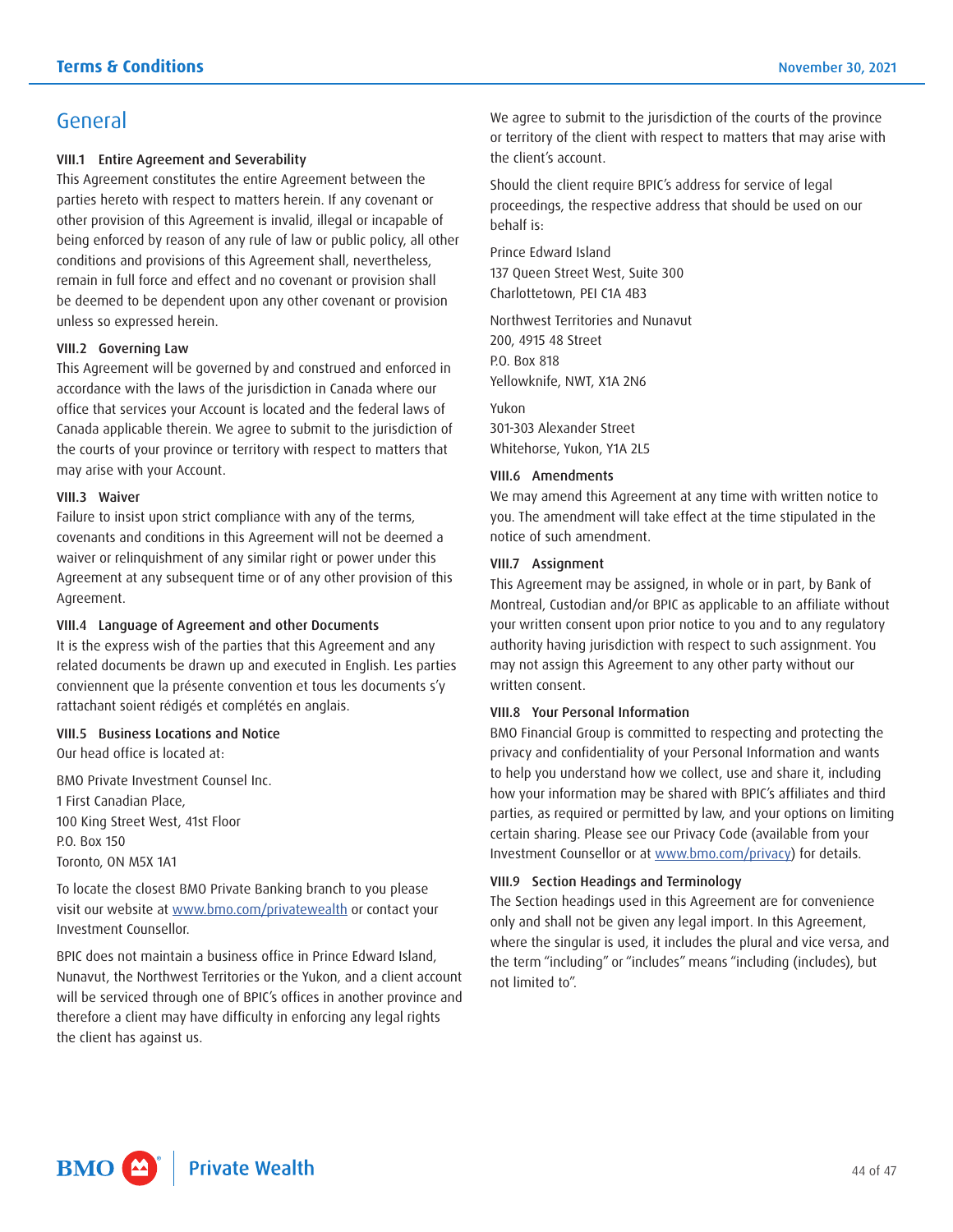#### VIII.10 Client Concerns

We are committed to resolving any concerns you may have in a timely and effective manner. If you have a concern:

#### 1. Talk to Us

Talk to your Investment Counsellor about your concerns. If your concerns are not resolved by your Investment Counsellor, please escalate your concern to a Market Leader for your region. Your Investment Counsellor will provide you with the Market Leader's contact information or you can call BMO Private Wealth at 1-800-844- 6442 or go to [www.bmo.com/privatewealth fo](http://www.bmo.com/privatewealth)r more information.

You should deliver your complaint to us as soon as possible. We will acknowledge your complaint, in writing, typically within 5 business days of receiving your complaint. We may ask you to provide clarification or more information to help us fully understand your complaint. Please reply promptly if we ask you for more information.

We will normally be able to provide our decision for addressing your complaint within 90 days after receipt of your complaint. We will provide a summary of the complaint, the results of our investigation and our decision to either offer to resolve or deny the complaint, along with an explanation. If we need more time to consider your complaint, we will send you an explanation and provide a new date for providing our decision.

# 2. Escalate to the Office of the Chief Compliance Officer, BMO Private Banking

If the Market Leader is unable to resolve your concerns, please forward your complaint in writing to the Office of the Chief Compliance Officer at the following address:

BMO Private Banking Office of the Chief Compliance Officer 1 First Canadian Place, 100 King Street West, 21st Floor Toronto, ON M5X 1A1 Email: [Complaints.BMOPB@bmo.com](mailto:Complaints.BMOPB@bmo.com)

# 3. Contact the Ombudsman for Banking Services and Investments (OBSI)

You may be eligible for the Ombudsman for Banking Services and Investments' (OBSI's) free and independent dispute resolution service (or, if you are a Quebec resident, you may consider the free mediation service offered by the Autorité des marchés financiers). You are eligible for OBSI's service if (1) your complaint relates to an advising activity of our firm or one of our representatives; (2) you bring your complaint to us within 6 years from the day that you first knew, or ought to have known, about the act or omission that

caused or contributed to your complaint; (3) either (a) we do not provide you with our decision within 90 days after you made your complaint and you thereafter notify OBSI that you wish to have OBSI consider your complaint, or, (b) you are not satisfied with our decision and you file your complaint with OBSI within 180 days after we provided you with the decision; and (4) your claim does not exceed \$350,000.

Keep in mind that OBSI's dispute resolution service does not restrict your ability to take your complaint to a dispute resolution service of your choosing at your own expense.

Furthermore, you always have the right to seek independent legal advice at your own expense. However, there are time limits for legal action so delays could limit your options and legal rights.

To file a complaint with OBSI, you can either call them at 1-888- 451-4519 or 416-287-2877 in Toronto, or email at [ombudsman@](mailto:ombudsman@obsi.ca) [obsi.ca.](mailto:ombudsman@obsi.ca) OBSI works confidentially and in an informal manner. It is not like going to court, and you do not need a lawyer. During its investigation, OBSI may interview you and representatives of our firm. We are required to cooperate in OBSI's investigations. Once OBSI has completed its investigation, it will provide its recommendations to you and us. OBSI's recommendations are not binding on you or us. OBSI can recommend compensation of up to \$350,000. If your claim is higher, you will have to agree to that limit on any compensation you seek through OBSI. If you want to recover more than \$350,000, you may want to consider another option, such as legal action as noted above, to resolve your complaint.

For more information about OBSI, visit [www.obsi.ca.](http://www.obsi.ca)

Ombudsman for Banking Services and Investments 20 Queen Street West, Suite 2400 P.O. Box 8 Toronto, ON M5H 3R3 Tel: 1-888-451-4519 Fax: 1-888-422-2865 Email: [ombudsman@obsi.ca](mailto:ombudsman@obsi.ca)

Other important information for our Clients in Quebec: The Autorité des marchés financiers ("AMF") offers guidance to consumers in Quebec who wish to make formal complaints regarding investment and financial services in Quebec.

You may contact the AMF by telephone at 1-877-525-0337, by facsimile at 514-873-3090, or by mail at:

Autorité des marchés financiers 800, square Victoria, 22e étage C.P. 246, tour de la Bourse Montréal, PQ H4Z 1G3 You may also visit: [lautorite.qc.ca](http://lautorite.qc.ca)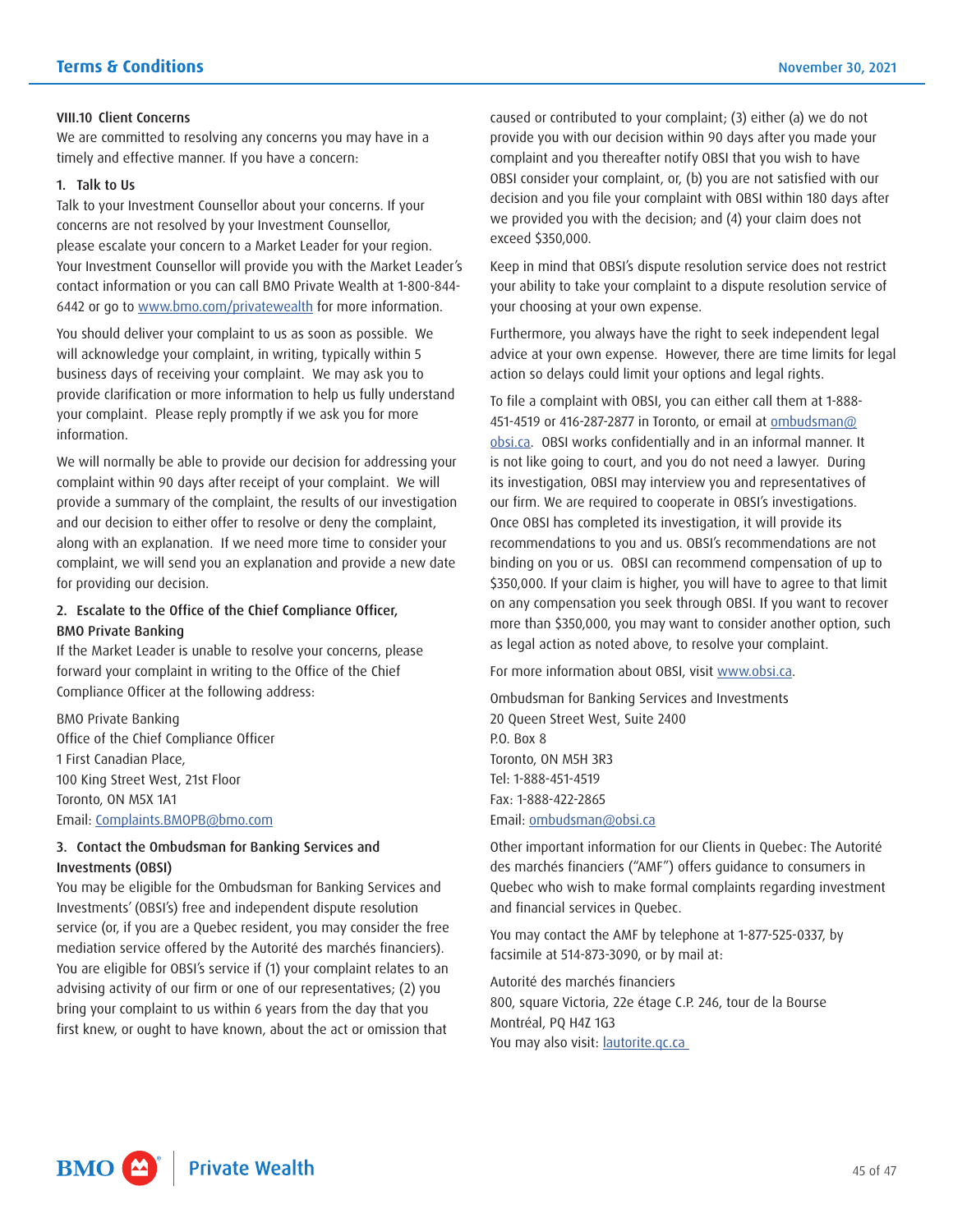# 4. Escalate to the BMO Ombudsman

The BMO Ombudsman's mandate is to conduct impartial reviews of unresolved financial services complaints for customers of Canadian operating groups, including BMO Private Wealth. The process is based on fairness, integrity and respect, and considers: the interests of all parties, any relevant documentation, applicable laws, rules, regulations, policies and industry practices, as well as the overall fairness of the situation. Although the BMO Ombudsman is employed by BMO Financial Group and is not an independent dispute resolution service, the Office does not report directly to any business areas and is not involved in BMO's business operations. At the conclusion of a review, the BMO Ombudsman may facilitate a resolution between the parties or make a recommendation to settle the complaint. The estimated time the BMO Ombudsman takes to review and provide a response is approximately 45-55 days based on historical data. Please note that statutory limitation periods continue to run while the BMO Ombudsman reviews a complaint, which could impact the ability to commence a civil action.

The BMO Ombudsman does not investigate certain types of complaints, including:

- Credit granting policies or risk management decisions
- Decisions to close accounts
- Business decisions to change product or service offerings
- Levels of interest rates, service charges or fees that apply to all customers
- Transaction or other product or service issues for which BMO records no longer exist
- Matters that are, or have been, before a Court, tribunal, or other independent dispute resolution body

BMO Office of the Ombudsman

1 First Canadian Place P.O. Box 150 Toronto, ON M5X 1H3 Tel: 1-800-371-2541 Fax: 1-800-766-8029 Email: [bmo.ombudsman@bmo.com](mailto:bmo.ombudsman@bmo.com)

# 5. Escalate to the BMO Financial Group Privacy Office

If your complaint relates to the privacy of your personal information and remains unresolved after following Steps 1 and 2 you may contact the Privacy Office at [privacy.matters@bmo.com or](mailto:privacy.matters@bmo.com):

BMO Financial Group Office of the Chief Privacy Officer 1 First Canadian Place P.O. Box 150 Toronto, ON M5X 1A1